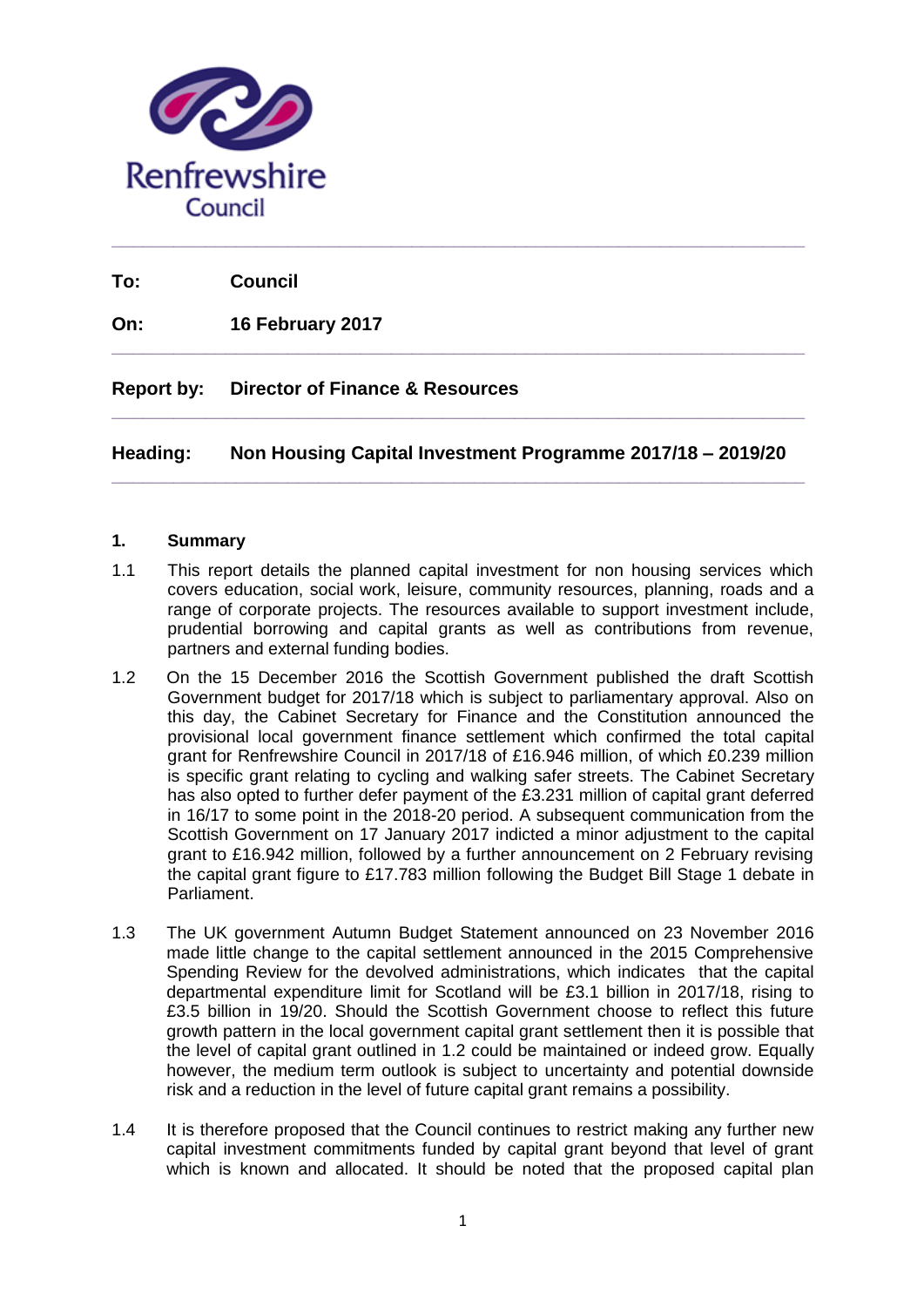outlined in this report extends beyond 2017/18 reflecting approved programmes already in place which are funded by other arrangements eg prudential borrowing or specific funding related to the City Deal. It should be further noted that this approach does not preclude the Council taking further investment decisions as part of the budget process where separate funding arrangements are established.

## **2. Recommendations**

- 2.1 It is recommended that the Council:
	- 2.1.1 Approves the investment programme covering the period up to 2019/20 as summarised in Table 2 of the report, and detailed in Appendices 1-5 attached.
	- 2.1.2 Notes that, subject to the approval of the proposed investment programme, there are uncommitted resources of £1.841 million held in the Strategic Asset Management Fund, available for allocation to new investment priorities for the Council.
	- 2.1.3 Notes the ongoing uncertainty in relation to the Council's capital grant funding position beyond 2017/18 and that no assumptions are included within the planned programme beyond this financial year in respect to future grant levels, with the exception of the payment of £3.231 million deferred by the Scottish Government from the 2016/17 capital grant to a future settlement period.
	- 2.1.4 Delegates to the Head of Property Services and Head of Amenity Services, in consultation with the Director of Finance and Resources, authority to adjust where appropriate resources across individual components of the lifecycle maintenance and roads and structures programmes respectively.
	- 2.1.5 Approves the suite of prudential indicators set out in Appendix 6 to this report, subject to any required adjustments arising from decisions taken by the Council in relation to the capital and revenue budget reports being presented to this Council meeting.
	- 2.1.6 Approve the treasury management strategy for 2017/18, including the treasury management indicators, set out in Appendix 6 to this report.
	- 2.1.7 Consider the equality impact of any decisions being taken by members relating to the recommendations outlined in 2.1.1 to 2.1.6 above.

# **3. Overview of Capital Resources and Current Programme**

- 3.1 Given there is little visibility of capital grant funding for local government beyond 2017/18, the updating of the capital programme outlined in this report focuses on the 2017/18 financial year**.** It is against this background that this report is presented and which includes:
	- Confirmation of the roll forward of projects already approved as part of the existing Capital Investment Plan. This includes the major projects already underway as part of the existing investment programme.
	- In line with the Council's agreed medium term financial planning principles and as confirmed at the September 2016 Council meeting, general capital grant is directed in the first instance to maintain the delivery of the Council's rolling lifecycle maintenance programmes across the Council's key asset classes as follows: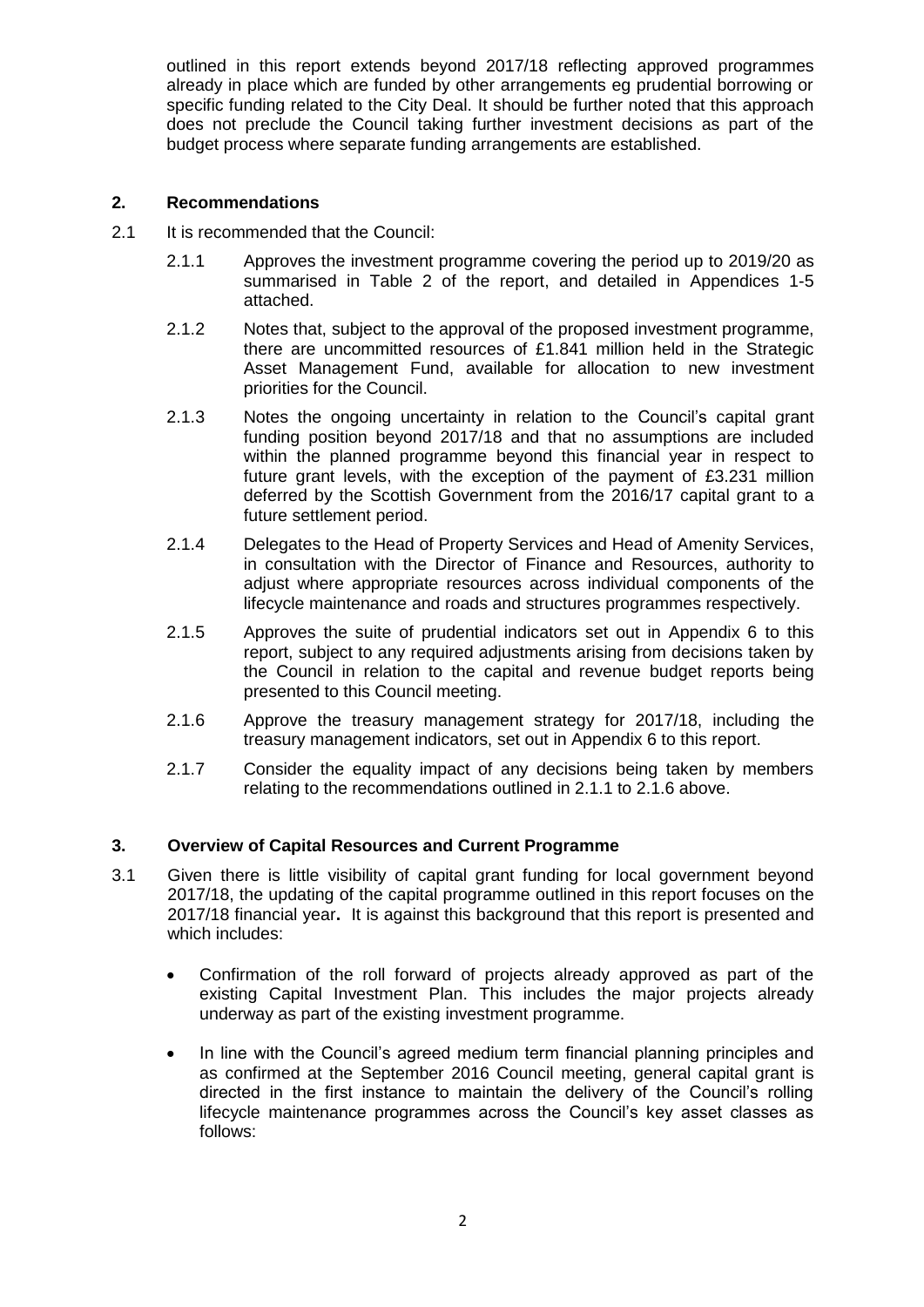- the life cycle maintenance programme for the Council's property portfolio ( $E4$ ) million in addition to the £1 million supported through prudential borrowing);
- maintaining the annual replacement programme for the Council's vehicle fleet (£1.5 million);
- maintenance programmes for the Council's transport infrastructure covering roads & footpaths (£2.839 million, in addition to the £0.4 million that is supported through prudential borrowing), and bridges (£0.5 million). It should be noted that the roads programme would support a steady state and would not deliver any material improvement in the overall measured condition of the roads infrastructure.
- in recognition of the commitment made by the Council to support a bid for the City of Culture 2021 earmarking resources to address backlog maintenance and support the development and regeneration of key venue properties (£6 million).
- as approved by Council in June 2015, a total of £11m has previously been allocated for improvements in streetlighting, mainly relating to the replacement of current lights with more efficient LED lights. This replacement programme is ongoing, however a recurring investment of £0.250 million is proposed in order to fund the rolling replacement of life expired lighting columns.
- maintaining delivery of the private sector housing programme (£0.9 million).
- Unallocated capital resource held within the Strategic Asset Management Fund (SAMF), which is available for consideration and direction to priority investment areas.
- 3.2 Table 1 and Table 2 below provides a high level summary of the current resources and investment programmes over this period with full details outlined in Appendices 1 -5.

| <b>Project Title</b>               | Programme<br>2017/18<br>£000s | Programme<br>2018/19<br>£000s | Programme<br>2019/20<br>£000s |
|------------------------------------|-------------------------------|-------------------------------|-------------------------------|
|                                    |                               |                               |                               |
| <b>Prudential Borrowing</b>        | 36,285                        | 8,957                         | 31,296                        |
| <b>TOTAL BORROWING</b>             | 36,285                        | 8,957                         | 31,296                        |
| Specific Grant                     | 799                           | 49                            | 0                             |
| <b>General Capital Grant</b>       | 17,544                        | 3,182                         | 0                             |
| <b>City Deal Grant</b>             | 6,018                         | 8,034                         | 6,729                         |
| City Deal interim borrowing        | 4,610                         | 35,571                        | 40,813                        |
| <b>Usable Capital Receipts</b>     | 7,831                         | ი                             | $\Omega$                      |
| C.F.C.R.                           | 5,400                         | 2,040                         | 2,500                         |
| <b>Total Resource Availability</b> | 78,487                        | 57,833                        | 81,338                        |

# **Table 1: Resource Availability 2017/18 - 2019/20**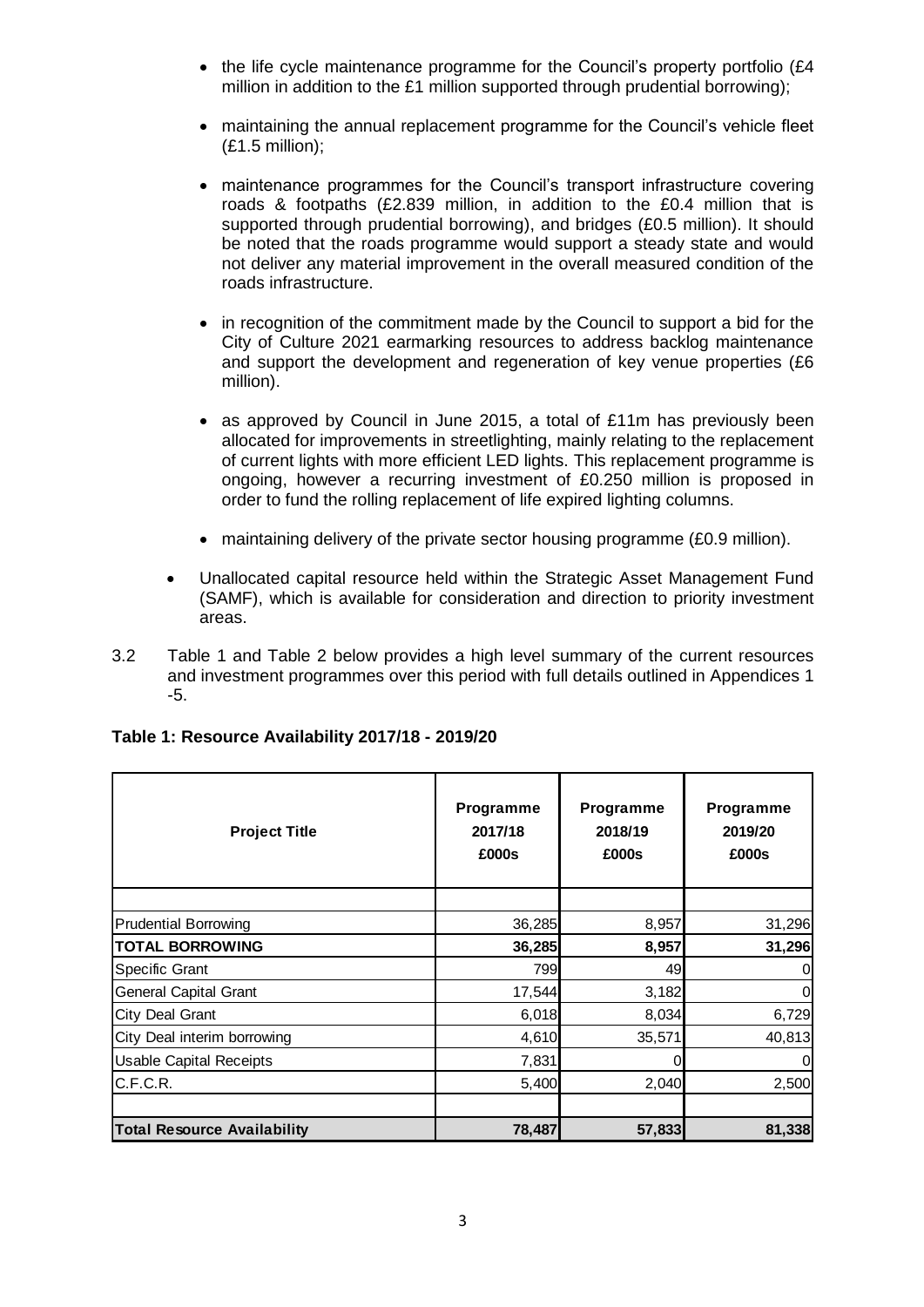| <b>Project Title</b>     | Programme<br>2017/18<br>£000s | Programme<br>2018/19<br>£000s | Programme<br>2019/20<br>£000s |
|--------------------------|-------------------------------|-------------------------------|-------------------------------|
|                          |                               |                               |                               |
| <b>Major Programmes</b>  |                               |                               |                               |
| Cohoole Estate Drogrammo | 24.047                        | $C0$ $C1$ $O1$                | Λ                             |

# **Table 2: Programme 2017/18 - 2019/20**

| <b>Project Title</b>                          | 2017/18<br>£000s | 2018/19<br>£000s | 2019/20<br>£000s |
|-----------------------------------------------|------------------|------------------|------------------|
|                                               |                  |                  |                  |
| <b>Major Programmes</b>                       |                  |                  |                  |
| Schools Estate Programme                      | 21,947           | 6,618            | 400              |
| <b>Close Support Unit</b>                     | 500              |                  |                  |
| Grass Pitches & Changing Facilities           | 5,690            | 3,411            | 0                |
| Community Halls & Facilities Programme        | 2,000            | 0                | 0                |
| Parks Improvement Programme                   | 1,250            | $\Omega$         | 0                |
| <b>Street Lighting Investment Strategy</b>    | 3,003            | 0                |                  |
| <b>Transformation &amp; ICT</b>               | 2,912            | 400              | 400              |
| <b>Private Sector Housing Programe</b>        | 2,500            | 0                |                  |
| <b>City Deal Projects</b>                     | 10,628           | 43,605           | 55,312           |
| Library Relocation                            | 1,800            | 1,350            |                  |
| Paisley Museum                                | 1,000            | 1,000            | 23,826           |
| Townscape Heritage 2                          | 2,810            | 0                |                  |
| Depots investment                             | 2,243            | 0                |                  |
| Local Green Area Networks Projects            | 39               | 0                | 0                |
| Asset Lifecycle Maintenance Programmes        |                  |                  |                  |
| Vehicle Replacement                           | 1,500            | 0                |                  |
| Roads & Footpaths                             | 3,239            | 449              | 400              |
| <b>Bridges</b>                                | 500              | 0                | 0                |
| <b>Lighting Columns</b>                       | 250              | 0                | 0                |
| <b>Waste Transfer Station Upgrade</b>         | 400              | 0                | 0                |
| Venue Development and backlog maintenance     | 6,000            | 0                |                  |
| <b>Buildings Capital Lifecycle</b>            | 6,435            | 1,000            | 1,000            |
| Strategic Asset Management Fund - unallocated | 1,841            | 0                | 0                |
| <b>Total Planned Spend</b>                    | 78,487           | 57,833           | 81,338           |

# 3.3 Strategic Asset Management Fund

As detailed in table 2 above, there is £1.841 million of unallocated resources currently held in the Strategic Asset Management Fund (SAMF). These available resources are linked to capital receipts from asset disposals secured during previous years, and unallocated capital grant.

# **4. Lifecycle Maintenance of Existing Assets**

4.1 As indicated earlier in this report, the Council has committed to a financial planning principle that capital grant resources would be directed in the first instance to supporting appropriate lifecycle maintenance programmes to protect the Council's existing assets and infrastructure. Annual lifecycle investment across the Council's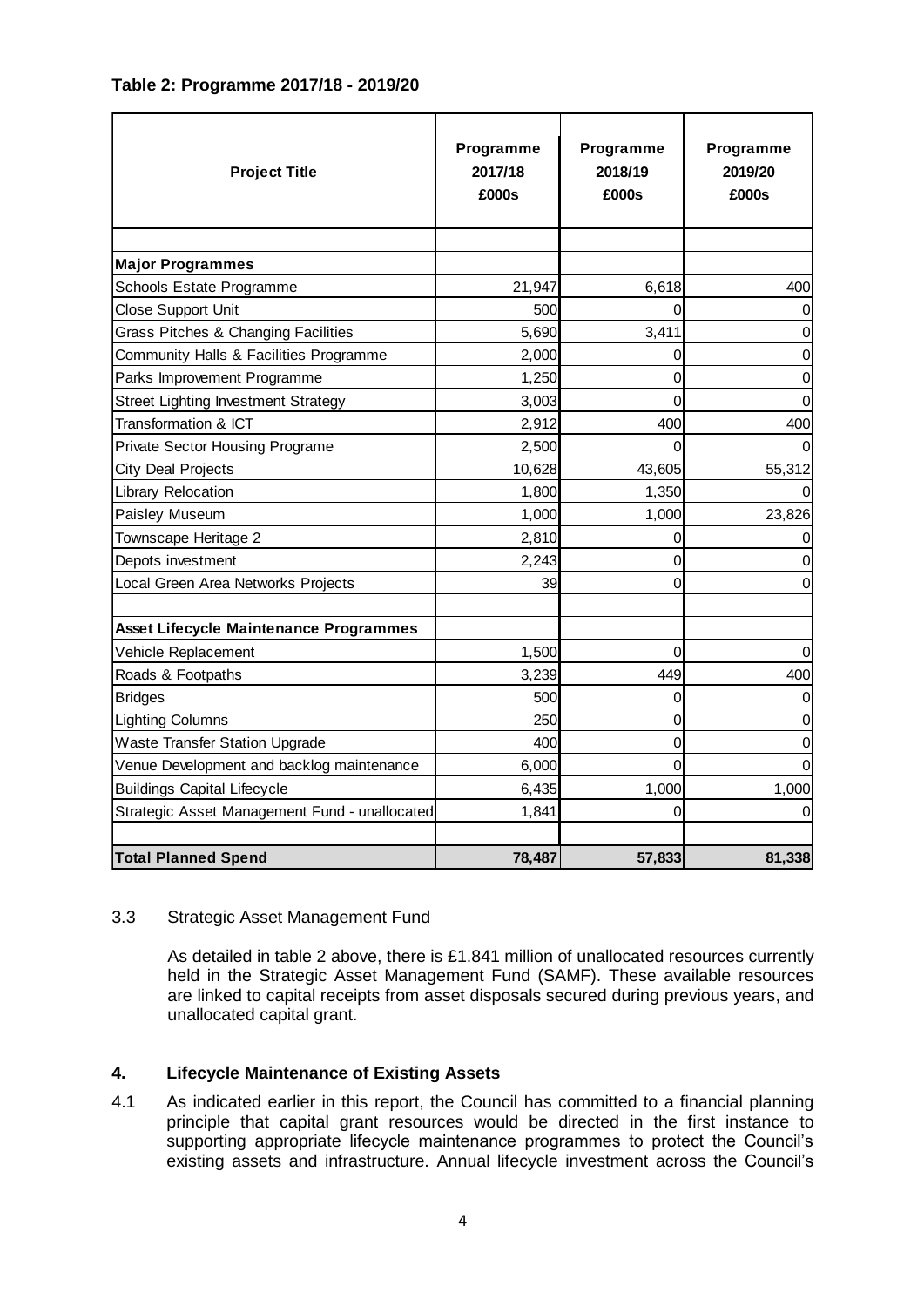key asset classes during 2017/18 is included within the capital programme detailed in Appendix 3.

# Property Lifecycle Maintenance

- 4.2 The Council's property portfolio was predominantly built prior to statutory and health and safety legislation and guidance and as such the current identified priorities focus primarily on undertaking investment to improve health and safety standards, compliance with statutory duties and improving energy efficiency across the property portfolio. In addition, priority investment is also required to deliver further access improvements within Council properties. A summary programme, reflecting those projects considered to be of the highest priority is outlined in Appendix 4.
- 4.3 It is recognised that a sufficient degree of flexibility in the management of the lifecycle maintenance fund is required to allow resources to be directed in a timely and appropriate manner to address changing priorities that may emerge. It is therefore proposed that as in previous years, the Head of Property Services, in consultation with the Director of Finance and Resources, is delegated authority to adjust the allocation of resources within this proposed programme, with appropriate reporting to the Finance and Resources Policy Board. This flexibility has been utilised in 2016/17 to rephase £1.4m of resource to 2017/18 in order to accommodate planned works schedules and ensure effective procurement.

### Roads & Footpaths

4.4 The proposed investment level detailed in this report for 2017/18 will provide a broadly standstill level of condition across the network. However, members should note that as has been previously recognised, the Council's road network, as is common across Scotland, has a significant level of backlog maintenance requirements. Appendix 5 provides a breakdown of the proposed use of the resources across key programmes for 2017/18. Similarly to property lifecycle maintenance, it is proposed that the Head of Amenity Services, in consultation with the Director of Finance & Resources, is delegated authority to adjust the allocation of resources within this programme.

### Streetlighting and Bridges & Other Road Structures

- 4.5 Council agreed in June 2015 to a significant investment in streetlighting, replacing the current largely sodium-vapour lights with more energy efficient LED lighting. This investment was predicated on savings from both lighting maintenance and electricity being utilised to fund the borrowing costs associated with the investment. Based on the business case costs, total funding of £11m was approved, funded by both borrowing and the application of capital lifecycle maintenance resources. This replacement programme is ongoing, however it is proposed that in order to maintain the overall condition of lighting columns, that a lighting column rolling replacement programme is agreed.
- 4.6 Similar to the Council's property portfolio, a maintenance backlog has historically existed across the bridges and structures portfolio. Progress has been made over recent years with a range of significant bridge improvement projects, however it is recommended that a rolling maintenance programme of £0.5 million is agreed.

### Vehicle & Plant Replacement Strategy

4.7 The Council has invested approximately £1.5 million per annum over recent years to support a vehicle replacement strategy. Continued investment at this level is required in order to sustain planned vehicle replacement cycles and maintain the ability of the existing vehicle & plant fleet to meet the needs of services and mitigate against increased revenue pressures arising from additional maintenance and temporary hire costs due to increased vehicle failure rates.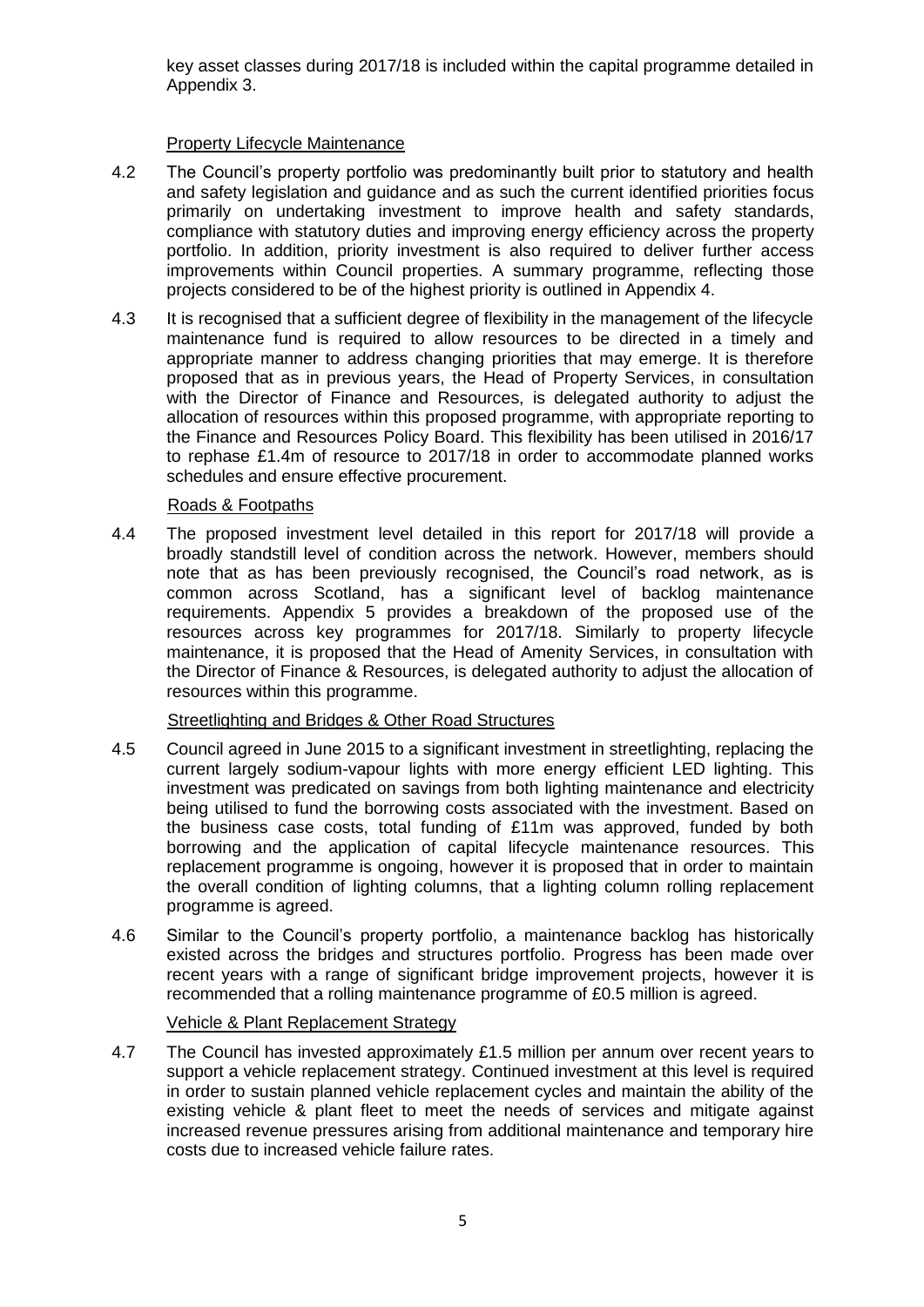Venue Development and backlog maintenance

4.8 The Council has committed to bidding for UK City of Culture in 2021. In recognition of the commitment made by the Council and to support a bid for the City of Culture 2021 the proposed investment plan includes earmarked resources to address backlog maintenance and support the development and regeneration of key venue properties.

### Private Sector Housing Grant (PSHG)

4.9 The PSHG is utilised to support a range of support programmes for private sector housing owners and is funded through a mix of revenue and capital funding. A priority component of this programme has been to support owner occupiers in meeting the costs of common works being delivered in mixed tenure blocks as part of the housing business case investment programme.

### **5. Prudential Framework for Capital Finance and Treasury Management Strategy 2017/18**

- 5.1 The Local Government in Scotland Act 2003 and supporting regulations require local authorities to have regard to the following codes of practice issued by the Chartered Institute of Public Finance and Accountancy (CIPFA):
	- The Prudential Code for Capital Finance in Local Authorities ("the Prudential Code");
	- Treasury Management in the Public Services Code of Practice and Cross-Sectoral Guidance Notes ("the Treasury Management Code").
- 5.2 The Prudential Code & Treasury Management Code play a key role in capital finance in local authorities. Local authorities determine their own programmes for capital investment in assets that are central to the delivery of services. The Prudential Code and Treasury Management Code were developed to support local authorities in taking decisions relevant to their capital investment plans.
- 5.3 Their key objectives are to ensure that:
	- capital investment plans are affordable, prudent and sustainable;
	- treasury management decisions are taken in accordance with professional practice and support affordability, prudence and sustainability;
	- capital investment decisions are consistent with, and support, local strategic planning, local asset management planning and proper option appraisal.
- 5.4 The Prudential Code and the Treasury Management Code require the Council to set prudential and treasury management indicators for the following three years to ensure that the Council's capital investment plans are affordable, prudent and sustainable.
- 5.5 In addition, the Treasury Management Code further requires the Council to approve, annually in advance, a strategy for its treasury management activities. This strategy sets out the Council's policies and plans for the year ahead in relation to the management of cash flows, money market transactions and capital market transactions (including borrowing and investing), the effective control of the risks associated with those activities and the pursuit of optimum performance consistent with those risks.
- 5.6 Attached at Appendix 6 to this report are full details of the Council's prudential indicators for 2017/18 and treasury management strategy for 2017/18 based upon the details outlined in this report.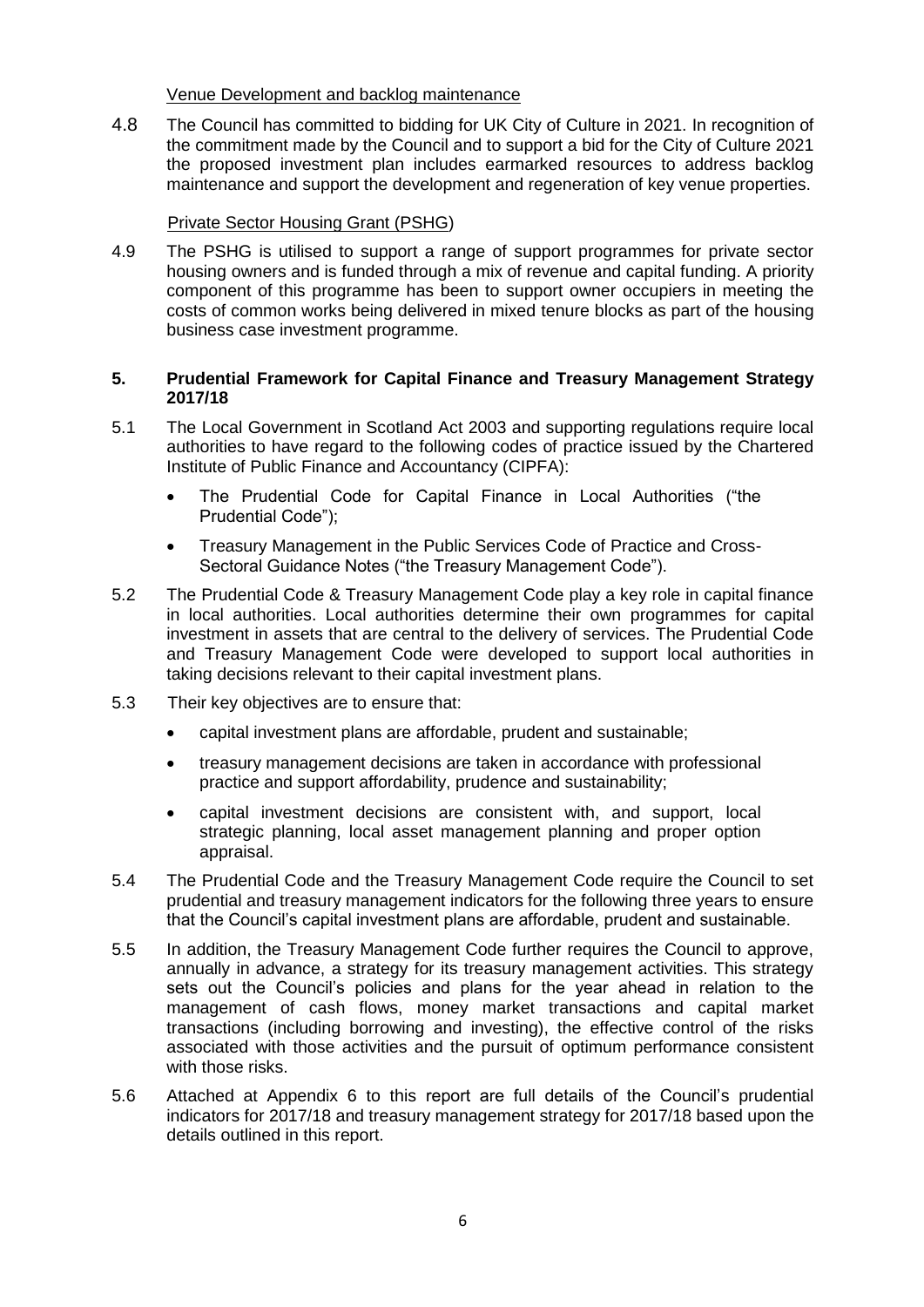# **6. Equalities**

- 6.1 Where the Council is making decisions in relation to its spending priorities, it is obliged to comply with the public sector equality duty set out in the Equalities Act 2010. This means that the Council must have due regard to the need to:
	- Eliminate unlawful discrimination, harassment and victimisation and other prohibited conduct
	- Advance equality of opportunity between people who share a relevant characteristic and those who do not; and
	- Foster good relations between people who share a protected characteristic and those who do not.
- 6.2 To meet this requirement, where necessary the Council must assess the impact of applying a new policy or decision against these three "needs" and at the point where a decision is made elected members must have sufficient information available to it to assess that impact. Members in considering their capital investment proposals prior to presentation at the Council meeting, are therefore encouraged to seek advice from Directors on the equality implications of each proposal.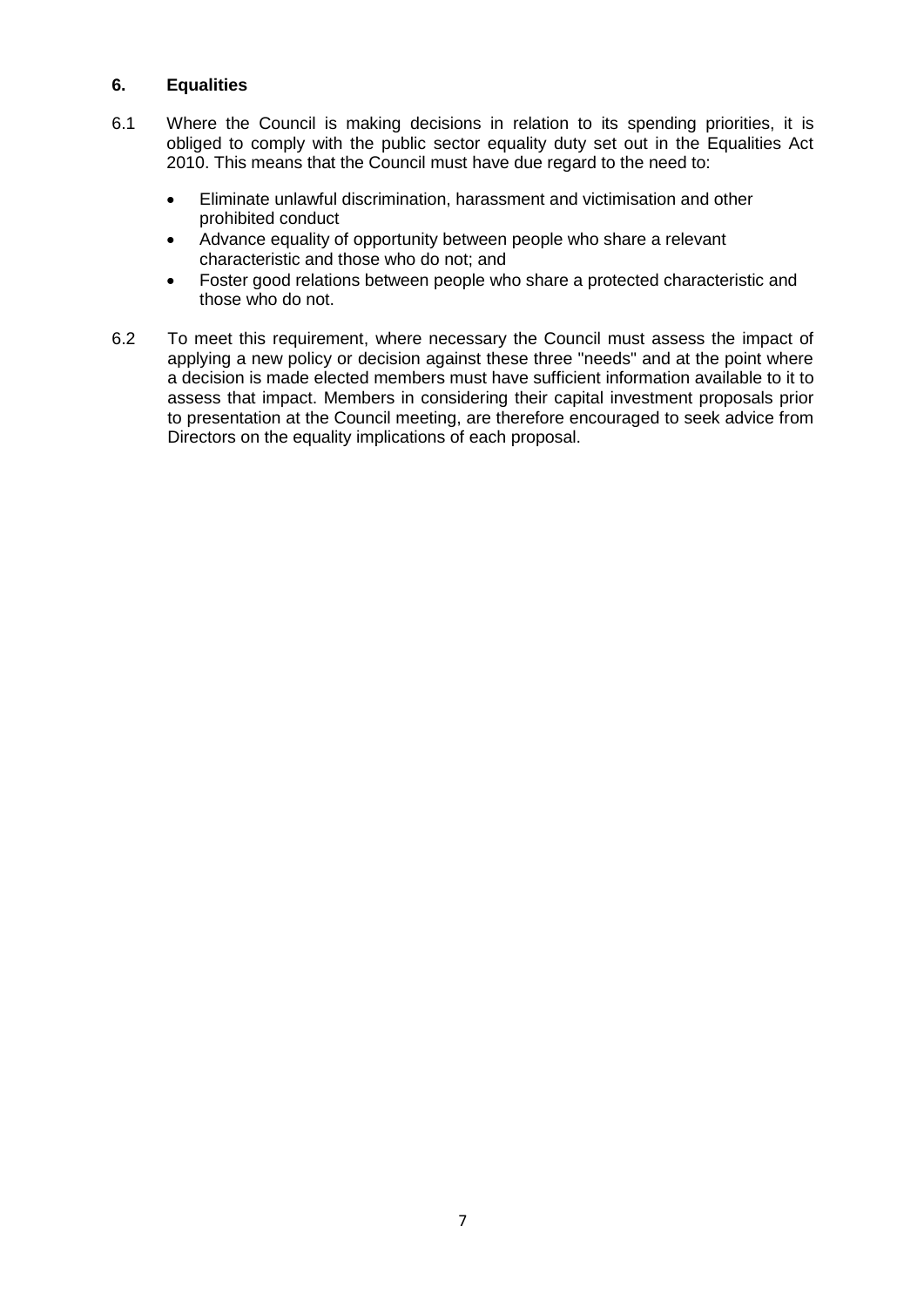| <b>Project Title</b>               | Programme<br>2017/18<br>£000s | Programme<br>2018/19<br>£000s | <b>Programme</b><br>2019/20<br>£000s |
|------------------------------------|-------------------------------|-------------------------------|--------------------------------------|
|                                    |                               |                               |                                      |
| <b>Prudential Borrowing</b>        | 36,285                        | 8,957                         | 31,296                               |
| <b>TOTAL BORROWING</b>             | 36,285                        | 8,957                         | 31,296                               |
| Specific Grant                     | 799                           | 49                            | $\overline{0}$                       |
| General Capital Grant              | 17,544                        | 3,182                         | $\overline{0}$                       |
| City Deal Grant                    | 6,018                         | 8,034                         | 6,729                                |
| City Deal interim borrowing        | 4,610                         | 35,571                        | 40,813                               |
| <b>Usable Capital Receipts</b>     | 7,831                         | 0                             | $\overline{0}$                       |
| C.F.C.R.                           | 5,400                         | 2,040                         | 2,500                                |
| <b>Total Resource Availability</b> | 78,487                        | 57,833                        | 81,338                               |

# **2017/18 – 2019/20 Capital Investment Programme Resources**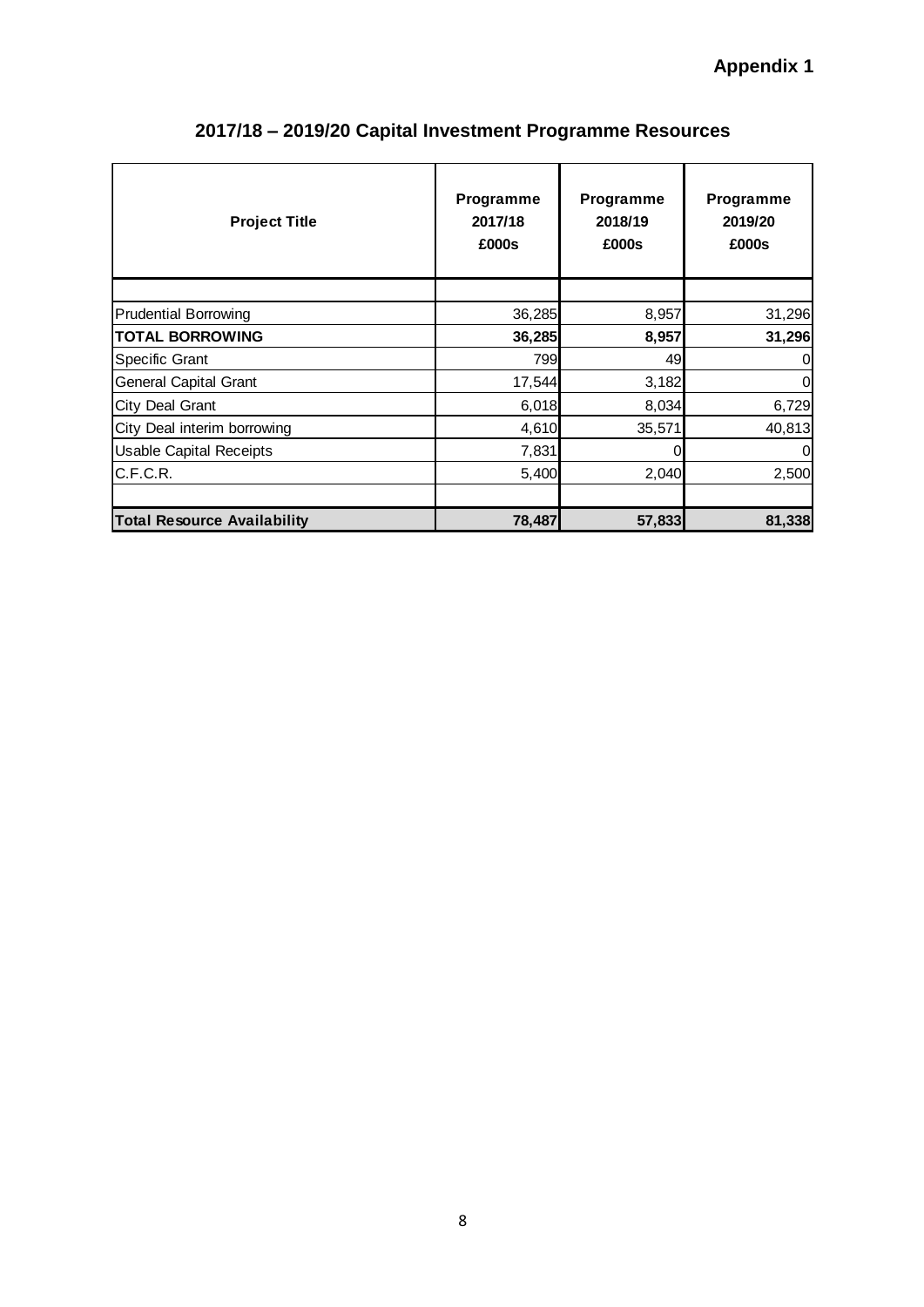| <b>Department</b>                       | <b>Revised</b><br><b>Programme</b><br>2017/18 | <b>Revised</b><br><b>Programme</b><br>2018/19 | <b>Revised</b><br><b>Programme</b><br>2019/20 |
|-----------------------------------------|-----------------------------------------------|-----------------------------------------------|-----------------------------------------------|
|                                         |                                               |                                               |                                               |
| lSchools Investment                     | 21,947                                        | 6,618                                         | 400                                           |
| lLeisure Estate                         | 5,690                                         | 3,411                                         | $\overline{0}$                                |
| Community Resources                     | 14,385                                        | 449                                           | 400                                           |
| Development & Housing Services          | 16,277                                        | 45,955                                        | 79,138                                        |
| Corporate Projects                      | 17,188                                        | 1,400                                         | 1,400                                         |
| Childrens' Social care                  | 500                                           |                                               | $\Omega$                                      |
| <b>Private Sector Housing Grant</b>     | 2,500                                         |                                               | 0                                             |
| <b>TOTAL GENERAL SERVICES PROGRAMME</b> | 78,487                                        | 57,833                                        | 81,338                                        |

# **2017/18 – 2019/20 Capital Investment Programme Summary**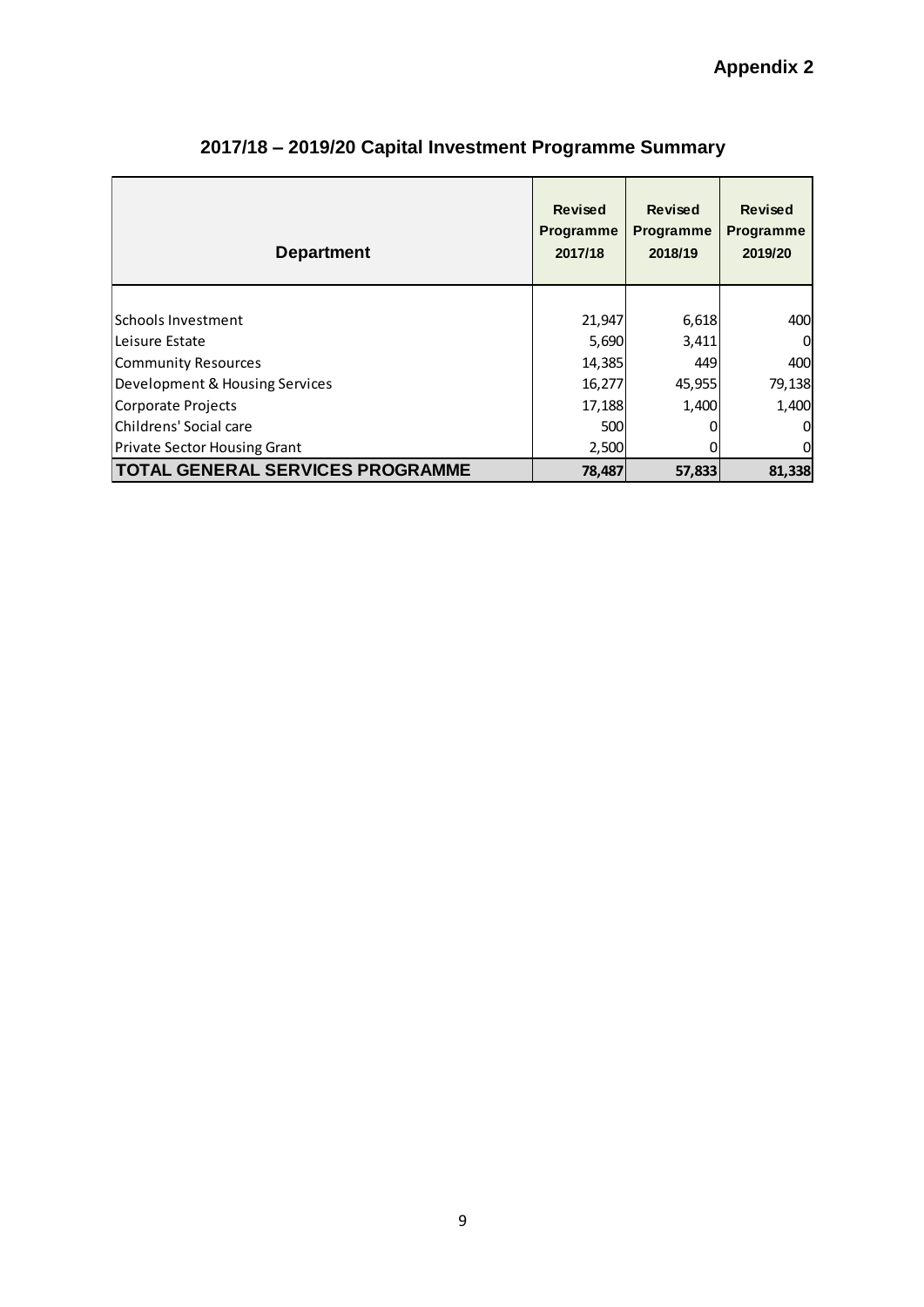| <b>Project Title</b>                                      | <b>Revised</b><br><b>Programme</b><br>2017/18 | <b>Revised</b><br><b>Programme</b><br>2018/19 | <b>Revised</b><br><b>Programme</b><br>2019/20 |
|-----------------------------------------------------------|-----------------------------------------------|-----------------------------------------------|-----------------------------------------------|
| <b>Primary Schools Estate Programme (SEMP)</b>            |                                               |                                               |                                               |
| St Fergus PS - New Build                                  | 2,662                                         |                                               | 0                                             |
| St John Bosco/Bargarran PS - Refurb Shared Campus & Exter | 13,918                                        |                                               | 0                                             |
| St Paul's PS/Foxlea Nursery Co-location/Refurb            | 4,967                                         | 1,279                                         | 0                                             |
| St Anthony's PS/Spateson Pre 5 Co-location/ Refurb        |                                               | 4,939                                         | 0                                             |
| <b>Primary School Estate Programme Sub-Total</b>          | 21,547                                        | 6,218                                         | 0                                             |
| <b>OTHER PROGRAMMES</b>                                   |                                               |                                               |                                               |
| Technology Replacement Strategy ICT                       | 400                                           | 400                                           | 400                                           |
|                                                           |                                               |                                               |                                               |
| <b>TOTAL CHILDRENS SERVICES PROGRAMME</b>                 | 21,947                                        | 6,618                                         | 400                                           |

| <b>Project Title</b>                    | <b>Revised</b><br><b>Programme</b><br>2017/18 | <b>Revised</b><br><b>Programme</b><br>2018/19 | <b>Revised</b><br><b>Programme</b><br>2019/20 |
|-----------------------------------------|-----------------------------------------------|-----------------------------------------------|-----------------------------------------------|
| <b>LEISURE INVESTMENT PROGRAMME</b>     |                                               |                                               |                                               |
| Grass Pitches & Changing Facilities     | 1,372                                         | 229                                           | 0                                             |
| Ferguslie Regional Sports Facility      | 4,318                                         | 3,182                                         | 0                                             |
|                                         |                                               |                                               |                                               |
| <b>TOTAL LEISURE SERVICES PROGRAMME</b> | 5,690                                         | 3,411                                         |                                               |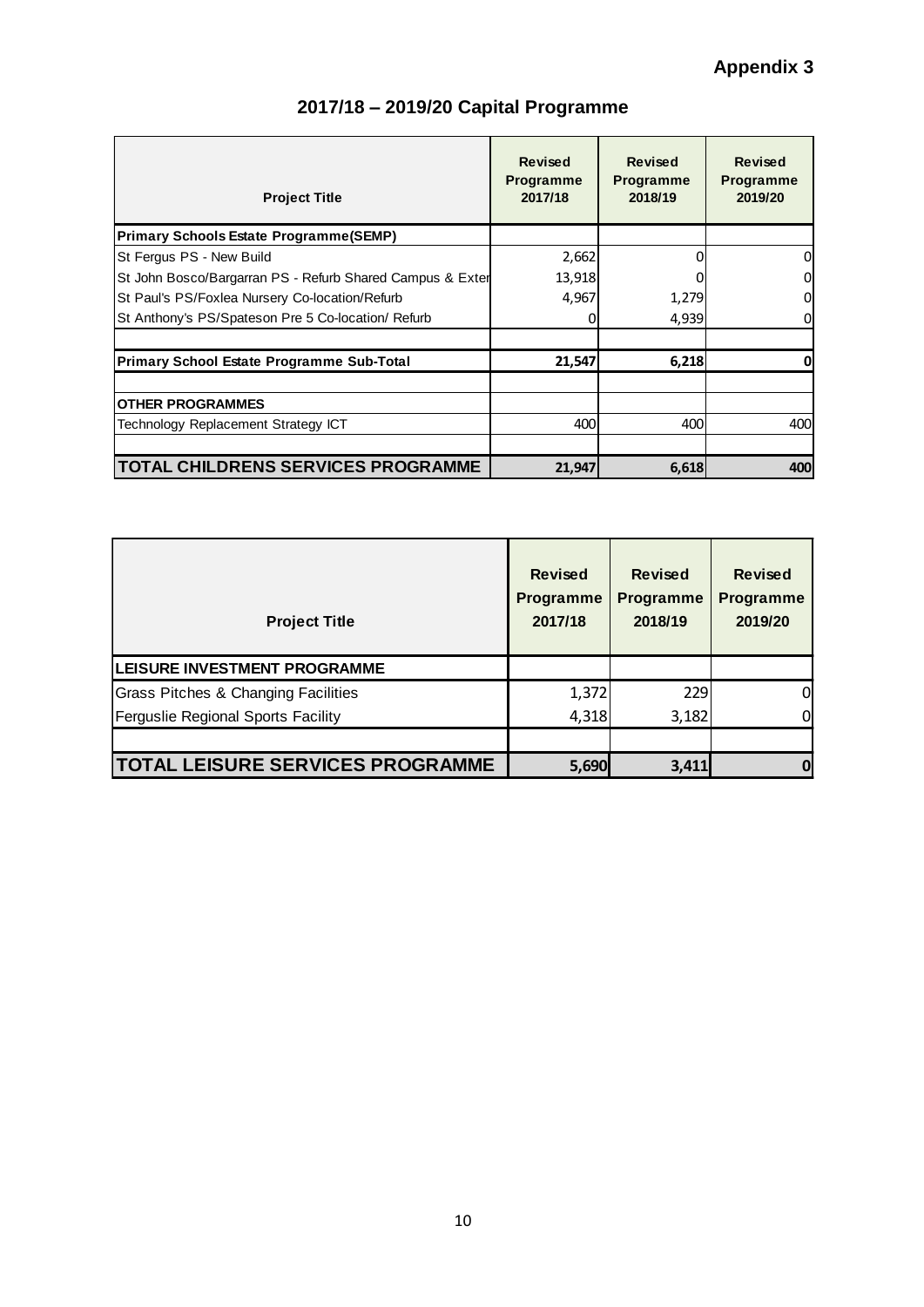# **COMMUNITY RESOURCES**

| <b>Project Title</b>                                    | <b>Revised</b><br>Programme<br>2017/18 | <b>Revised</b><br><b>Programme</b><br>2018/19 | <b>Revised</b><br><b>Programme</b><br>2019/20 |
|---------------------------------------------------------|----------------------------------------|-----------------------------------------------|-----------------------------------------------|
| <b>PROGRAMME FUNDED BY SPECIFIC GRANT</b>               |                                        |                                               |                                               |
| Cycling, Walking & Safer Streets - Outwith Travel Plans | 239                                    | 49                                            | 0                                             |
|                                                         |                                        |                                               |                                               |
| <b>Total Programme Funded By Specific Consent</b>       | 239                                    | 49                                            | $\mathbf 0$                                   |
|                                                         |                                        |                                               |                                               |
| <b>ASSET LIFECYCLE MAINTENANCE PROGRAMMES</b>           |                                        |                                               |                                               |
| Vehicle Replacement Programme                           | 1,500                                  | 0                                             | $\mathbf 0$                                   |
| <b>Bridge Assessment/Strengthening</b>                  | 500                                    | 0                                             | 0                                             |
| Roads/Footways Upgrade Programme                        | 3,000                                  | 400                                           | 400                                           |
| Lighting Columns Replacement                            | 250                                    | 0                                             | 0                                             |
| <b>Waste Station Transfer Upgrade</b>                   | 400                                    | 0                                             | 0                                             |
| <b>PARKS IMPROVEMENT PROGRAMME</b>                      |                                        |                                               |                                               |
| Barshaw Park Improvements                               | 560                                    | 0                                             | 0                                             |
| Robertson Park Improvements                             | 560                                    | 0                                             | $\mathbf 0$                                   |
| Other Renfrewshire Parks Improvements                   | 130                                    | 0                                             | $\mathbf 0$                                   |
| <b>OTHER MAJOR PROGRAMMES</b>                           |                                        |                                               |                                               |
| LED Street Lighting Investment Strategy                 | 3,003                                  | 0                                             | 0                                             |
| Community Halls & Facilities Improvement Programme      | 2,000                                  | 0                                             | 0                                             |
| Depots improvements                                     | 2,243                                  | 0                                             | 0                                             |
| <b>TOTAL COMMUNITY RESOURCES PROGRAMME</b>              | 14,385                                 | 449                                           | 400                                           |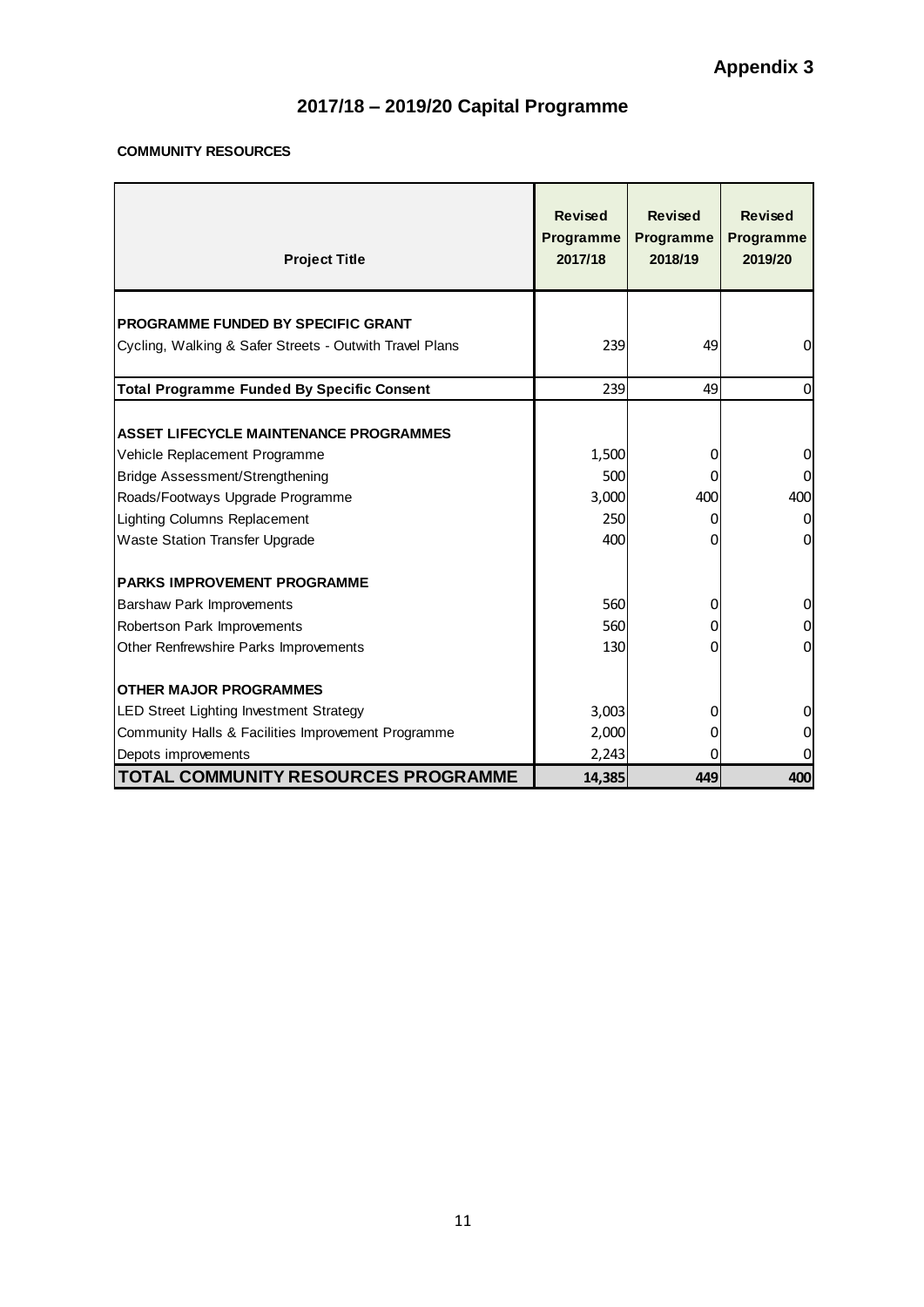#### **DEVELOPMENT & HOUSING**

| <b>Project Title</b>                             | <b>Revised</b><br><b>Programme</b><br>2017/18 | <b>Revised</b><br><b>Programme</b><br>2018/19 | <b>Revised</b><br><b>Programme</b><br>2019/20 |
|--------------------------------------------------|-----------------------------------------------|-----------------------------------------------|-----------------------------------------------|
| <b>CITY DEAL</b>                                 |                                               |                                               |                                               |
| <b>Airport Access</b>                            | 2,424                                         | 2,474                                         | 3,315                                         |
| Glasgow Airport Investment Area                  | 5,835                                         | 4,301                                         | 17,975                                        |
| Clyde Waterfront & Renfrew Riverside             | 2,369                                         | 36,830                                        | 34,022                                        |
| <b>Total CITY DEAL</b>                           | 10,628                                        | 43,605                                        | 55,312                                        |
|                                                  |                                               |                                               |                                               |
| <b>OTHER PROGRAMMES</b>                          |                                               |                                               |                                               |
| Townscape Heritage Initiative 2                  | 2,810                                         | ი                                             | 0                                             |
| Local Green Area Networks Projects               | 39                                            |                                               | 0                                             |
| Paisley Library Relocation                       | 1,800                                         | 1,350                                         | 0                                             |
| <b>Paisley Museum</b>                            | 1,000                                         | 1,000                                         | 23,826                                        |
| <b>TOTAL DEVELOPMENT &amp; HOUSING PROGRAMME</b> | 16,277                                        | 45,955                                        | 79,138                                        |

| <b>Project Title</b>                               | Revised<br>Programme<br>2017/18 | <b>Revised</b><br>Programme<br>2018/19 | <b>Revised</b><br><b>Programme</b><br>2019/20 |
|----------------------------------------------------|---------------------------------|----------------------------------------|-----------------------------------------------|
| <b>IICT PROGRAMME</b>                              |                                 |                                        |                                               |
| ICT Infrastructure Maintenance & Renewal Programme | 1,400                           | 400                                    | 400                                           |
| <b>Total ICT Programme</b>                         | 1,400                           | 400                                    | 400                                           |
| <b>OTHER CORPORATE PROGRAMMES</b>                  |                                 |                                        |                                               |
| Strategic Asset Management Fund                    | 1,841                           | 0                                      | $\mathbf 0$                                   |
| Venue Development and backlog maintenance          | 6,000                           |                                        |                                               |
| Lifecycle Capital Maintenance (LCM) Fund           | 6,435                           | 1,000                                  | 1,000                                         |
| <b>Enterprise Resource Planning</b>                | 1,512                           | 0                                      | 0                                             |
| <b>TOTAL CORPORATE PROJECTS PROGRAMME</b>          | 17,188                          | 1,400                                  | 1,400                                         |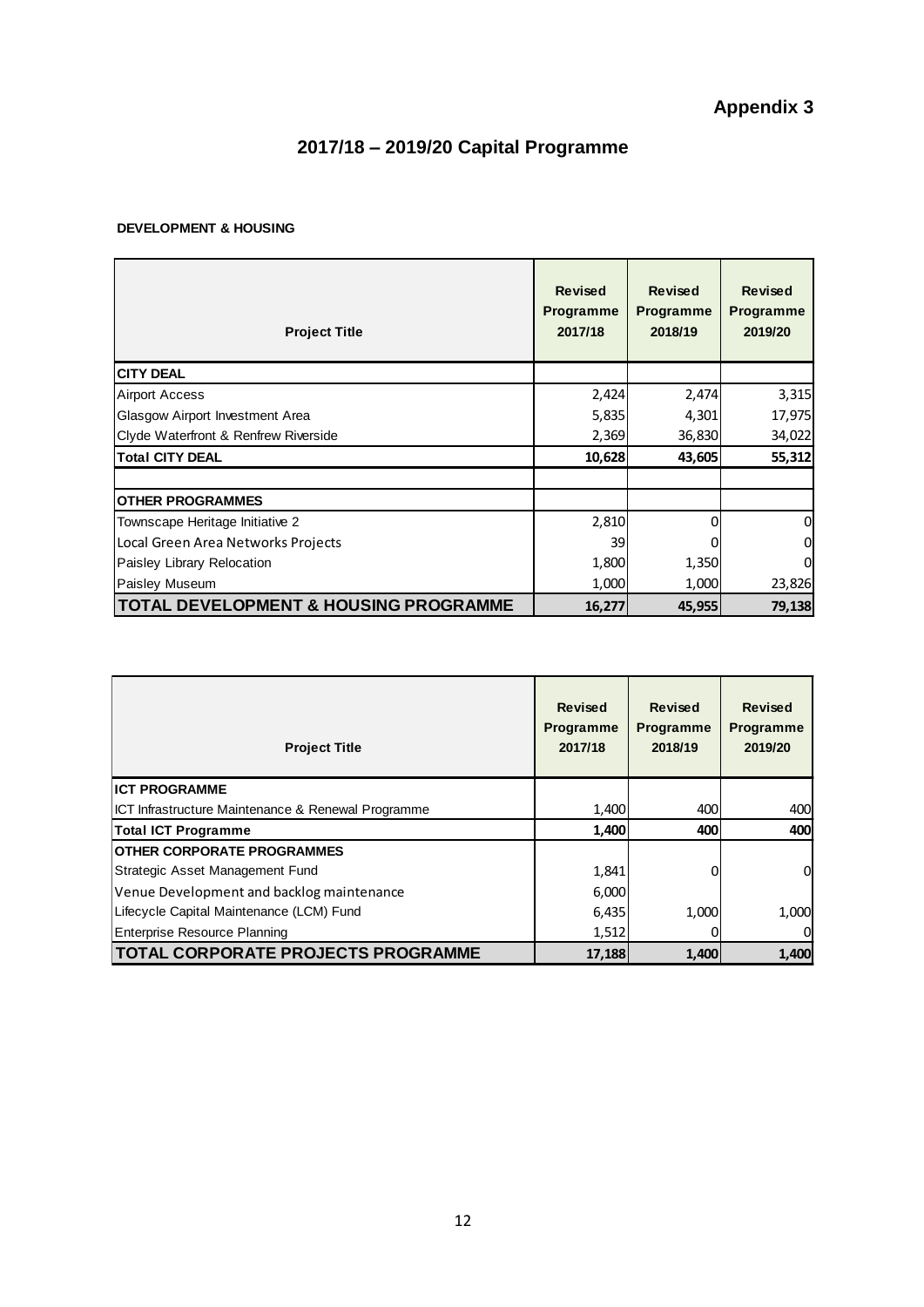#### **CHILDREN'S SOCIAL CARE**

| <b>Project Title</b>                          | <b>Revised</b><br><b>Programme</b><br>2017/18 | <b>Revised</b><br><b>Programme</b><br>2018/19 | <b>Revised</b><br><b>Programme</b><br>2019/20 |
|-----------------------------------------------|-----------------------------------------------|-----------------------------------------------|-----------------------------------------------|
| <b>ASSET MANAGEMENT</b><br>Close Support Unit | 500                                           | 0                                             | <sub>0</sub>                                  |
| <b>TOTAL SOCIAL WORK SERVICES PROGRAMME</b>   | 500                                           | 0                                             | $\mathbf 0$                                   |

#### **PRIVATE SECTOR HOUSING GRANT**

| <b>Project Title</b>                                                    | <b>Revised</b><br><b>Programme</b><br>2017/18 | <b>Revised</b><br><b>Programme</b><br>2018/19 | <b>Revised</b><br><b>Programme</b><br>2019/20 |
|-------------------------------------------------------------------------|-----------------------------------------------|-----------------------------------------------|-----------------------------------------------|
| <b>PRIVATE SECTOR HOUSING GRANT PROGRAMME</b><br>General PSHG Programme | 2,500                                         |                                               | 0                                             |
| <b>TOTAL PSHG PROGRAMME</b>                                             | 2,500                                         |                                               | 0                                             |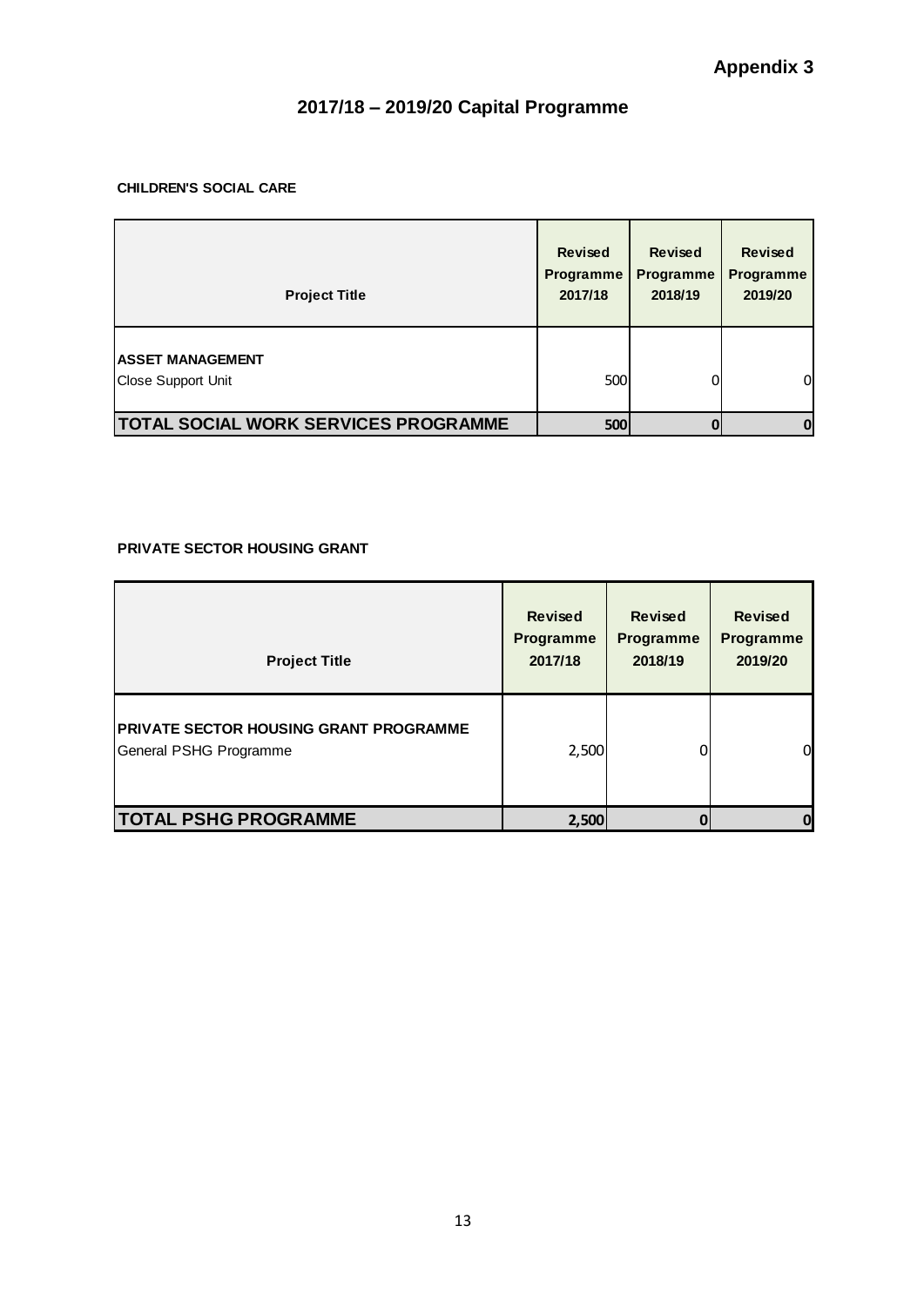# **Appendix 4**

# **Property Lifecycle Maintenance Programme 2017 - 18**

|                                                                                    | 2017/18 |
|------------------------------------------------------------------------------------|---------|
|                                                                                    | £m      |
| Minor Works & Roofing Programme                                                    | 1.000   |
| <b>Energy Programme</b>                                                            | 0.100   |
| Fire Risk Works - compliance with Fire Safety legislation following<br>inspections | 0.005   |
| Asbestos Works – compliance with Asbestos legislation following<br>inspections     | 0.010   |
| Electrical Installations Works – compliance with Electrical testing<br>inspections | 3.000   |
| Gas Installations Works - compliance with Gas testing inspections                  | 0.500   |
| Demolitions - Various locations                                                    | 0.050   |
| <b>Office Accommodation</b>                                                        | 0.100   |
| Design and Pre Contract Works Allocation                                           | 0.100   |
| <b>TOTAL</b>                                                                       | 5.000   |

*(Note – the above breakdown excludes £1.435m of resource carried forward from 2016/17 which has been committed in line with the breakdown approved by Council on 3 March 2016)*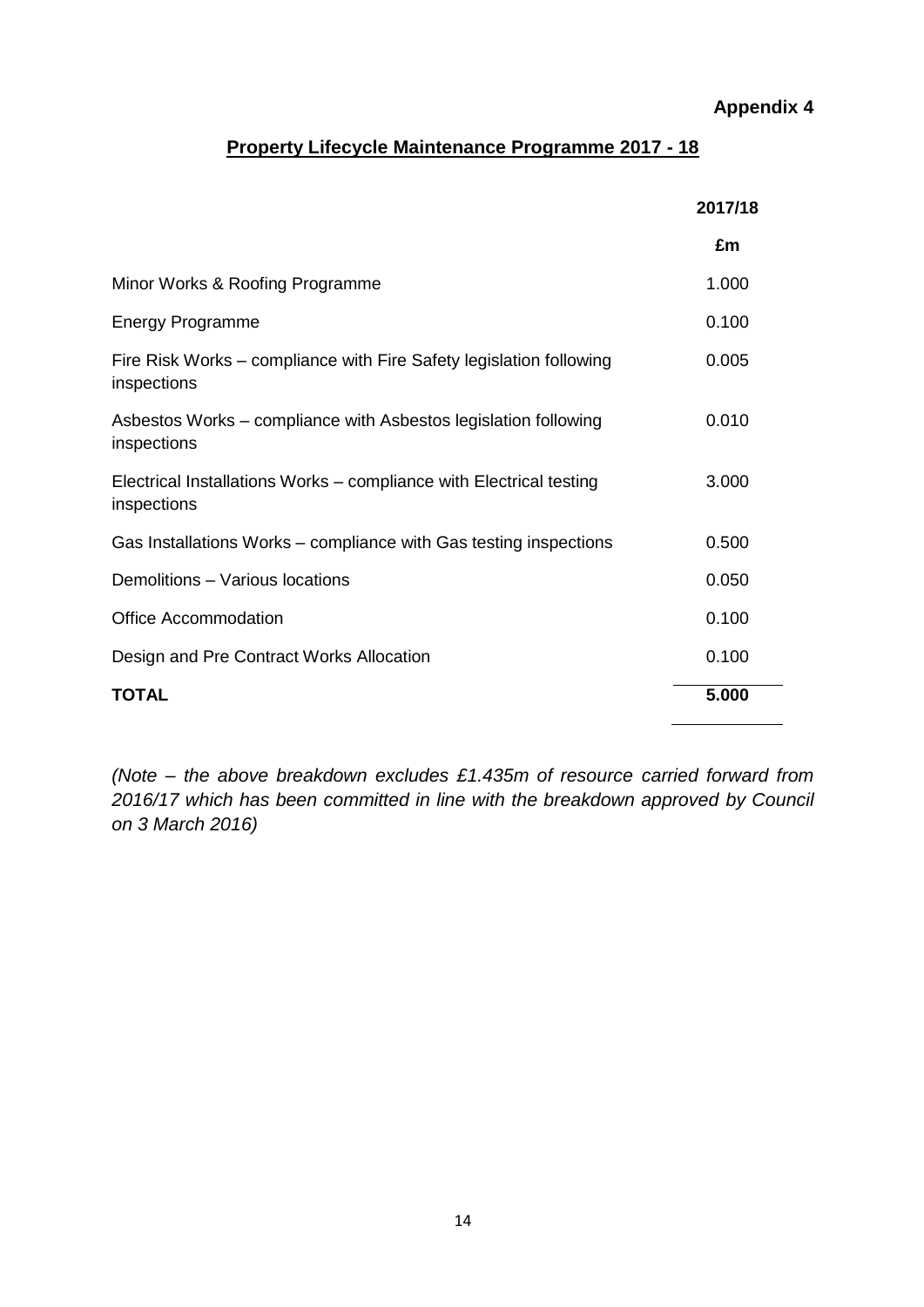# **Roads & Footpaths Lifecycle Maintenance Programme 2017 - 18**

|                                                                        | 2017/18<br>£ms |
|------------------------------------------------------------------------|----------------|
| Patching programme in advance of future surface dressing<br>programmes | 0.250          |
| <b>Footway Resurfacing</b>                                             | 0.300          |
| Carriageway Resurfacing                                                | 2.000          |
| Drainage Improvements                                                  | 0.200          |
| Defect Patching                                                        | 0.250          |
| Walking, Cycling and Safer Streets                                     | 0.239          |
| <b>Total</b>                                                           | 3.239          |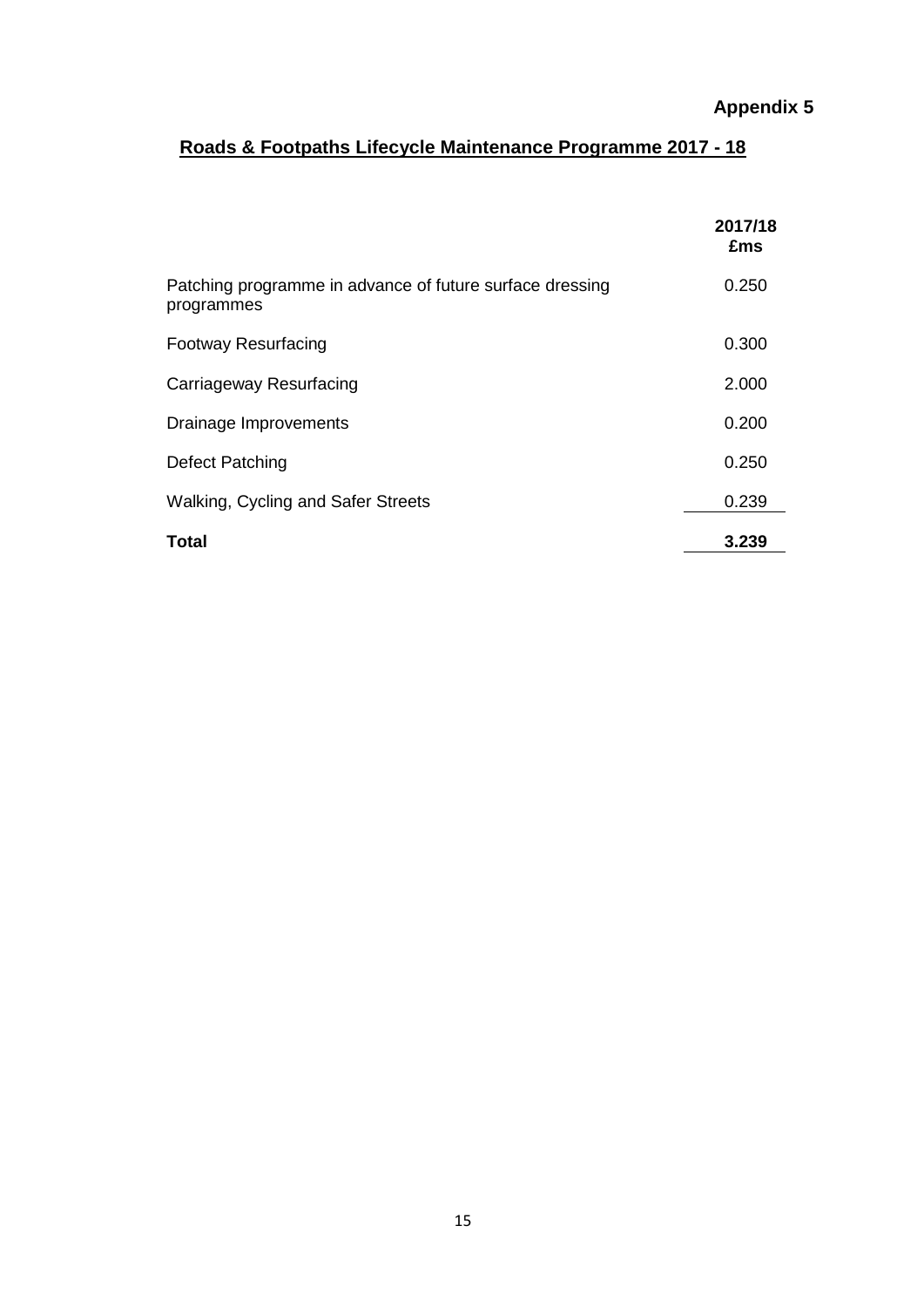**Appendix 6**

**Prudential Framework for Capital Finance 2017/18 – 2019/20 and** 

**Treasury Management Strategy 2017/18**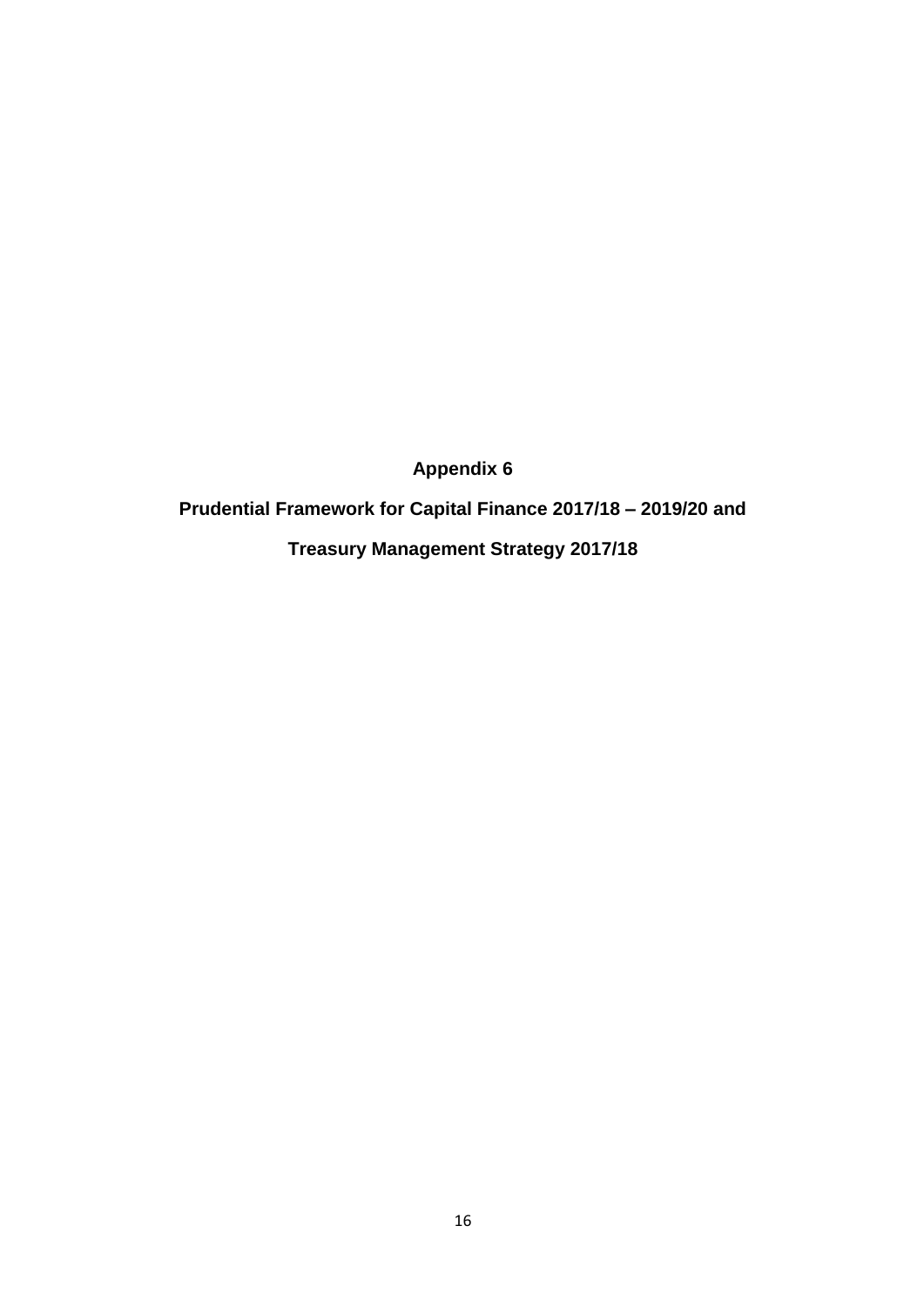### **Prudential Framework for Capital Finance 2017-2020 (estimates) and Treasury Management Strategy Statement 2017-2020**

### **1. Summary**

- 1.1 The Local Government in Scotland Act 2003 and supporting regulations require local authorities to have regard to the following codes of practice issued by the Chartered Institute of Public Finance and Accountancy (CIPFA):
	- The Prudential Code for Capital Finance in Local Authorities ("the Prudential Code");
	- **•** Treasury Management in the Public Services: Code of Practice and Cross-Sectoral Guidance Notes ("the Treasury Management Code").
- 1.2 The revised 2009 edition of the Treasury Management Code was adopted by the General Management and Finance Policy Board of 3 March 2010.
- 1.3 The Prudential Code and the Treasury Management Code require the Council to set prudential and treasury management indicators for the following three years to ensure that the Council's capital investment plans are affordable, prudent and sustainable.
- 1.4 The Treasury Management Code further requires Council to approve, annually in advance, a strategy for its treasury management activities. This strategy (at sections 8 to 12 of this report) sets out the Council's policies and plans for the year ahead in relation to the management of cash flows, money market transactions and capital market transactions (including borrowing and investing), the effective control of the risks associated with those activities and the pursuit of optimum performance consistent with those risks.

#### **2. Prudential framework for capital finance: purpose, governance and affordability considerations**

- 2.1 The Prudential Code plays a key role in capital finance in local authorities. Local authorities determine their own programmes for capital investment in fixed assets that are central to the delivery of quality services. The Prudential Code was developed by the Chartered Institute of Public Finance and Accountancy (CIPFA) as a professional code of practice to support local authorities in taking decisions relevant to their capital investment plans.
- 2.2 The key objectives of the Prudential Code are to ensure that:
	- the capital investment plans are affordable, prudent and sustainable;
	- treasury management decisions are taken in accordance with good professional practice and support affordability, prudence and sustainability;
	- capital investment decisions are consistent with, and support, local strategic planning, local asset management planning and proper option appraisal.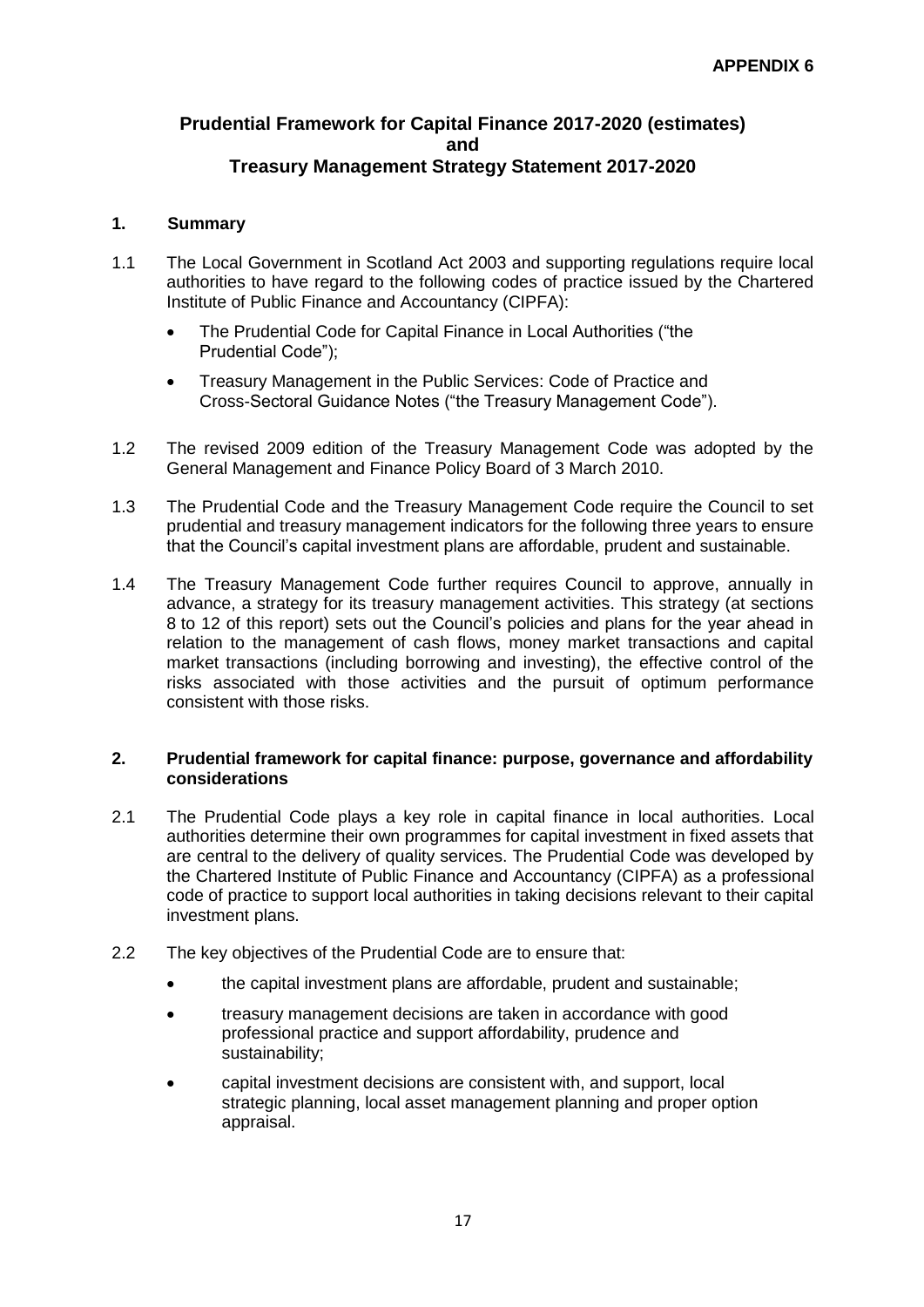- 2.3 To demonstrate that local authorities have fulfilled these objectives, the Prudential Code sets out the indicators that must be used and the factors that must be taken into account. The Prudential Code does not include suggested indicative limits or ratios – these are for the Council to set itself.
- 2.4 The prudential indicators required by the Prudential Code are designed to support and record local decision-making. They are not designed to be comparative performance indicators, and the use of them in this way would be likely to be misleading and counter-productive. In particular, local authorities have widely different debt positions and these differences are likely to increase over time as the result of the exercise of local choices. The system is specifically designed to support such local decision-making in a manner that is publicly accountable.
- 2.5 The Prudential Code sets out a clear governance procedure for the setting and revising of prudential indicators. This will be done by the same body that takes the decisions for the Council's budget, that is, the full Council. The chief finance officer is responsible for ensuring that all matters required to be taken into account are reported to the decision-making body for consideration, and for establishing procedures to monitor performance.
- 2.6 Prudential indicators for previous years will be taken directly from information in the Council's Annual Accounts. If any item within the Accounts that is relied upon for a prudential indicator is the subject of audit qualification, this must be highlighted when the prudential indicators are set out or revised.
- 2.7 The Local Government in Scotland Act 2003 refers to affordability. The Council must consider the affordability of its capital investment during all the years in which it will have a financial impact on the Council. In doing so, the Council needs to pay due regard to risk and uncertainty. Risk analysis and risk management strategies should be taken into account. The Prudential Code also requires local authorities to have regard to wider management processes (option appraisal, asset management planning, strategic planning and achievability) in accordance with good professional practice.
- 2.8 The fundamental objective in the consideration of the affordability of the Council's capital plans is to ensure that the total capital investment of the Council remains within sustainable limits, and in particular to consider its impact on the Council's 'bottom line' council tax. Affordability is ultimately determined by judgement about acceptable council tax levels and, in the case of the Housing Revenue Account, acceptable rent levels.
- 2.9 In considering the affordability of its capital plans, the Council is required to consider all of the resources currently available to it and estimated for the future, together with the totality of its capital plans, revenue income and revenue expenditure forecasts for the forthcoming year and the following two years. The Council is also required to consider known significant variations beyond this time frame. This requires the development of three-year revenue forecasts as well as three-year capital investment plans. The capital plans are rolling scenarios, not fixed for three years.
- 2.10 Prudential indicators in respect of external debt must be set and revised taking into account their affordability. It is through this means that the objectives of sustainability and prudence are addressed year on year.
- 2.11 It is also prudent that treasury management is carried out in accordance with good professional practice. The Prudential Code requires compliance with the Treasury Management Code.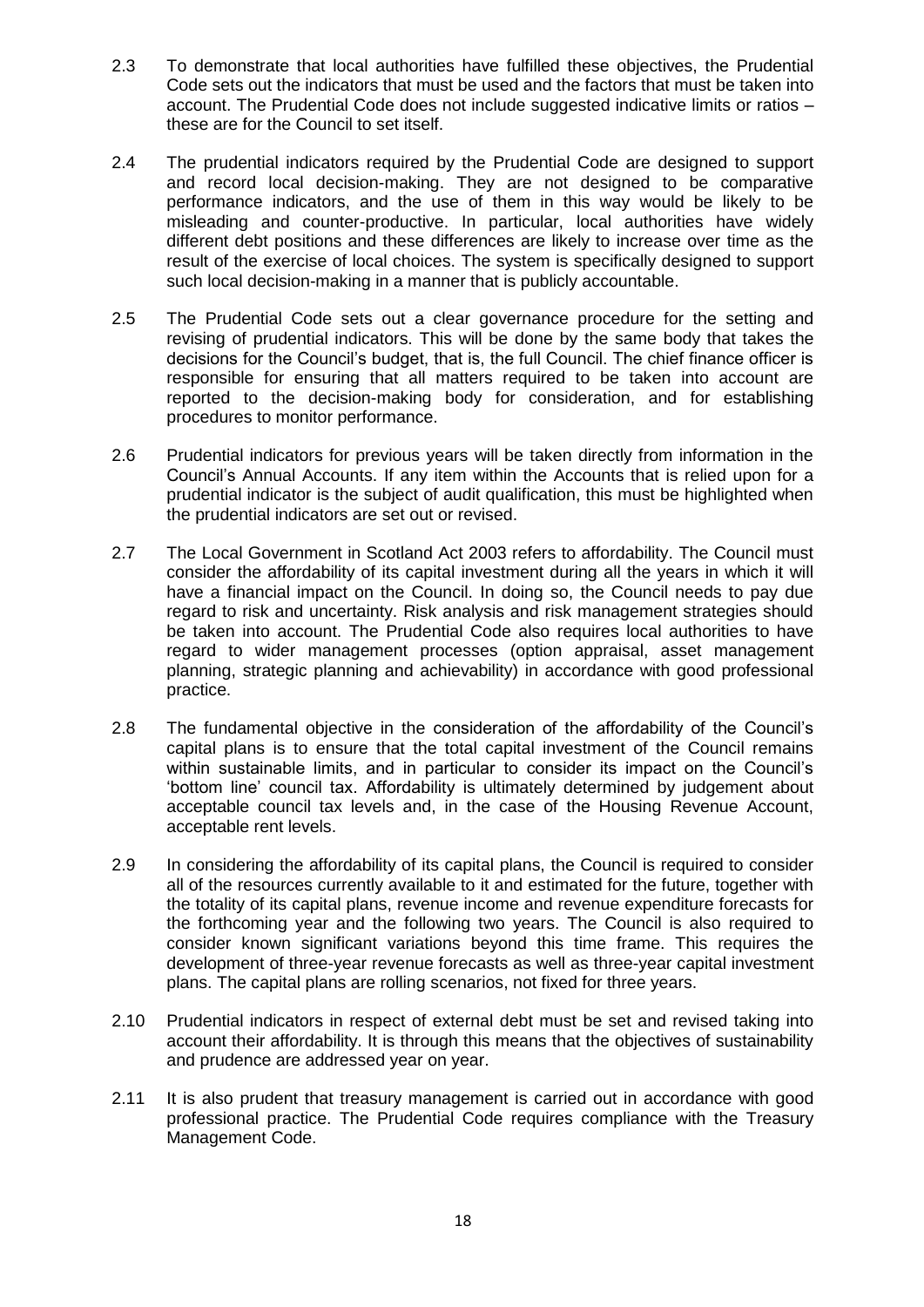- 2.12 A soundly formulated capital programme must be driven by the desire to provide high quality, value-for-money public services. The Prudential Code recognises that in making its capital investment decisions the Council must have explicit regard to option appraisal, asset management planning, strategic planning for the Council and achievability of the forward plan.
- 2.13 The Prudential Code does not specify how the Council should have regard to these factors. All of them represent elements of good practice for which guidance has already been provided by CIPFA and other authoritative sources. The Prudential Code instead concentrates on the means by which the Council will demonstrate that its proposals are affordable, prudent and sustainable.
- 2.14 The Prudential Code promotes transparency in decision-making by using information contained within the Council's Statement of Accounts and by having definitions for prudential indicators that are consistent with the definitions used within the Accounts.

### **3. Prudential framework for capital finance: prudential indicators for capital expenditure**

### 3.1 **Capital expenditure**

Capital expenditure is defined in the CIPFA *Code of Practice on Local Authority Accounting in the United Kingdom 2016/17* and must be consistent with financial reporting standards for accounting purposes. In addition, under the Local Government in Scotland Act 2003, local authorities have a duty to observe proper accounting practices.

- 3.2 Under section 35(1) of the Local Government in Scotland Act 2003, it is the duty of the Council to determine and keep under review the maximum amount which it can afford to allocate to capital expenditure.
- 3.3 The Council is required to make estimates of the capital expenditure it plans to incur for the forthcoming financial year and at least the following two years, and to keep these estimates under review. Separate estimates should be made for the Housing Revenue Account ("housing") and for General Fund ("non-housing") services. Details in relation to the planned investment programmes for housing and non-housing services are presented to this Council meeting in the main body of this report, and take account of the capital resources that will be made available to the Council from the Scottish Government over the spending review period 2017-2018 through 2019-2020 and the updated Scottish Housing Quality Standard (SHQS) delivery programme in relation to housing services.
- 3.4 In addition to the approved capital investment plans, there may be projects which emerge throughout the year which will take advantage of the opportunities arising from the flexibility offered by the Prudential Code, and as a consequence the capital expenditure totals may change. Any required changes to the prudential indicators arising from new projects will be considered as part of the reports presented to Policy Boards or to the Council. It is recommended that the Council approves the following as the indicator for capital expenditure for the next three financial years:

| <b>Capital</b><br>expenditure | 2017-18<br>estimate<br>£m | 2018-19<br>estimate<br>£ml | 2019-20<br>estimate<br>£m |
|-------------------------------|---------------------------|----------------------------|---------------------------|
| Non-housing                   | 78.487                    | 57.833                     | 81.338                    |
| Housing                       | 19.895                    | 24.133                     | 21.073                    |
| <b>Total</b>                  | 98.382                    | 81.966                     | 102.411                   |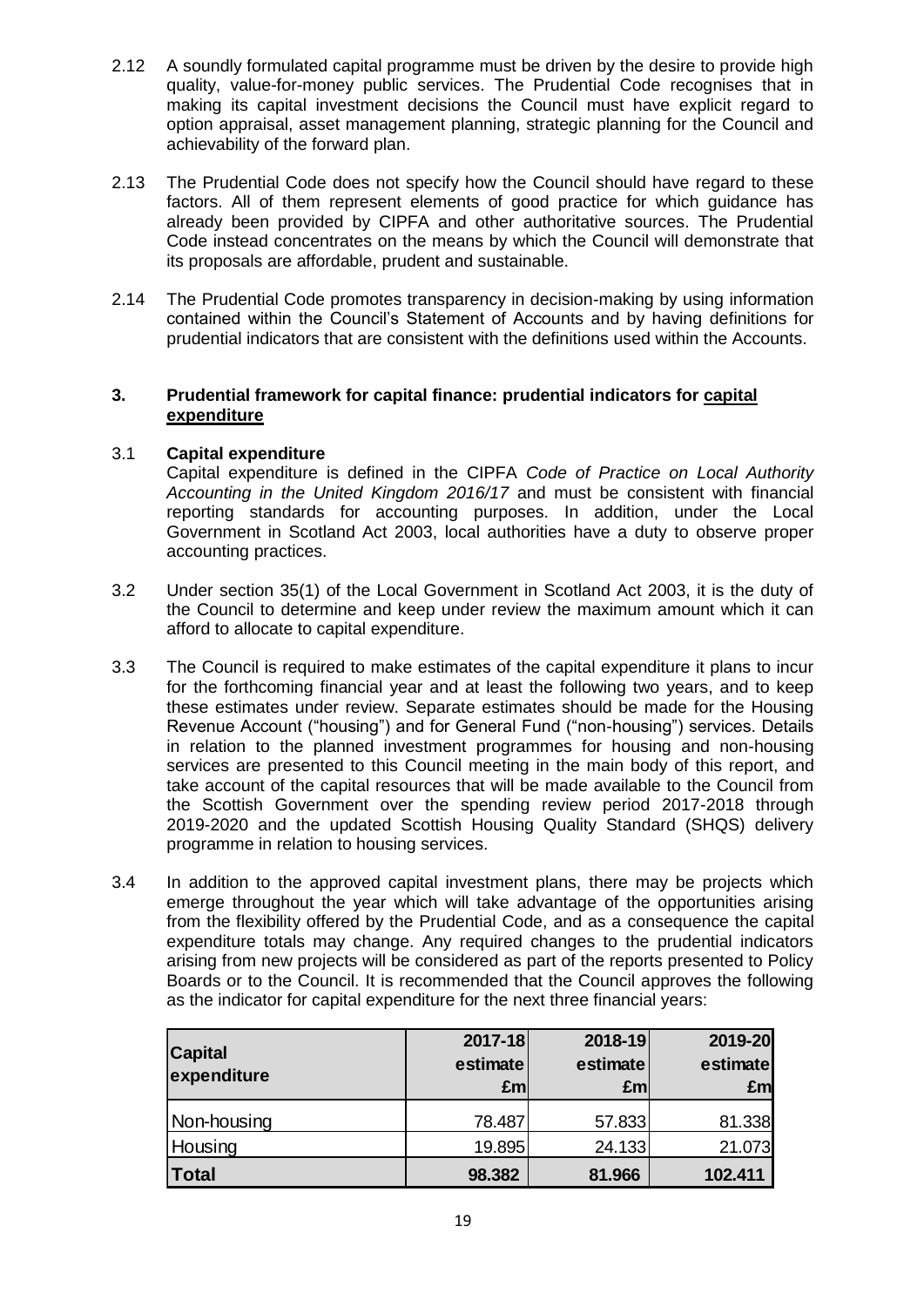- 3.5 The capital investment plans are to be funded from various sources, such as general and specific capital grants, contributions from revenue resources and secured capital receipts, as well as long-term borrowing. As a direct consequence of managing the increased risk in relation to the disposal of surplus land, and in line with practice adopted in previous years, there is no reliance on the funding of the capital investment plans from unrealised capital receipts.
- 3.6 After the year-end, the actual capital expenditure incurred during the financial year will be recorded for housing and for non-housing. These figures will be included in the Council's Statement of Accounts, with explanations of significant variations from expectations. The actual capital expenditure incurred in 2015-2016 was £47.438 million.

# 3.7 **Capital financing requirement**

Local authorities have available to them a number of ways of financing traditionally procured capital investment. The term "financing" does not refer to the payment of cash, but the resources that are applied to ensure that the underlying amount arising from capital payments is dealt with absolutely, whether at the point of spend or over the longer term. A number of financing options that are available to local authorities involve resourcing the investment at the time that it is incurred. These are:

- the application of usable capital receipts;
- a direct charge to revenue for the capital expenditure;
- the application of capital grants;
- up-front contributions from project partners.
- 3.8 Capital expenditure which is not financed up front by one of the above methods will increase the capital financing requirement of the Council. It has often been referred to as "capital expenditure financed by borrowing", however this is incorrect as borrowing provides the cash, not the resource, since borrowing has to be repaid. Also, "borrowing" in this context does not necessarily imply external debt since, in accordance with best professional practice, the Council has an integrated treasury management strategy and therefore does not associate borrowing with particular items or types of expenditure. The Council will at any point in time have a number of cash flows both positive and negative and will be managing its position in terms of its borrowing and investments in accordance with its treasury management strategy.
- 3.9 In measuring external debt, as detailed in section 4, the Prudential Code encompasses all borrowing, whether for a capital or for a revenue purpose. In day-today cash management no distinction is made between 'revenue cash' and 'capital cash'. External borrowing arises as a consequence of all the financial transactions of the Council and not simply those arising from capital spending. In contrast, the capital financing requirement reflects the Council's underlying need to borrow for a capital purpose.
- 3.10 The Council is required to make reasonable estimates of its capital financing requirement at the end of the forthcoming financial year and the following two years, showing separately figures for housing and non-housing, and keep this under review. The capital financing requirement will increase whenever capital expenditure is incurred. If this capital expenditure is resourced immediately, through usable capital receipts, direct financing from revenue or application of capital grants/contributions, then the capital financing requirement will reduce at the same time that the capital expenditure is incurred, resulting in no net increase to the capital financing requirement. The capital financing requirement also will be reduced by charges to the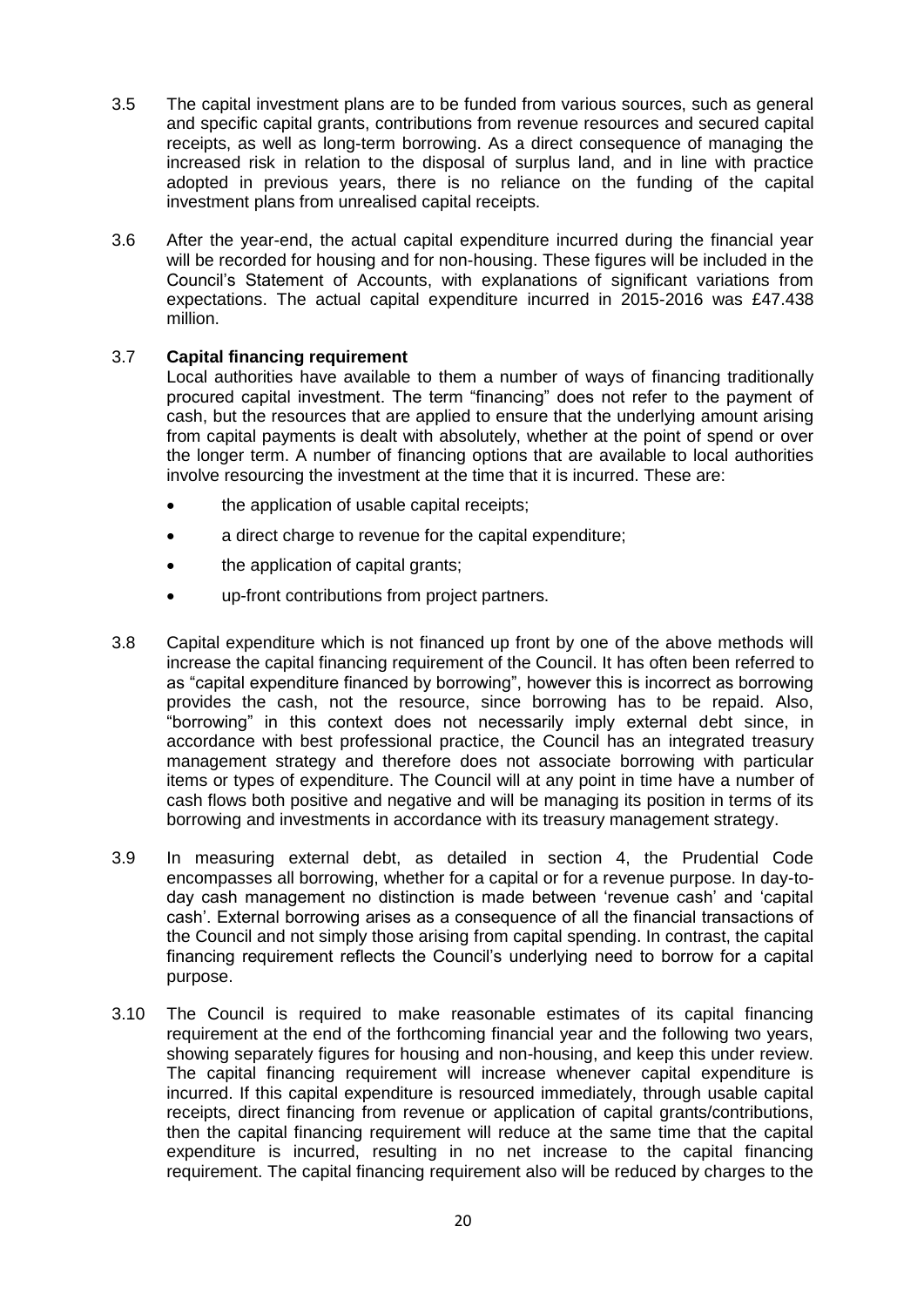revenue account in respect of past capital expenditure or where the Council may initiate voluntary early charges to revenue as part of longer term financial planning decisions. Where capital expenditure is not resourced immediately, this will result in a net increase to the capital financing requirement that represents an increase in the underlying need to borrow for a capital purpose. This will be the case whether or not external borrowing actually occurs.

3.11 It is recommended that the Council approves the following as the indicator for the capital financing requirement at the end of each of the next three financial years:

| <b>Capital financing</b><br>requirement | 31 March 2018<br>estimate | 31 March 2019<br>estimate | 31 March 2020<br>estimate |
|-----------------------------------------|---------------------------|---------------------------|---------------------------|
|                                         | £m                        | £m                        | £m                        |
| Non-housing                             | 271                       | 307                       | 371                       |
| Housing                                 | 142                       | 146                       | 149                       |
| Total                                   | 413                       | 453                       | 520                       |

- 3.12 After the year-end, the actual capital financing requirement as at the year-end will be calculated for housing, for non-housing and the total of the two. These figures will be included in the Council's Annual Accounts, with explanations for significant variations from expectations. At 31 March 2016 the capital financing requirement was £357.925 million.
- 3.13 Members will note from the above table that there is an anticipated significant increase in the projected CFR over the next three years. This is predominantly related to the City Deal projects spend and associated borrowing. Members will also be aware that the borrowing undertaken is on an interim basis, with this borrowing largely funded by future grant income under the terms of the City Deal arrangements with the UK and Scottish Governments.

### 3.14 **Statutory repayment of loans fund advances**

The Council is required to set out its policy for the statutory repayment of loans fund advances prior to the start of the financial year. The repayment of loans funds advances ensures that the Council makes a prudent provision each year to pay off an element of the accumulated loans fund advances made in previous financial years.

- 3.15 A variety of options are provided to the Council so long as prudent provision is made each year. The Council is recommended to approve the following policy on the repayment of loans fund advances:-
	- For loans fund advances made before 1 April 2016, the policy will be to maintain the practice of previous years and apply Statutory Method (option 1), with all loans fund advances being repaid by the annuity method.
	- For loans fund advances made after the 1 April 2016, the policy for the repayment of loans advances will be the Statutory Method (option 1), with loans fund advances being repaid by the annuity method. The Council is permitted to use this option for a transitional period only, of five years until 31<sup>st</sup> March 2021, at which time it must change its policy to use alternative approaches based on depreciation, asset life periods or a funding/income profile.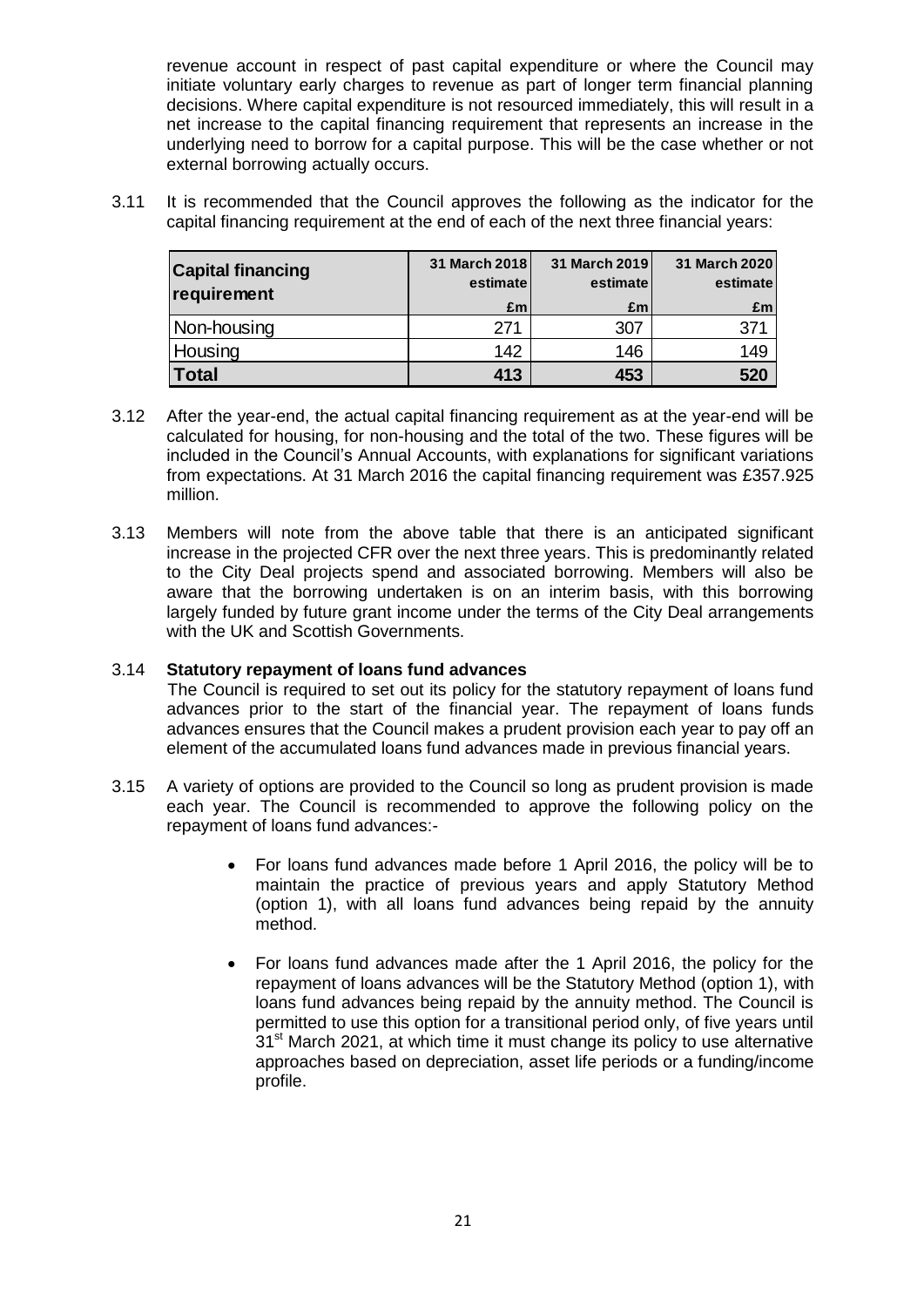# **4. Prudential framework for capital finance: prudential indicators for external debt**

- 4.1 External debt is referred to as the sum of external borrowing and other long-term liabilities (such as finance leases). The prudential indicators for external debt must be set and revised taking into account their affordability. It is through this means that that the objective of ensuring that external debt is kept within sustainable prudent limits is addressed year on year.
- 4.2 External debt indicators are at two levels: an *operational boundary* and an *authorised limit*. Both of these need to be consistent with the Council's plans for capital expenditure and financing, and with its treasury management policy statement and practices.

# 4.3 **Operational boundary**

This is the focus of day-to-day treasury management activity within the Council, and is an estimate of the most likely, but not worst case, scenario in terms of cash flow. Risk analysis and risk management strategies have been taken into account, as have plans for capital expenditure, estimates of the capital financing requirement and estimates of cash flow requirements for all purposes. It is possible that this boundary could be breached occasionally and this should not be regarded as significant. However, a sustained or regular trend would be significant and would require investigation and action.

4.4 The Council is required to set for the forthcoming financial year and the following two years an operational boundary for its total external debt (gross of investments), identifying separately borrowing from other long-term liabilities. It is recommended that the Council approves the following as the indicator for the operational boundary over the three-year period 2017-2018 through 2019-2020:

| <b>Operational boundary for</b><br>external debt | 2017-18<br>estimate<br>£m | 2018-19<br>estimate<br>Em | 2019-20<br>estimate<br>£m |
|--------------------------------------------------|---------------------------|---------------------------|---------------------------|
| Borrowing                                        | 336                       | 380                       | 449                       |
| Other long-term liabilities                      | 77                        | 74                        |                           |
| <b>Total</b>                                     | 413                       | 454                       | 521                       |

### 4.5 **Authorised limit**

This is based on the same assumptions as the operational boundary, with sufficient "headroom" to allow for unusual/exceptional cash movements. Headroom has been added to the operational boundary to arrive at an authorised limit which is sufficient to allow for cash flow management without breaching the limit.

- 4.6 The authorised limit will be reviewed on an annual basis and any changes will require approval by Council.
- 4.7 The Council is required to set for the forthcoming financial year and the following two years an authorised limit for its total external debt (gross of investments), identifying separately borrowing from other long-term liabilities. It is recommended that the Council approves the following as the indicator for the authorised limit over the threeyear period 2017-2018 through 2019-2020: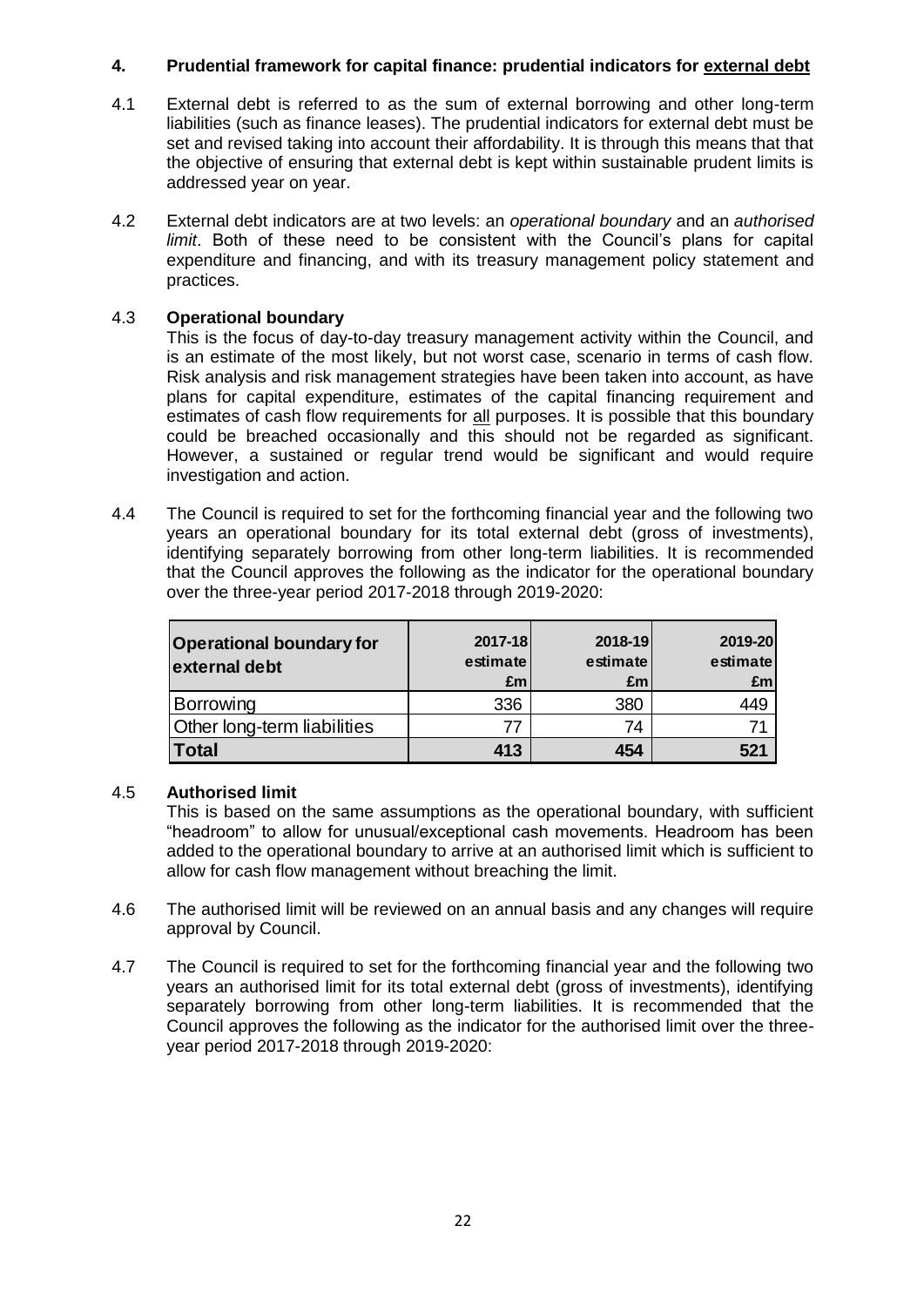| <b>Authorised limit for external</b><br>debt | 2017-18<br>estimate<br>£m | 2018-19<br>estimate<br>£m | 2019-20<br>estimate<br>£ml |
|----------------------------------------------|---------------------------|---------------------------|----------------------------|
| Borrowing                                    | 353                       | 399                       |                            |
| <b>Other long-term liabilities</b>           | 77                        | 74                        |                            |
| <b>Total</b>                                 | 430                       | 473                       | 542                        |

- 4.8 After the year-end, the balance of actual external debt as at the year-end will be calculated and reported to Council, with borrowing and other long-term liabilities being shown separately.
- 4.9 The Council's actual external debt at 31 March 2016 was £301.336 million of which £218.848 million related to borrowing and £82.488 million to outstanding obligations on finance leases.
- 4.10 The actual external debt is not directly comparable to the authorised limit nor to the operational boundary, since the actual external debt reflects the position at one point in time. In addition, the external debt indicators are set based on the Council's potential external borrowing requirements for capital investment purposes. However, as part of the ongoing treasury management strategy the Council may utilise internal borrowing where it is deemed appropriate to avoid unnecessary exposure to interest rate risk. The adoption of this strategy results in the Council's net external borrowing being lower than the capital financing requirement. The projected external debt compared to the estimated capital financing requirement for the three-year period 2017-2018 through 2019-2020 is detailed at section 10.3.

#### **5. Prudential framework for capital finance: prudential indicator for treasury management**

- 5.1 The prudential indicator in respect of treasury management is that the Council has adopted the CIPFA *Treasury Management in the Public Services: Code of Practice and Cross-Sectoral Guidance Notes* ("the Treasury Management Code"). Indeed, the revised 2009 edition of the Treasury Management Code was adopted by the General Management and Finance Policy Board of 3 March 2010. This requires that the annual treasury management strategy statement is approved by Council, along with treasury limits for the three-year period 2017-2018 through 2019-2020.
- 5.2 In adopting the Treasury Management Code, the aim is to ensure that treasury management is led by a clear and integrated treasury management strategy, and a recognition of the pre-existing structure of the Council's borrowing and investment portfolios. The prime policy objectives of the Council's investment activities are the security and liquidity of funds, and the avoidance of exposure of public funds to unnecessary or unquantified risk. The Council should consider the return on its investments; however, this should not be at the expense of security and liquidity. It is therefore important that the Council adopts an appropriate approach to risk management with regard to their investment activities. Borrowing more than, or in advance of, the Council's needs purely in order to profit from the investment of the extra sums borrowed should not be undertaken. In those circumstances where borrowing is taken in advance of need, the security of such funds must be ensured and consideration should be given as to whether value-for-money can be demonstrated. These principles should be borne in mind when investments are made, particularly for the medium to long term.
- 5.3 The Treasury Management Code requires, amongst other things, that the Council approves, annually in advance, a strategy for its treasury management activities. The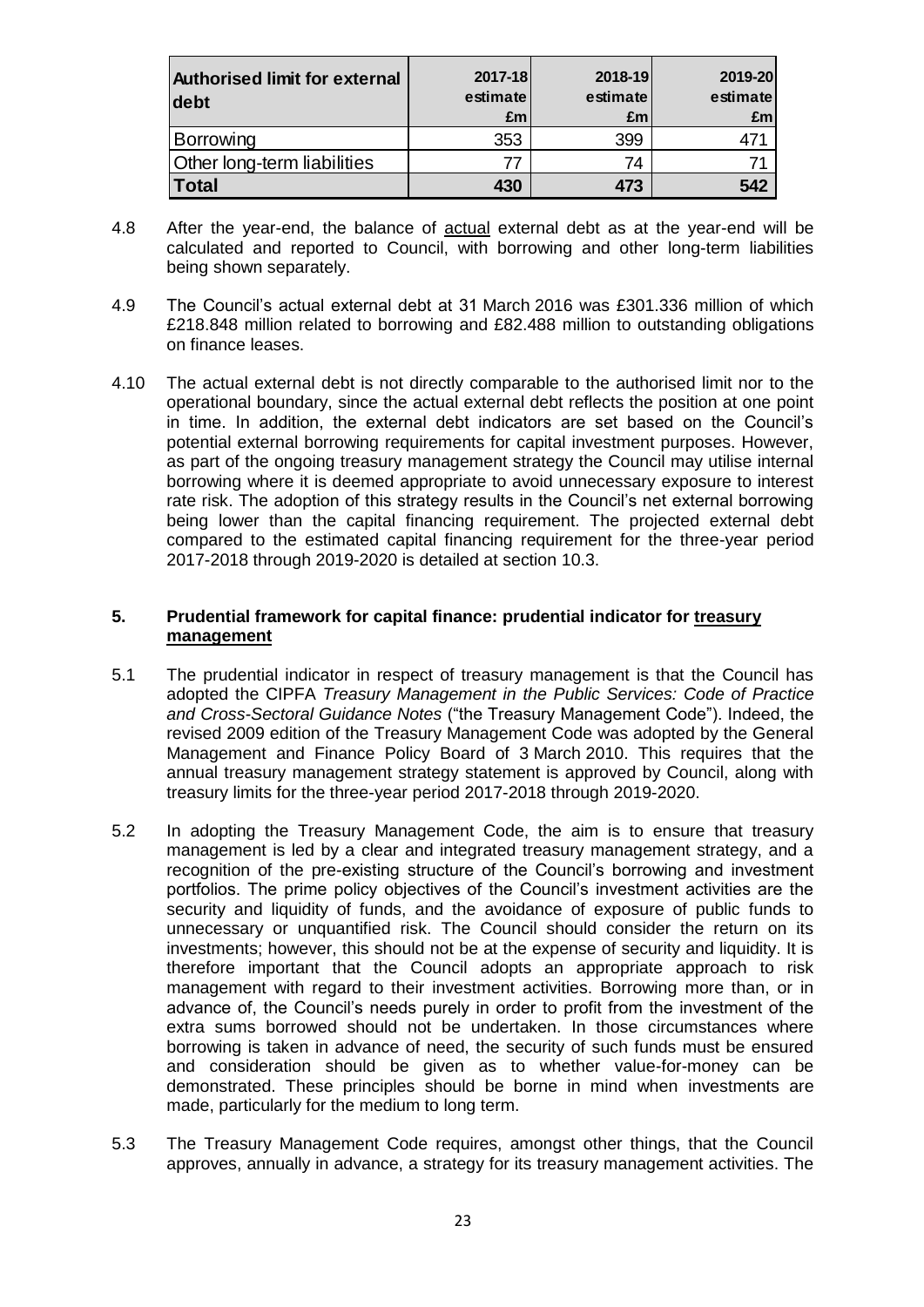treasury management strategy for 2017-2018 is set out at sections 8 to 12 of this report.

## **6. Prudential framework for capital finance: prudential indicators for prudence**

- 6.1 It is possible that, while a council's financial strategy may be affordable in the short term, it is imprudent and unsustainable because in the medium term it would, if pursued, be dependent on the use of borrowing to fund revenue expenditure. For this reason the Prudential Code makes it necessary, if a financial strategy is to be prudent, that it is one in which the medium-term net borrowing is only to be used for capital purposes.
- 6.2 In the Prudential Code, this requirement is to be demonstrated through a comparison of net borrowing with the capital financing requirement. Except in the short term, net external borrowing should not exceed the total capital financing requirement in the previous year, plus the estimates of any additional capital financing requirements for the current and next two financial years.
- 6.3 The projected capital financing requirement at 31 March 2020 is £520 million (section 3.11). Net external borrowing should not exceed this level and, indeed, the projected operational boundary at 31 March 2019 is £521 million (section 4.4). The Council had no difficulty in meeting this requirement at 31 March 2016 and no difficulties are anticipated in meeting this requirement in the future.
- 6.4 In addition, ensuring that treasury management is carried out in accordance with good professional practice is an essential feature of prudence. The treasury management indicators required by the CIPFA *Treasury Management in the Public Services: Code of Practice and Cross-Sectoral Guidance Notes* ("the Treasury Management Code") are designed to help demonstrate prudence. The prudential indicator is that the Council has adopted CIPFA's Treasury Management Code. Indeed, the revised 2009 edition of the Treasury Management Code was adopted by the General Management and Finance Policy Board of 3 March 2010.

### **7. Prudential framework for capital finance: prudential indicators for affordability**

7.1 A key measure of affordability is the incremental impact of investment decisions on council tax or housing rents. Estimates of the ratio of financing costs to net revenue stream provide an indication of how much of the Council's revenue is committed to the repayment of debt. The estimated ratios for the next three financial years are:

| <b>Ratio of financing costs</b><br>to net revenue stream | 2017-2018<br>estimate |        | 2019-2020<br>estimate |  |
|----------------------------------------------------------|-----------------------|--------|-----------------------|--|
| Non-housing                                              | 4.79%                 | 5.57%  | 5.93%                 |  |
| Housing                                                  | 43.84%                | 45.08% | 45.06%                |  |

† 2018-2020 Non-housing estimates are currently based on the 2017-2018 settlement figures because the current spending review does not extend past 2017-2018.

7.2 Financing costs include the interest payable with respect to borrowing, interest payable on finance leases, interest and investment income, loans fund and finance lease principal repayments and gains/losses on the repurchase or early settlement of borrowing.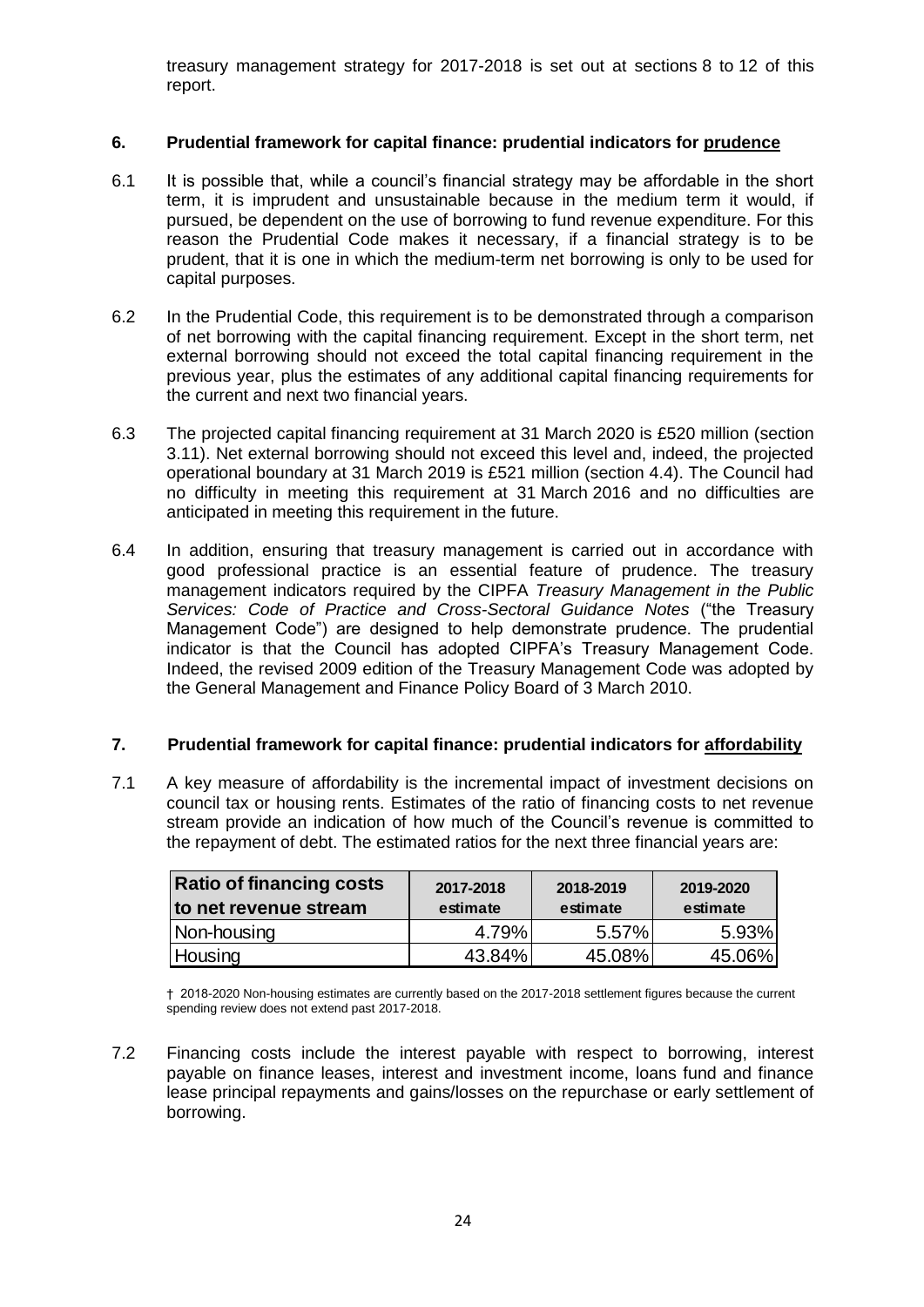- 7.3 Revenue streams relate either to the amounts received in terms of government grant and local taxpayers ("non-housing") or to the amounts received from tenants in respect of housing rents ("housing").
- 7.4 The estimate of the incremental impact of the capital investment proposals outlined in this report for non-housing services, and as outlined in the *Housing Capital Investment Plan*, are:

| Impact of capital<br>investment decisions | 2017-2018<br>estimate | 2018-2019<br>estimate | 2019-2020<br>estimate |  |
|-------------------------------------------|-----------------------|-----------------------|-----------------------|--|
| on Band D Council Tax                     | £0.00                 | £0.00                 | £0.00                 |  |
| on weekly housing rents                   | £1.83                 | £4.40                 | £6.66                 |  |

7.5 The impact on Band D council tax is nil due to the fact that the financing costs resulting from any additional capital expenditure and related borrowing will be funded from government grant support and savings in other areas of expenditure.

#### **8. Treasury management strategy statement: compliance with the Prudential Code**

- 8.1 In order to comply with the treasury management requirements of the Prudential Code, local authorities are required to adopt the CIPFA *Treasury Management in the Public Services: Code of Practice and Cross-Sectoral Guidance Notes* ("the Treasury Management Code").
- 8.2 The revised 2009 edition of the Treasury Management Code was adopted by the General Management and Finance Policy Board of 3 March 2010.
- 8.3 The Council's **treasury management strategy statement** for 2016-2017 is set out here at sections 8 through 12, and constitutes the Council's annual strategy and plan in relation to its treasury management activities as defined by the Treasury Management Code.

#### **9. Treasury management strategy statement: objectives and responsibility for decision-making**

9.1 The overall objectives of the Council's treasury management strategy are:

### for **borrowings**:

- to minimise the revenue costs of borrowing,
- to manage the borrowing repayment profile,
- to assess interest rate movements and borrow accordingly,
- to monitor and review the level of variable rate loans held in order to take advantage of interest rate movements and
- to reschedule borrowing to improve the Council's repayment profile or to reduce the revenue costs of borrowing.

# for **temporary investments**:

- to protect the capital security and liquidity of the invested funds and
- to obtain an acceptable market rate of return subject to protecting capital security and liquidity of invested funds.

These objectives are set within the context of the Council's over-arching objective in relation to treasury management activities: the effective management and control of risk.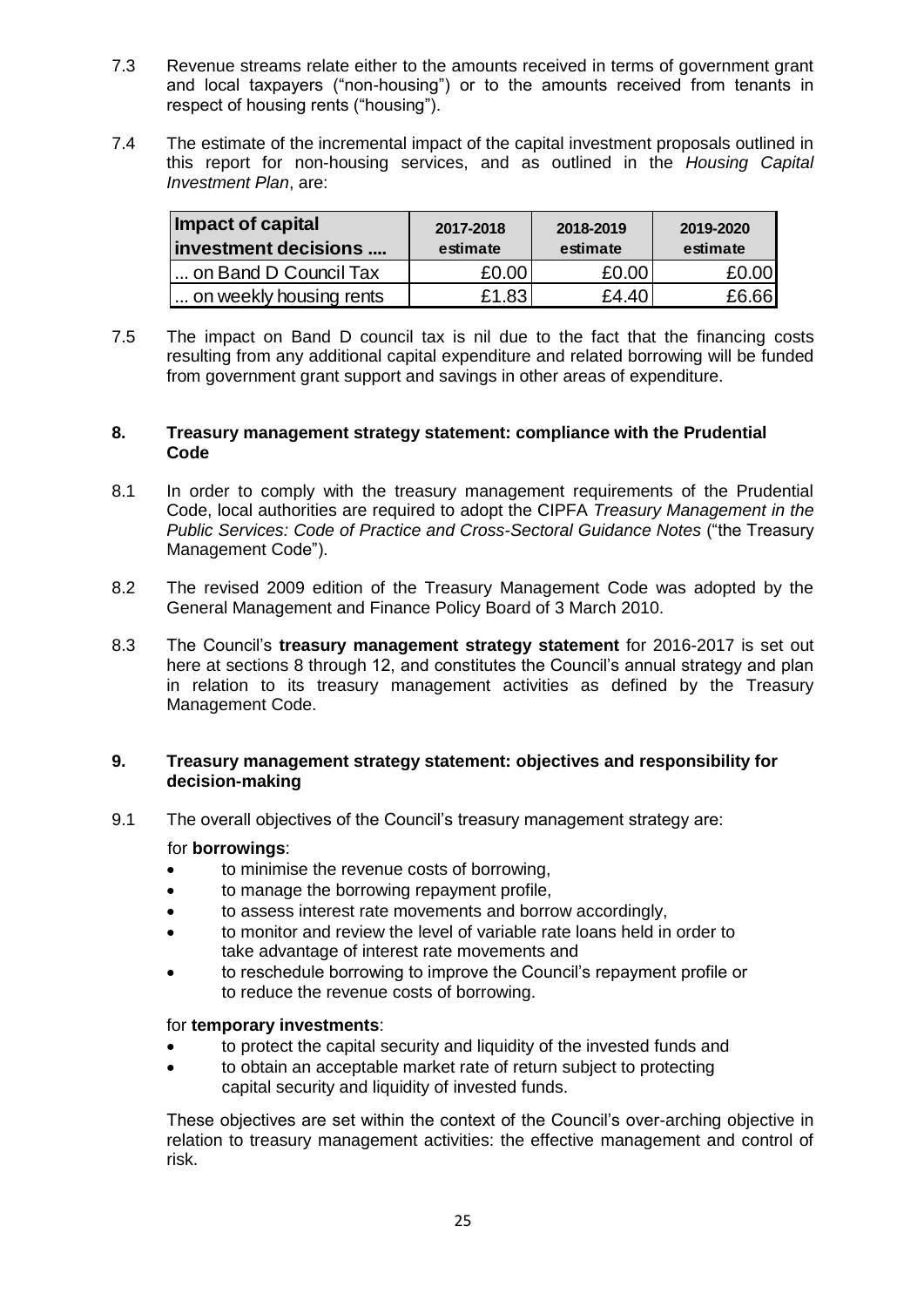- 9.2 The Council has a contract with Capita Asset Services ("Capita") for the provision of treasury management consultancy services. It is recognised that there is value in employing such external service providers in order to acquire access to specialist skills and resources, however the responsibility for treasury management decisions remains with Renfrewshire Council at all times and undue reliance is not placed upon our external service providers.
- 9.3 The suggested treasury management strategy for 2017-2018 is based upon the views on interest rates, supplemented with market forecasts provided by Capita, and covers the following aspects of the treasury management function:
	- treasury limits in force which will limit the treasury risk and activities of the Council;
	- prudential and treasury management indicators;
	- the current treasury position;
	- the identified borrowing requirement;
	- prospects for interest rates;
	- the borrowing strategy;
	- policy on borrowing in advance of need;
	- debt rescheduling;
	- the investment strategy;
	- creditworthiness policy;
	- policy on use of external service providers.

#### **10. Treasury management strategy statement: borrowing strategy**

### 10.1 **Current external borrowing position**

The Council's external borrowing position as at 30 December 2016 was as follows:

| <b>External borrowing</b>                  | 31.03.2016 | borrowing position as at | borrowing position as at<br>30.12.2016 |                          | change in<br>the year |
|--------------------------------------------|------------|--------------------------|----------------------------------------|--------------------------|-----------------------|
| position                                   | £m         | average<br>interest rate | £m                                     | average<br>interest rate | <b>f</b> m            |
| Long-term<br>borrowings:                   |            |                          |                                        |                          |                       |
| PWLB: fixed rate<br>PWLB: variable         | 165.932    | 5.24%                    | 187.444                                | 4.83%                    | 21.512                |
| rate                                       | 0.000      | 0.00%                    | 0.000                                  | 0.00%                    | 0.000                 |
| Market loans                               | 52.916     | 4.70%                    | 52.916                                 | 4.70%                    | 0.000                 |
| <b>Total long-term</b><br>borrowings       | 218.848    | 5.11%                    | 240.360                                | 4.80%                    | 21.512                |
| Short-term<br>borrowings:                  |            |                          |                                        |                          |                       |
| Temporary loans<br>Renfrewshire            | 0.000      | 0.00%                    | 0.000                                  | 0.00%                    | 0.000                 |
| Leisure deposit                            | 0.609      | 0.59%                    | 1.207                                  | 0.55%                    | 0.598                 |
| <b>Total short-term</b><br>borrowings      | 0.609      | 0.59%                    | 1.207                                  | 0.55%                    | 0.598                 |
| <b>Total of all external</b><br>borrowings | 219.457    | 5.11%                    | 241.567                                | 4.78%                    | 22.110                |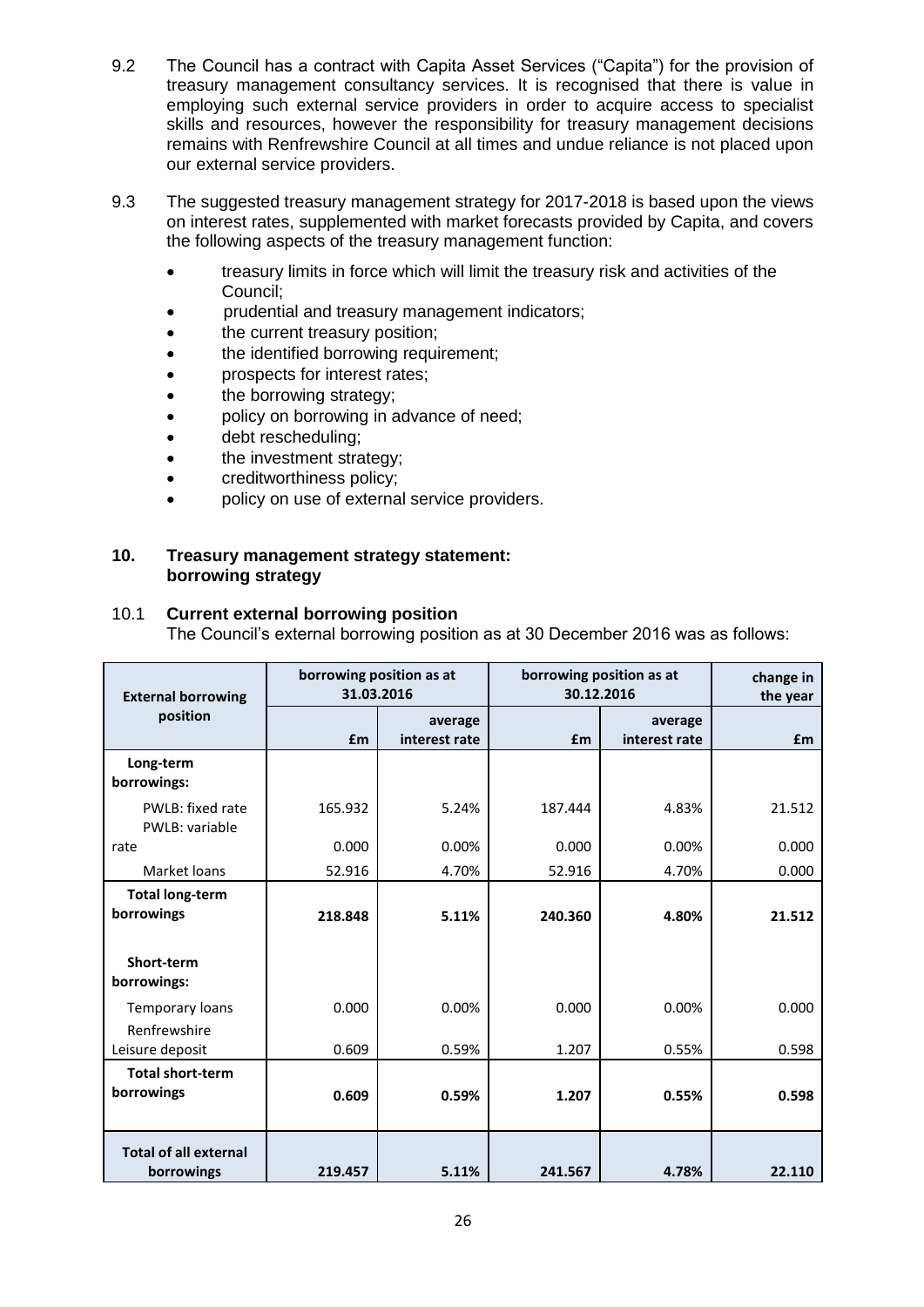- 10.2 The increase in Public Works Loan Board (PWLB) borrowing reflects the decision to take 3 new loans totalling £32m during 2016/17 while PWLB rates were near historical lows. This borrowing was undertaken to both replace existing maturing loans and also to prepare for significant capital spend related to the Council's proposed capital plans. Details of the loans taken out are:
	- £11 million @ 2.71% 47 years
	- £11 million @ 2.71% 48 years
	- £10 million @ 2.24% 45 years

The increase in PWLB debt was partially offset by the £11.522m of scheduled debt principal repayments. The Renfrewshire Leisure deposit represents funds which are invested temporarily in the Council's loans fund as part of Renfrewshire Leisure's short-term cash flow management arrangements. The increase is expected to be short term and is as a result of the decision taken to broaden the remit of Renfrewshire Leisure to include all cultural, sports facilities and services.

#### 10.3 **Projected borrowing position**

The Council's anticipated borrowing position for the forthcoming financial year and the following two financial years is summarised in the following table. This shows the projected external debt compared to the estimated capital financing requirement (the underlying need to borrow for a capital purpose) at the end of each of the next three financial years.

| <b>Borrowing Position</b>     | 31 March<br>2018<br>estimate<br>£m | 31 March<br>2019<br>estimate<br>£m | 31 March<br>2020<br>estimate<br>£m |
|-------------------------------|------------------------------------|------------------------------------|------------------------------------|
| <b>Borrowing</b>              | 263.715                            | 289.233                            | 342.138                            |
| Other long-term liabilities   | 77.178                             | 74.274                             | 71.437                             |
| <b>Total external debt</b>    | 340.893                            | 363.507                            | 413.575                            |
| Capital financing requirement | 413.000                            | 453.000                            | 520.000                            |
| <b>Under-borrowing</b>        | 72.107                             | 89.493                             | 106.425                            |

- 10.4 A number of the prudential indicators are designed to ensure that the Council carries out its treasury management activities within well-defined limits. One of these indicators is that gross external debt does not, except in the short term, exceed the total of the capital financing requirement in 2016-2017 plus the estimates of any additional capital financing requirement for 2017-2018 and the following two financial years. This allows some flexibility for limited early borrowing for future years, but ensures that borrowing is not taken in order to fund revenue expenditure.
- 10.5 The Council has complied with this prudential indicator during 2016-2017 and it is envisaged this will remain the position moving forward over the forthcoming threeyear period. As detailed in the table above, it is anticipated that the borrowing strategy will continue to progress on the basis of utilising internal borrowing where possible over the medium term to mitigate both interest rate risk exposure for the Council, and also risks associated with maintaining adequate capacity with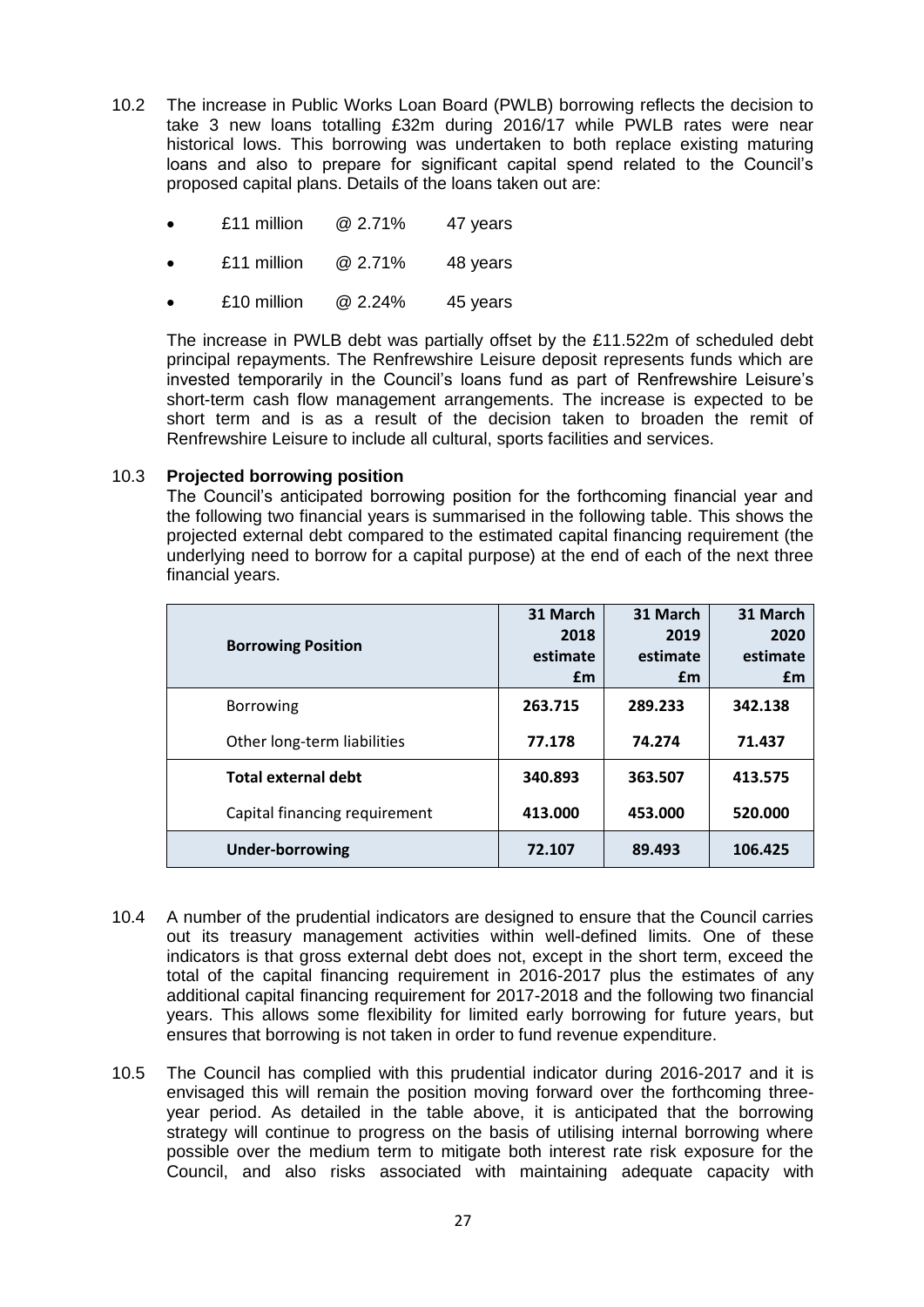appropriate investment counterparties. However, significant shorter term borrowing will be required to fund the City Deal projects. This borrowing is required as the grant income for City Deal is phased over a 20 year period from 2015/16, while the project expenditure is incurred from 2015/16 to 2024/25. The requirement for borrowing to cover the period in advance of grant receipt is continually monitored and refined as project designs develop, and this requirement is incorporated into the overall Council borrowing forecast.

#### 10.6 **Interest rate forecast**

As part of Capita's treasury management consultancy service to the Council, assistance is provided in preparing a forecast of short-term and longer-term fixed interest rates. Current interest rate forecasts for the official bank rate paid on commercial bank reserves (the "Bank Rate") and for PWLB borrowings are:

| Interest rate forecast: | <b>March</b> | June  | Sept | <b>Dec</b>            | <b>March</b> | <b>March</b> | <b>March</b> |
|-------------------------|--------------|-------|------|-----------------------|--------------|--------------|--------------|
| <b>Bank Rate</b>        | 2017         | 2017  | 2017 | 2017                  | 2018         | 2019         | 2020         |
| <b>Bank Rate</b>        | 0.25%        | 0.25% |      | $0.25\%$ 0.25%  0.25% |              | 0.25%        | 0.75%        |

| Interest rate forecast:<br><b>PWLB borrowings</b> |       |       |       |       |       |       |       |
|---------------------------------------------------|-------|-------|-------|-------|-------|-------|-------|
| 5-year loans                                      | 1.60% | 1.60% | 1.60% | 1.60% | 1.70% | 1.80% | 2.00% |
| 10-year loans                                     | 2.30% | 2.30% | 2.30% | 2.30% | 2.30% | 2.50% | 2.70% |
| 25-year loans                                     | 2.90% | 2.90% | 2.90% | 3.00% | 3.00% | 3.20% | 3.40% |
| 50-year loans                                     | 2.70% | 2.70% | 2.70% | 2.80% | 2.80% | 3.00% | 3.20% |

### 10.7 **Borrowing decisions**

The main borrowing decisions to be made for 2018-2019 are:

- when to borrow,
- for how long to borrow and
- whether to borrow externally or to use cash balances.
- 10.8 Based on the capital investment programme, it is anticipated that the Council may need to borrow up to £35.601 million to fund new capital expenditure during 2017-18 and to replace loans due to mature that year.
- 10.9 The Council's borrowing strategy will give consideration to new borrowing in the following order of priority:
- (i) The cheapest borrowing will be internal borrowing by running down cash balances and foregoing interest earned at historically low rates. However, in view of the overall forecast for long-term borrowing rates to increase over the next few years,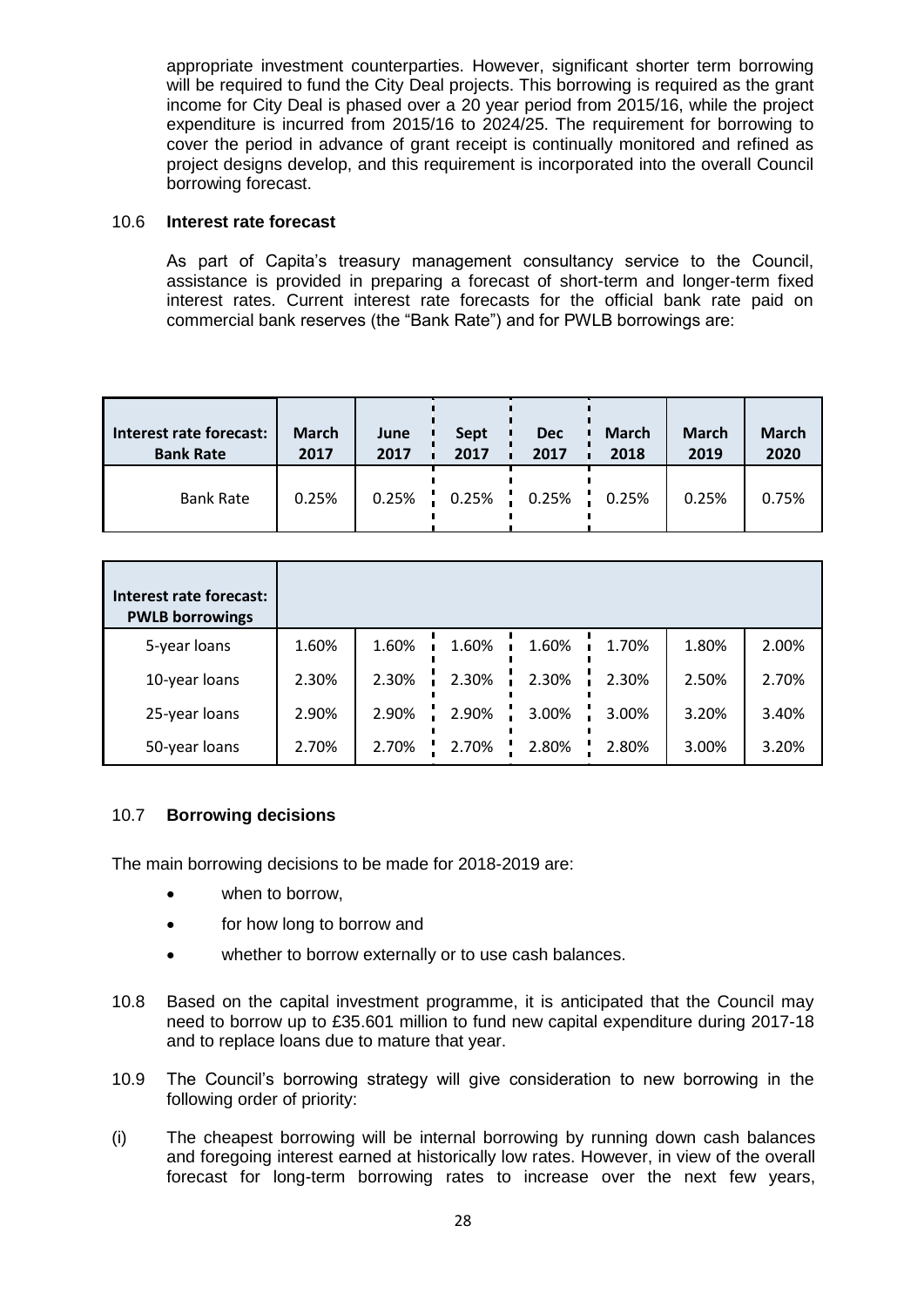consideration will also be given to weighing the short-term advantage of internal borrowing against potential long-term costs if the opportunity is missed for taking loans at long-term rates which will be higher in future years.

- (ii) PWLB borrowing for periods under 10 years where interest rates are expected to be significantly lower than interest rates for longer periods. This offers a range of options for new borrowing which will spread debt maturities away from a concentration at longer-dated time periods.
- (iii) Short-dated borrowing from non-PWLB sources.
- (iv) Long-term borrowing arranged in advance, in order to achieve certainty on future borrowing costs and reduce exposure to interest rate risk.
- (v) Long-term fixed rate market loans at rates significantly below PWLB rates for the equivalent maturity period (where available), with due regard to maintaining an appropriate balance between PWLB and market debt in the debt portfolio.

#### 10.10 **Sensitivity of the interest rate forecast**

The Council officers, in conjunction with the Council's treasury advisers, will continually monitor both the prevailing interest rates and the market forecasts, and will respond appropriately to material changes in interest rate forecasts, for example:

- If it were felt that there was a significant risk of a sharp fall in long- and short-term interest rates than that currently forecast, then long-term borrowings will be postponed, with focus shifting to consideration of short-term borrowing to meet the Council's borrowing need along with any opportunities for rescheduling.
- If it were felt that there was a significant risk of a much sharper rise in long- and short-term interest rates than that currently forecast, then the portfolio position will be reappraised with potentially a move to take on required borrowing whilst interest rates were still relatively cheap.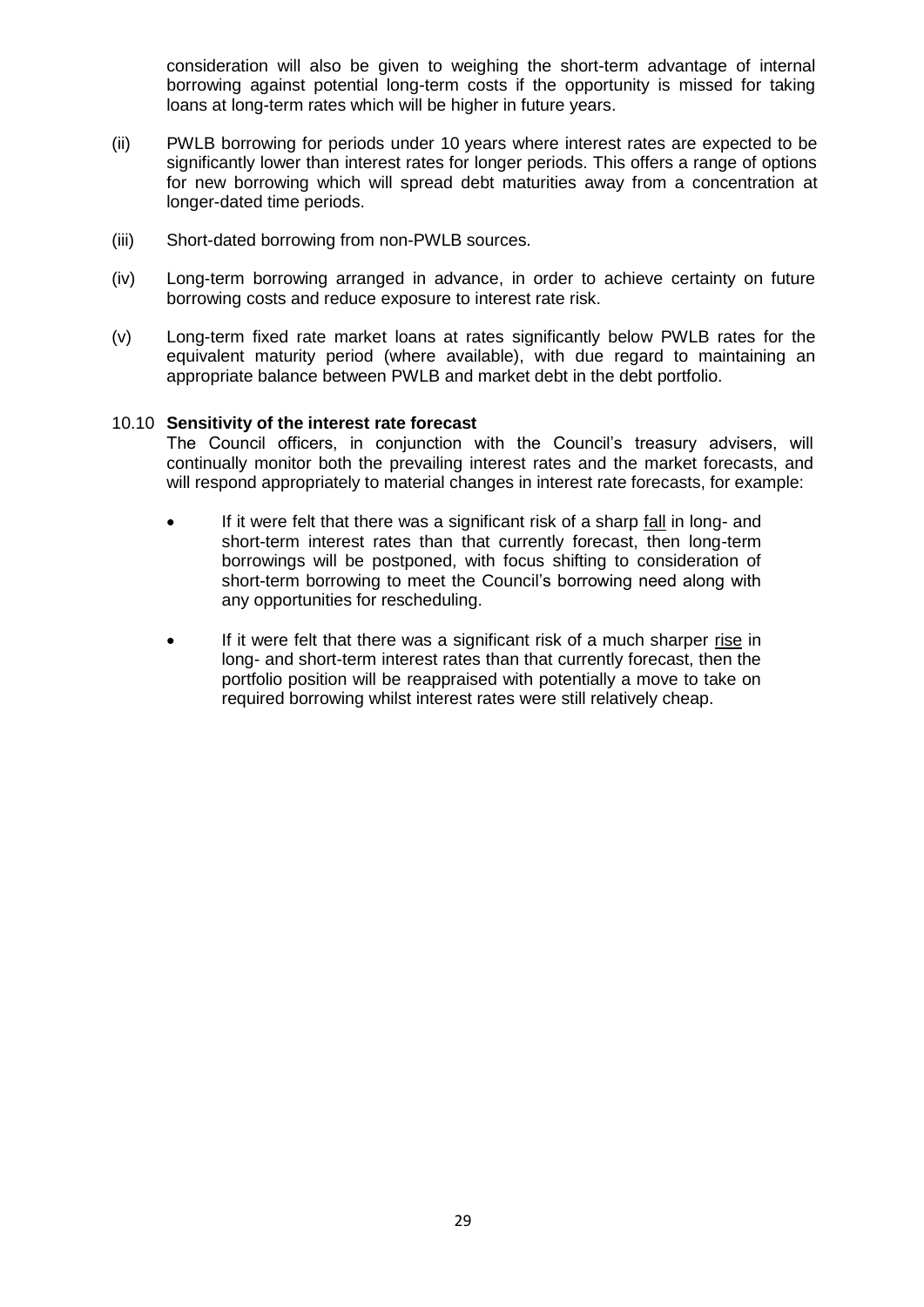10.11 The forecast debt maturity profile at 31 March 2017 per the graph below shows the amount of debt maturing in future years. The Council has less than 15% of its total borrowings redeeming in any one of the next 30 years. This is well within the Council's treasury indicators for debt maturity, and therefore provides the Council with the flexibility needed to structure new borrowing over this period in a manner that minimises debt interest costs.



- 10.12 Since the Council has a capital investment plan covering the period to 2019-2020 and detailed investment/borrowing analyses, advantage can be taken of opportunities that may arise to achieve beneficial borrowing rates over the same period, minimising interest rate risk. The Council will not borrow more than, or earlier than, required with the primary intention to profit from the investment return of the extra sums borrowed. Pre-borrowing of this nature will only be taken for risk management reasons and subject to sound justification. The timing of any new borrowing of this nature will take into account the management of liquidity and counterparty risk, and also the projected movement in interest rates.
- 10.13 Caution will continue to be adopted and the Director of Finance and Resources will monitor the interest rate market. Should long-term rates start to rise or fall sharply, the debt portfolio position will be reappraised and appropriate action taken.

#### 10.14 **Debt rescheduling opportunities** The purpose of debt rescheduling is to reorganise existing borrowings in such a way as to amend the repayment profile of the borrowing portfolio, or to secure interest rate savings.

10.15 As short-term borrowing rates will be considerably cheaper than longer-term rates, there may be potential opportunities to generate savings by switching from long-term debt to short-term debt. However, such potential savings will be considered in the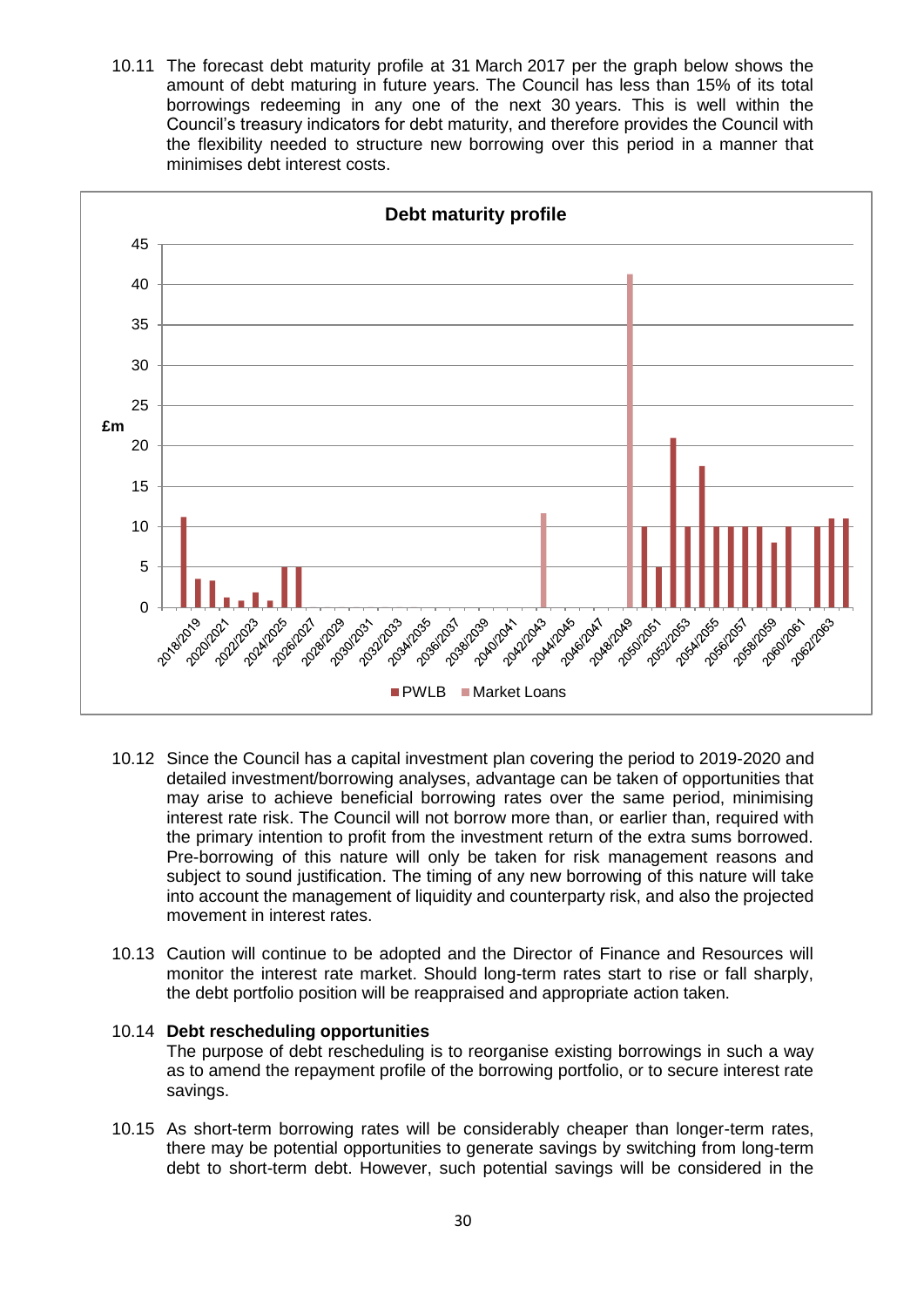light of their short-term nature and risks associated with potential longer-term costs of refinancing those short-term loans, once they mature.

10.16 Consideration will also be given to the potential for making savings by running down investment balances to repay debt prematurely, as short-term rates on investments are likely to be lower than rates paid on current debt.

#### **11. Treasury management strategy statement: annual investment strategy**

#### 11.1 **Investment policy**

In carrying out investment activities, the Council will have regard to The Local Government Investment (Scotland) Regulations 2010, the accompanying Scottish Government Finance Circular 5/2010 and the 2011 CIPFA *Treasury Management in the Public Services: Code of Practice and Cross-Sectoral Guidance Notes* ("the Treasury Management Code"). The Council's investment priorities are:

- the security of capital and
- the liquidity of its investments.
- 11.2 The Council will also aim to achieve the optimum return on its investments commensurate with proper levels of security and liquidity. The risk appetite of the Council is low-to-medium, with absolute priority given to the security of its investments.
- 11.3 The borrowing of monies purely to invest or on-lend and make a return is unlawful and the Council will not engage in such activity.
- 11.4 Investment instruments identified for use in the financial year are listed in Annex A, and counterparty limits will be set as defined within the Council's treasury management practices (TMPs) documentation.

#### 11.5 **External investment position**

The Council's external investment position as at 30 December 2016 was as follows:

| <b>External investment</b>       | investment position as at<br>31.03.2016 |                          | investment position as at<br>30.12.2016 | change in<br>the year    |        |
|----------------------------------|-----------------------------------------|--------------------------|-----------------------------------------|--------------------------|--------|
| position                         | £m                                      | average<br>interest rate | £m                                      | average<br>interest rate | £m     |
| <b>Temporary</b><br>investments: | 109.280                                 | 0.59%                    | 151.753                                 | 0.50%                    | 42.473 |

- 11.6 The increase in the Council's short-term investments ("temporary deposits") during the period reflects:
- the decision to take PWLB borrowing in the year of £32m
- the short-term cash flow position of the Council over the holiday period:
- the re-profiling of elements of the current capital programme;
- 11.7 The average rate of interest received on the Council's temporary deposits has fallen over the period following the Bank of England's cut in the base rate (however, it continues to out-perform the Bank Rate). The Council has continued to lock into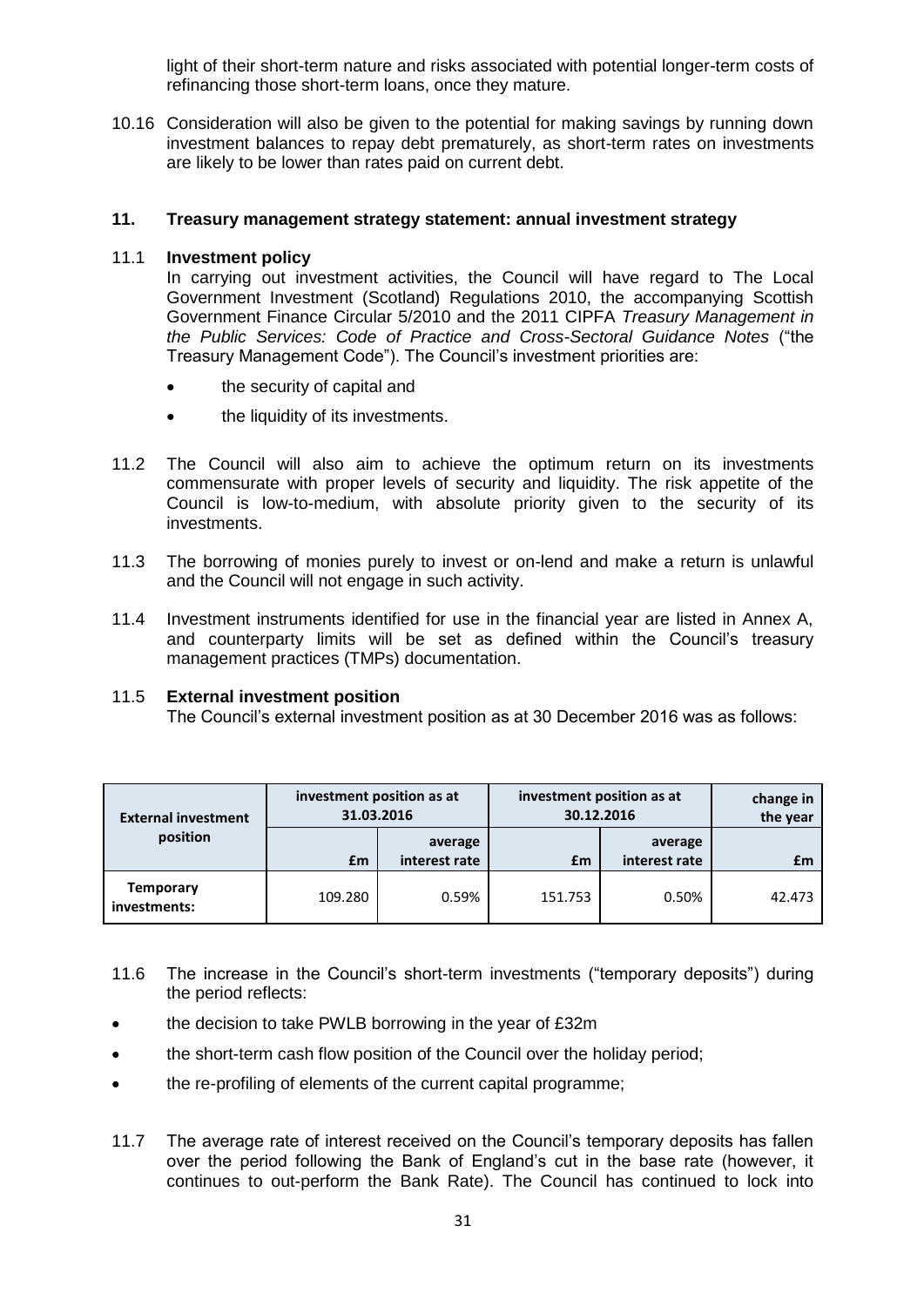longer-term temporary deposit deals with counterparties of particularly high creditworthiness, thus securing a higher overall rate of return across the portfolio without compromising the security of investments.

#### 11.8 **Creditworthiness policy**

In order to maintain an approved list of counterparties (institutions with which the Council will invest funds), the Council uses the creditworthiness methodology provided by Capita Asset Services ("Capita"). This methodology is based upon a modelling approach which uses, as its core element, credit ratings from the three major credit rating agencies: Fitch, Moody's and Standard & Poor's. The use of credit ratings is further enhanced by the use of specific overlays, encompassing:

- credit watch status and credit outlook from credit rating agencies;
- credit default swap (CDS) spreads, to give early warning of likely changes in credit ratings;
- sovereign ratings, to select counterparties from only the most creditworthy countries.
- 11.9 This process produces a series of colour code bands which indicate the relative creditworthiness of counterparties. These colour code bands are used by the Council to determine the duration for investments and are therefore referred to as "durational bands". The Director of Finance and Resources is satisfied that this service provides the Council with the facility to appropriately manage the risk relating to the security of the Council's investments.

| <b>Durational band colour</b> | Capita's recommended<br>maximum deposit duration | <b>Renfrewshire Council maximum</b><br>deposit duration |  |
|-------------------------------|--------------------------------------------------|---------------------------------------------------------|--|
| yellow                        | 5 years                                          | 1 year                                                  |  |
| dark pink                     | 5 years                                          | 1 year                                                  |  |
| light pink                    | 5 years                                          | 1 year                                                  |  |
| purple                        | 2 years                                          | 1 year                                                  |  |
| blue <sup>+</sup>             | 1 year                                           | 1 year                                                  |  |
| orange                        | 1 year                                           | 1 year                                                  |  |
| red                           | 6 months                                         | 6 months                                                |  |
| green                         | 100 days                                         | 100 days                                                |  |
| no colour                     | not to be used                                   | not to be used                                          |  |

11.10 The maximum deposit period for each of the durational bands is as follows:

† The blue durational band applies only to nationalised or part-nationalised UK banks.

11.11 The approved list of counterparties also defines a maximum limit on the aggregate value of deposits placed with each counterparty. The purpose of this is to ensure that the Council does not deposit an excessive proportion of its funds with any single institution. Currently the counterparty limit for each bank has been set at 15% (with the exception of the nationalised/part-nationalised UK banks, for which the counterparty limit for each bank has been set at 30%), 10% for building societies and 5% for money market funds, of the total cash balances held by the Council at the time the investment is made, and taking into account the relevant investment period. These 15%, 30%, 10% and 5% limits are applied subject to a maximum total exposure of £25million, £30million, £15million and £10million respectively. This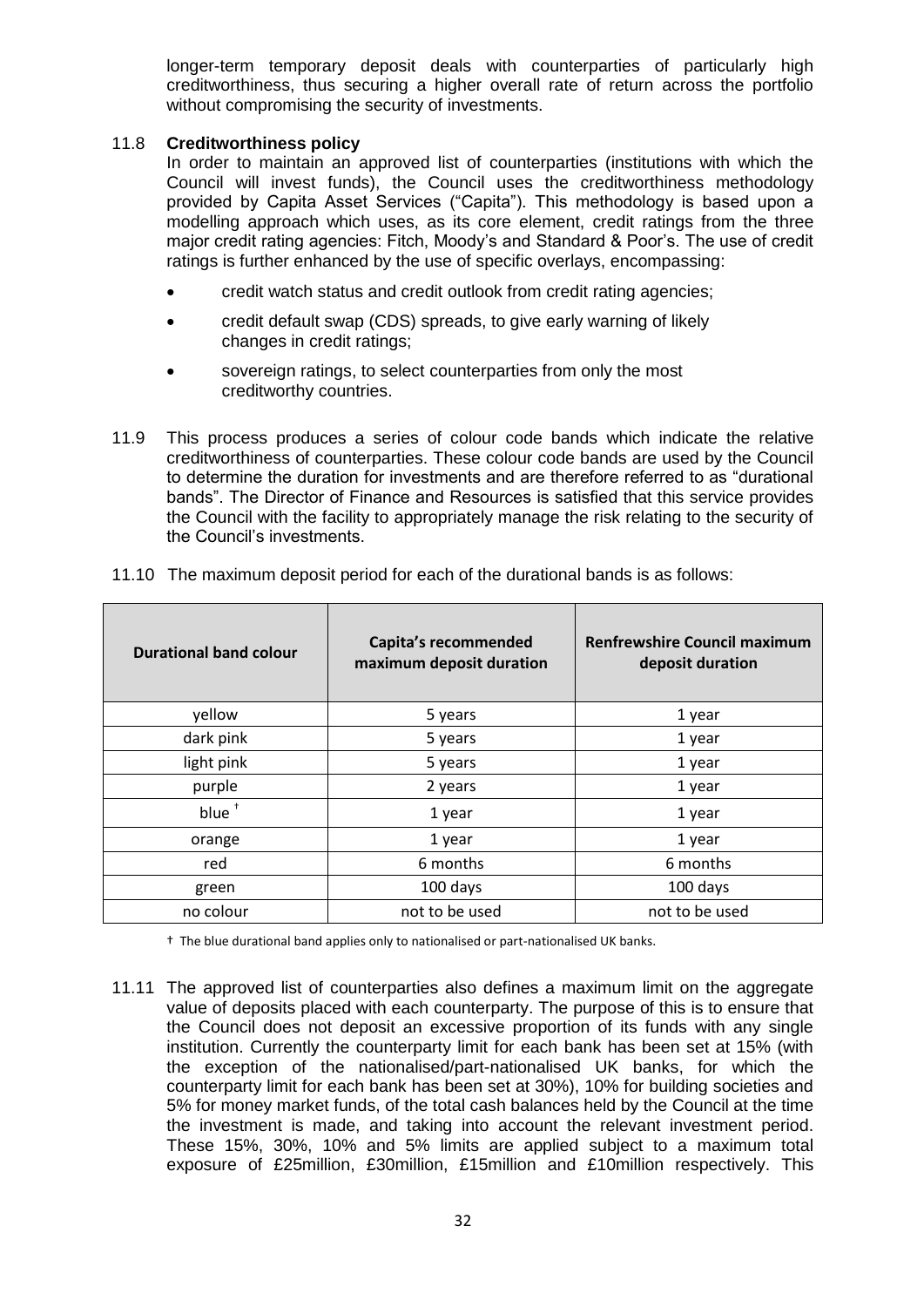approach allows the Council to meet its cash flow management objectives whilst appropriately spreading investments over a range of counterparties.

- 11.12 All credit ratings are monitored daily. The Council is alerted to rating changes notified by all three rating agencies through its use of the Capita creditworthiness service. If a downgrade results in the counterparty/investment scheme no longer meeting the Council's minimum criteria, its further use as a new investment will be withdrawn immediately.
- 11.13 Sole reliance is not placed on the use of this external service: in addition the Council will also use market data and market information, the quality financial press, information on government support for banks and the credit ratings of that government support.

#### 11.14 **Investment decisions**

The Bank Rate was cut by the Bank of England in August last year to 0.25%. Current market forecasts indicate that the Bank Rate is not expected to rise until quarter two of 2019, and then to rise gradually thereafter. Bank Rate forecasts are outlined at section 10.6 above.

11.15 The Council's investment strategy will therefore continue to include the avoidance of locking into longer-term deals whilst investment rates remain at historically low levels. However, if attractive rates become available with counterparties of particularly high creditworthiness, thus making longer-term deals worthwhile and within the risk parameters set by the Council, then longer-term investments will be considered.

#### **12. Treasury management strategy statement: treasury management indicators**

- 12.1 The *Guidance Notes for Local Authorities* which accompany the CIPFA *Treasury Management in the Public Services: Code of Practice and Cross-Sectoral Guidance Notes* ("the Treasury Management Code") specify four treasury management indicators covered by the Prudential Code: (i) acceptance of the Treasury Management Code, (ii) authorised limit, (iii) operational boundary and (iv) actual external debt. These indicators are dealt with in detail at sections 4 and 5 of this appendix.
- 12.2 The *Guidance Notes for Local Authorities* which accompany the Treasury Management Code specify a further two treasury management indicators which are covered by the Treasury Management Code itself: (i) interest rate exposures and (ii) maturity structure of borrowing.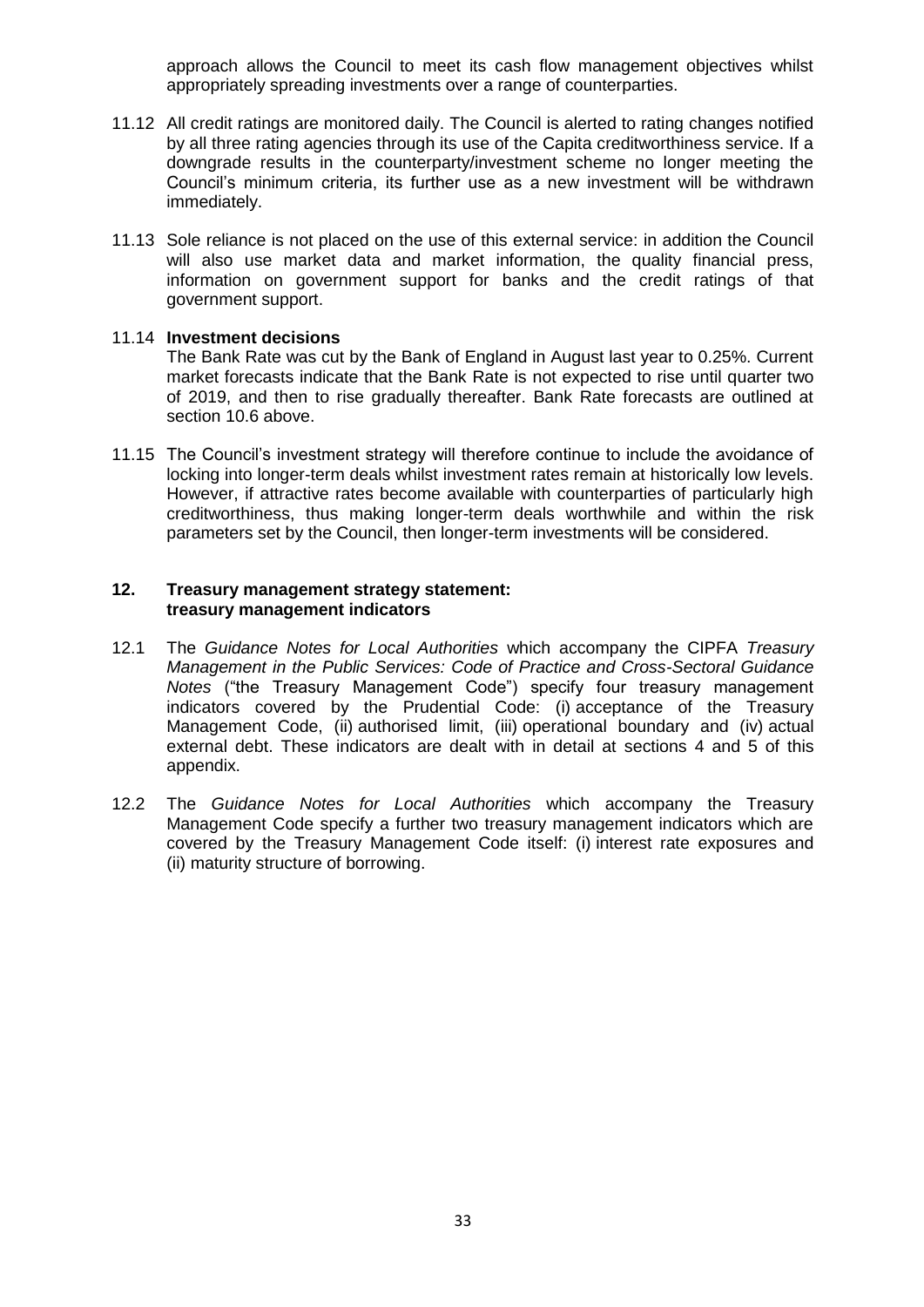## 12.3 **Interest rate exposures**

The Council is required to set for the forthcoming financial year, and the following two financial years, upper limits to its exposures to the effects of changes in interest rates. These indicators are required to relate both to fixed interest rates and to variable interest rates. The effect of setting these upper limits is to provide ranges within which the Council will manage its exposures to fixed and variable rates of interest. It is recommended that the Council approves the following as the indicator for interest rate exposures for each of the next three financial years:

| Interest rate exposures                      | 2017-18 | 2018-19 | 2019-20 |
|----------------------------------------------|---------|---------|---------|
| Upper limit for fixed interest rate exposure | 100%    | 100%    | 100%    |
| Upper limit for variable rate exposure       | 25%     | 25%     | 25%     |

# 12.4 **Maturity structure of borrowing**

The Council is required to set for the forthcoming financial year both upper and lower limits with respect to the maturity structure of its borrowing. This is to ensure that the Council is not exposed to large concentrations of debt maturing in a single year and requiring to be replaced when interest rates are unfavourable. It is recommended that the Council approves the following as the indicator for the maturity structure of borrowing for the forthcoming financial year:

|                                        | 2017-18     |             |  |
|----------------------------------------|-------------|-------------|--|
| <b>Maturity structure of borrowing</b> | lower limit | upper limit |  |
| under 12 months                        | 0%          | 15%         |  |
| 12 months and within 24 months         | 0%          | 15%         |  |
| 24 months and within 5 years           | 0%          | 45%         |  |
| 5 years and within 10 years            | 0%          | 50%         |  |
| 10 years and above                     | 0%          | 100%        |  |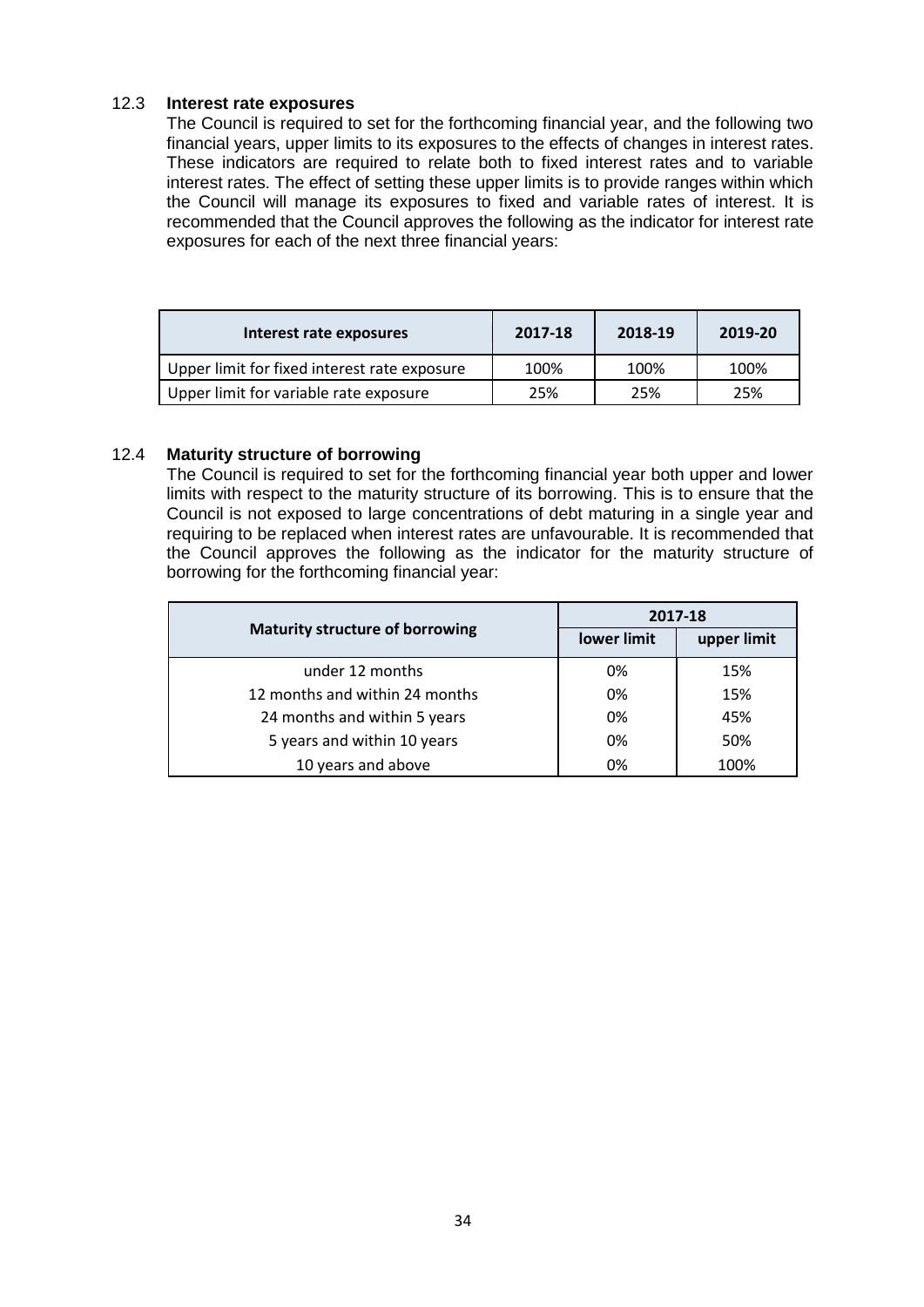# **Annex A: Permitted investments**

The Council approves the forms of investment instrument for use as **permitted investments** as set out in tables 1, 2 and 3. Please also refer to section 11 in the body of this appendix.

A.1 Table 1 lists the permitted investments of a cash-type nature available for use by the Council's in-house treasury management team:

| <b>Permitted investments</b><br>table 1:<br>cash-type instruments<br>arranged in-house | minimum<br>credit<br>criteria             | liquidity<br>risk             | market<br>risk | maximum<br>share of<br>total<br>invest-<br>ments | maximum<br>maturity<br>period             |
|----------------------------------------------------------------------------------------|-------------------------------------------|-------------------------------|----------------|--------------------------------------------------|-------------------------------------------|
| Debt Management Account<br>Deposit Facility (DMADF)                                    | not applicable                            | term                          | no             | 100%                                             | 2 years                                   |
| Term deposits<br>with local authorities                                                | not applicable                            | term                          | no             | 75%                                              | 2 years                                   |
| Call accounts and<br>notice accounts with banks and<br>building societies              | per<br>approved<br>counter-<br>party list | instant /<br>notice<br>period | no             | 100%                                             | up to<br>100 days                         |
| Term deposits<br>with banks and<br>building societies                                  | per<br>approved<br>counter-<br>party list | term                          | no             | 100%                                             | per<br>approved<br>counter-<br>party list |
| Certificates of deposit issued by<br>banks and building societies                      | per approved<br>counterparty<br>list      | $T+1$                         | yes            | 10%                                              | per<br>approved<br>counter-<br>party list |
| <b>Treasury Bills</b>                                                                  | UK sovereign<br>rating                    | $T+1$                         | yes            | 75%                                              | 1 year                                    |
| <b>UK Government Gilts</b>                                                             | UK sovereign<br>rating                    | $T+1$                         | yes            | 75%                                              | 2 year                                    |
| Enhanced cash funds                                                                    | long-term<br>AAA volatility<br>rating     | $T+1$ to<br>$T+5$             | yes            | 75%                                              | not<br>applicable                         |
| Money market funds                                                                     | long-term<br>AAA volatility<br>rating     | instant                       | no             | 75%                                              | not<br>applicable                         |

† An objective of money market funds is to maintain the net asset value of unit shares in the fund, although such funds hold assets which can in fact vary in value. However, the credit rating agencies require the fluctuation in unit values held by investors to vary by almost zero.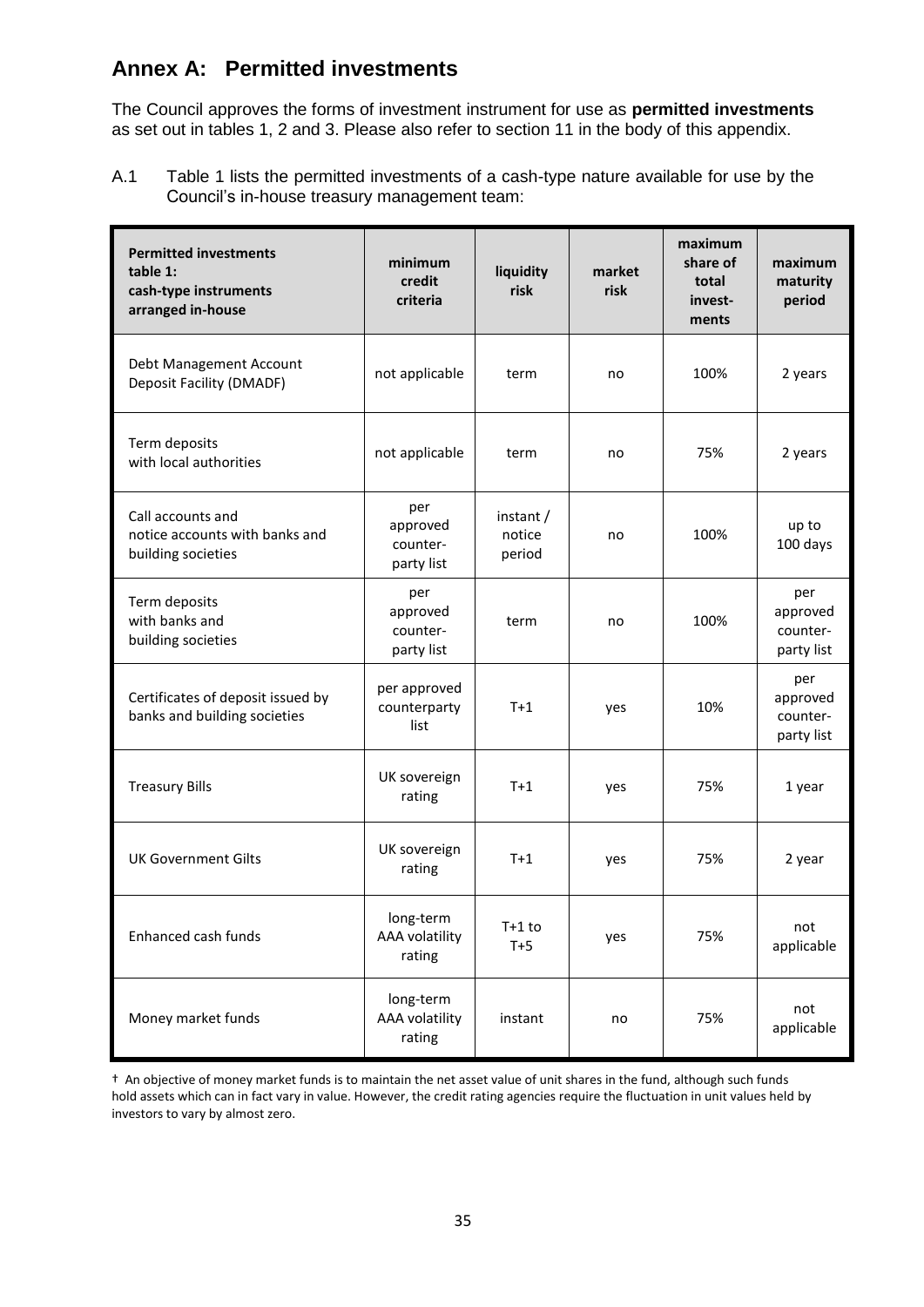A.2 Table 2 lists the permitted investments of a cash-type nature available for use by the investment managers of the Council's Insurance Fund:

| <b>Permitted investments</b><br>table 2:<br>cash-type instruments<br>used by Insurance Fund<br>investment managers | minimum<br>credit<br>criteria             | liquidity<br>risk | market<br>risk   | maximum<br>share of<br>total<br>invest-<br>ments | maximum<br>maturity<br>period |
|--------------------------------------------------------------------------------------------------------------------|-------------------------------------------|-------------------|------------------|--------------------------------------------------|-------------------------------|
| Equities                                                                                                           | delegated<br>to<br>investment<br>managers | term              | $yes^*$          | 33% ±10%                                         | not<br>applicable             |
| Fixed-interest securities                                                                                          | delegated<br>to<br>investment<br>managers | term              | $yes^{\ddagger}$ | 33% ±10%                                         | not<br>applicable             |
| Other assets                                                                                                       | delegated<br>to<br>investment<br>managers | term              | $yes^{\ddagger}$ | 33% ±10%                                         | not<br>applicable             |

‡ Market risk is mitigated since investment managers have been instructed to maintain low volatility by investing in a diversified portfolio which incorporates (i) a broad spread of equities, both directly and indirectly (through pooled funds), and (ii) a proportion of fixed-interest securities and cash.

#### A.3 **Treasury risks**

All the investment instruments listed in tables 1 and 2 above are subject to the following risks:

- (i) *Credit and counterparty risk:* This is the risk of failure by a counterparty (bank or building society) to meet its contractual obligations to the organisation particularly as a result of the counterparty's diminished creditworthiness, and the resulting detrimental effect on the organisation's capital or current (revenue) resources. There are no counterparties where this risk is zero although AAA-rated organisations have a very high level of creditworthiness.
- (ii) *Liquidity risk:* This is the risk that cash will not be available when it is needed. While it could be said that all counterparties are subject to at least a very small level of liquidity risk as credit risk can never be zero, in this document, liquidity risk has been treated as whether or not instant access to cash can be obtained from each form of investment instrument.
- (iii) *Interest rate risk:* This is the risk that fluctuations in the levels of interest rates create an unexpected or unbudgeted burden on the organisation's finances, against which the organisation has failed to protect itself adequately. The Council has set limits for its fixed and variable rate exposure in its treasury indicators as detailed in this report.
- (iv) *Legal and regulatory risk:* This is the risk that the organisation itself, or an organisation with which it is dealing in its treasury management activities, fails to act in accordance with its legal powers or regulatory requirements, and that the organisation suffers losses accordingly.
- (v) *Market risk:* This is the risk that, through adverse market fluctuations, the value of investments may decline over a given time period simply because of economic changes or other events that impact large portions of the market.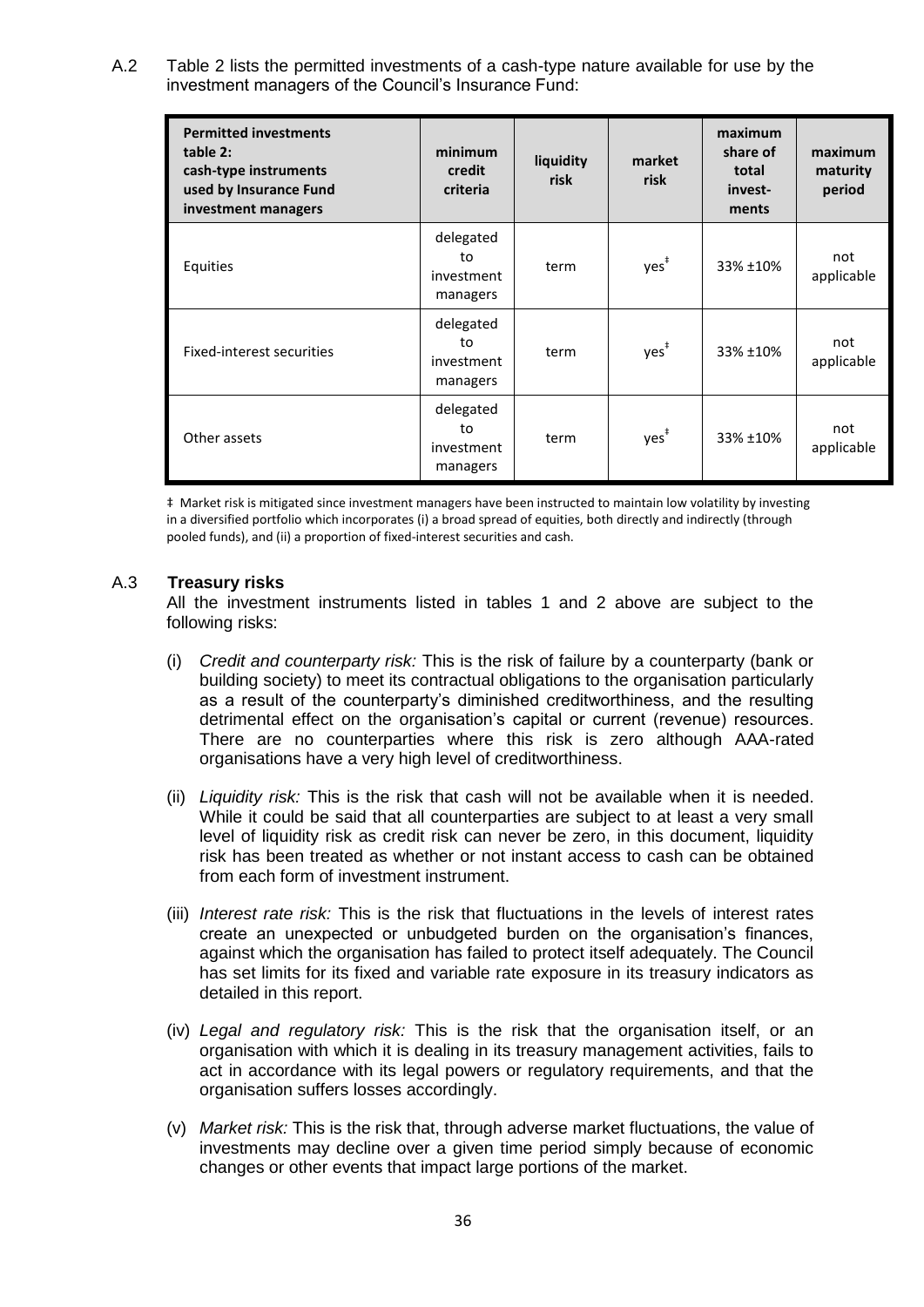## A.4 **Controls on treasury risks**

- (i) *Credit and counterparty risk:* The Council has set minimum credit criteria to determine which counterparties and countries are of sufficiently high creditworthiness to enable investments to be made safely.
- (ii) *Liquidity risk:* The Council has a cash flow forecasting model to enable it to determine the duration for which individual investments can be made, and how much can be invested.
- (iii) *Interest rate risk:* The Council manages this risk by having a view of the future course of interest rates and formulating a treasury management strategy accordingly. The strategy aims to maximise investment earnings consistent with control of risk and minimise expenditure on interest costs on borrowing.
- (iv) *Legal and regulatory risk:* The Council will not undertake any form of investing until it has ensured that it has all necessary powers to do so. The Council will ensure that it complies with all applicable regulations in the carrying out of its treasury management operations.
- (v) *Market risk:* Asset allocation and diversification can protect against market risk because different portions of the market tend to under-perform at different time times. The Director of Finance and Resources has the authority to invest the funds of the Insurance Fund in or upon such investments, securities or property as deemed fit. The Director and officers rely on professional investment managers (currently Standard Life Wealth) for the day-to-day management of the assets of the Council's Insurance Fund. The investment managers are responsible for the allocation of assets between types of investments and for the selection of individual stocks within each type of investment. The investment fund is focused on the objective of achieving moderate capital growth in combination with low volatility to mitigate the impact of market risk. In order to achieve these objectives the investment manager operates within predefined asset allocation limits as outlined in table 2 above.

### A.5 **Objectives of each type of investment instrument**

The objectives of the investment instruments listed in table 1 above are outlined below.

- (i) *Debt Management Account Deposit Facility (DMADF):* This offers the lowest risk form of investment available to local authorities as it is effectively an investment placed with central government. It is also easy to use as it is a deposit account and avoids the complications of buying and holding UK government-issued treasury bills or gilts. As it is low risk it also earns low rates of interest, however it is useful where there may be a short-term priority to avoid credit risk. The longest term deposit that can be made with the DMADF is six months.
- (ii) *Term deposits with high credit worthiness banks and building societies:* This is the most widely used form of investment used by local authorities. It offers a much higher rate of return than the DMADF (dependent on the deposit term) and, now that measures have been put in place to avoid any over reliance on credit ratings, there is greater confidence that the residual risks around using such banks and building societies are at a low, reasonable and acceptable level.

The Council will ensure diversification of its portfolio of deposits ensuring that no more than 15%† (30% for nationalised/part-nationalised UK banks) of the total portfolio can be placed with any one institution or group. In addition, longer-term deposits offer an opportunity to increase investment returns by locking into relatively high interest rates ahead of an expected fall in interest rates. At other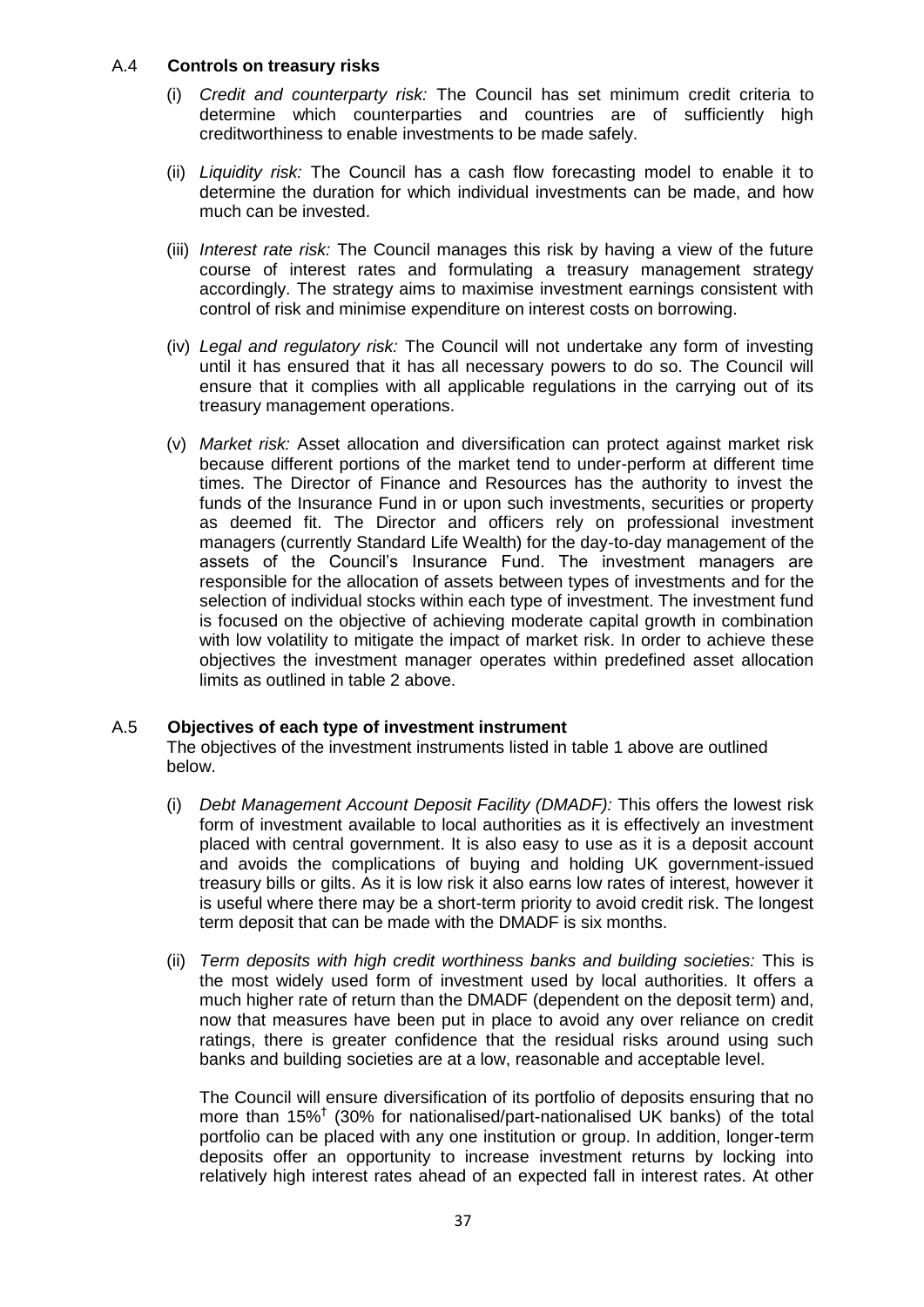times, longer-term rates can offer good value when the markets incorrectly assess the speed and timing of interest rate increases.

This form of investing, therefore, offers flexibility and a higher level of earnings than the DMADF. Where it is restricted is that once a longer-term investment is made, that cash is 'locked in' and cannot be accessed until the maturity date. This type of deposit includes callable deposits, whereby the principal deposited is protected and earns a fixed rate of interest but can be terminated early at the bank's discretion.

† In recognition of the restricted number of approved counterparties that now meet our more stringent lending criteria, there is an added degree of flexibility introduced to the maximum deposit level. The deposit level with any one institution can now extend to a maximum of £25million, where the element which exceeds the 15% threshold is deposited on the basis of a call account deposit with the institution.

- (iii) *Call accounts and notice accounts with high credit worthiness banks and building societies:* The objectives are as for (ii) above, but there is access to recalling cash deposited over short call periods (call account periods vary from short-term such as 7 days, but can extend to 35- and 95-day notice periods). This generally means accepting a lower rate of interest than that which could be earned from the same institution by making a term deposit. However, call accounts can offer interest rates two to three times more than term deposits in the DMADF. A certain level of call account use is highly desirable to ensure that the Council has ready access to cash when required.
- (iv) *Certificates of deposit (CDs).*These are shorter term securities issued by deposit taking institutions (mainly financial institutions). They are negotiable instruments, so can be sold ahead of maturity and also purchased after they have been issued. However, that liquidity can come at a price, where the yield could be marginally less than placing a deposit with the same bank as the issuing bank
- (v) *Money market funds:* By definition, money market funds (MMFs) are AAA-rated (the highest security rating available) and are widely diversified, using many forms of money market securities including types which this Council does not currently have the expertise or risk appetite to hold directly. However, due to the high level of expertise of the fund managers and the significant amounts of funds invested in MMFs, and the fact that the weighted average maturity (WAM) cannot exceed 60 days, MMFs offer a combination of high security, instant access to funds, high diversification and good rates of return compared to equivalent instant access facilities.

They are particularly advantageous in a falling interest rate environment as their 60-day WAM means they have locked-in investments earning higher rates of interest than are currently available in the market. MMFs also help an organisation to diversify its own portfolio, for example a £2million investment placed directly with a specific bank is a 100% risk exposure to that specific bank, whereas £2million invested in an MMF may result in only 1% being invested with that specific bank through the MMF. MMFs offer an effective way of minimising risk exposure while still getting better rates of return than available through the DMADF.

(vi) *Enhanced Cash Funds (ECFs).* These funds are similar to MMFs, can still be AAA rated but have variable net asset values (VNAV) as opposed to a traditional MMF which has a Constant Net Asset Value (CNAV). They aim to achieve a higher yield and to do this either take more credit risk or invest out for longer periods of time, which means they are more volatile. These funds can have WAM's and Weighted Average Life (WAL's) of 90 – 365 days or even longer.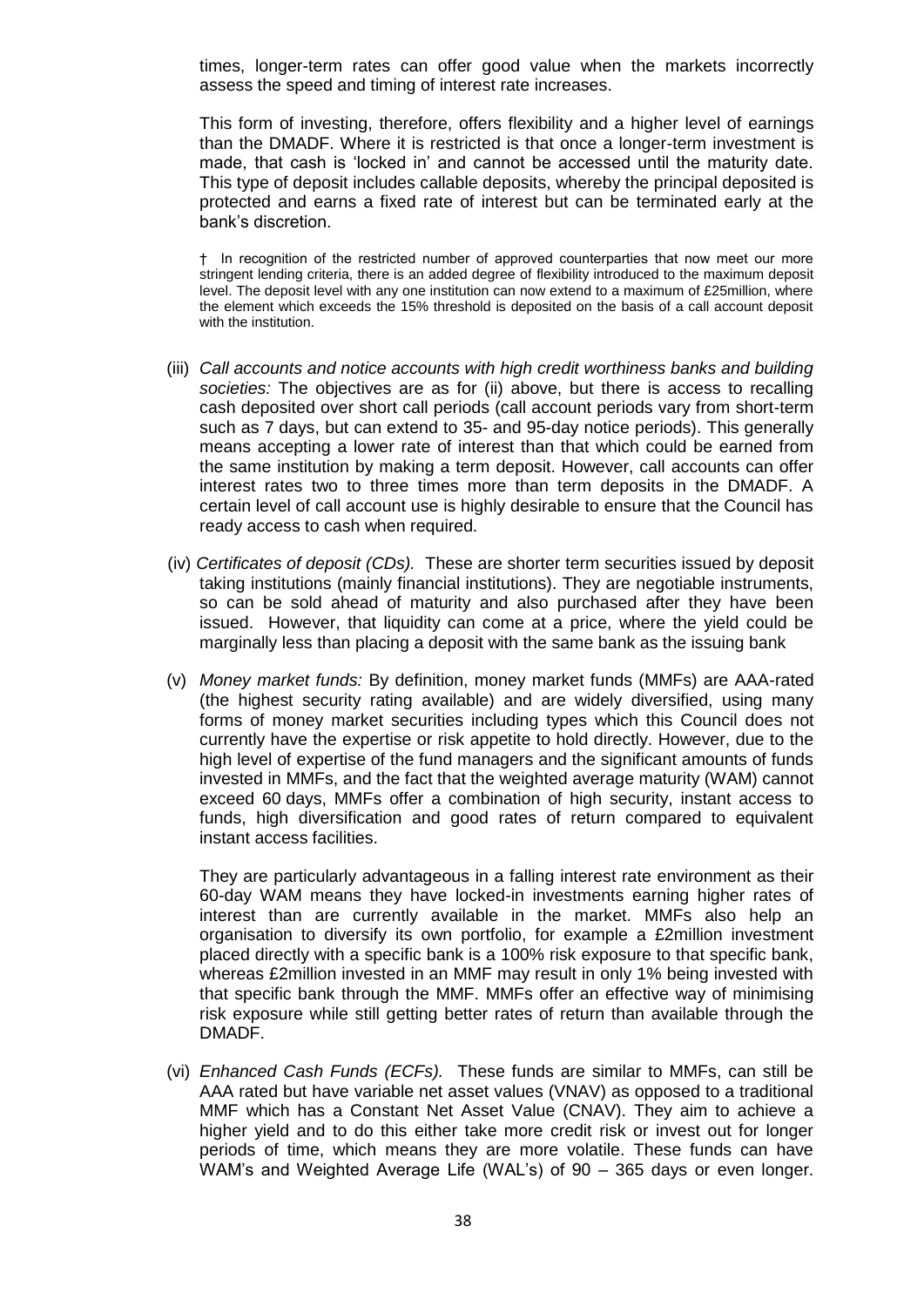Their primary objective is yield and capital preservation is second. They therefore are a higher risk than MMFs and correspondingly have the potential to earn higher returns than MMFs.

- *(vii)Treasury bills.*These are short term bills (up to 12 months, although none have ever been issued for this maturity) issued by the Government and so are backed by the sovereign rating of the UK. The yield is higher than the rate of interest paid by the DMADF and another advantage compared to a time deposit in the DMADF is that they can be sold if there is a need for access to cash at any point in time. However, there is a spread between purchase and sale prices so early sales could incur a net cost during the period of ownership.
- *(viii) Gilts.* These are longer term debt issuance by the UK Government and are backed by the sovereign rating of the UK. The yield is higher than the rate of interest paid by the DMADF and another advantage compared to a time deposit in the DMADF is that they can be sold if there is a need for access to cash at any point in time. However, there is a spread between purchase and sale prices so early sales may incur a net cost. Market movements that occur between purchase and sale may also have an adverse impact on proceeds. The advantage over Treasury bills is that they generally offer higher yields the longer it is to maturity (for most periods) if the yield curve is positive.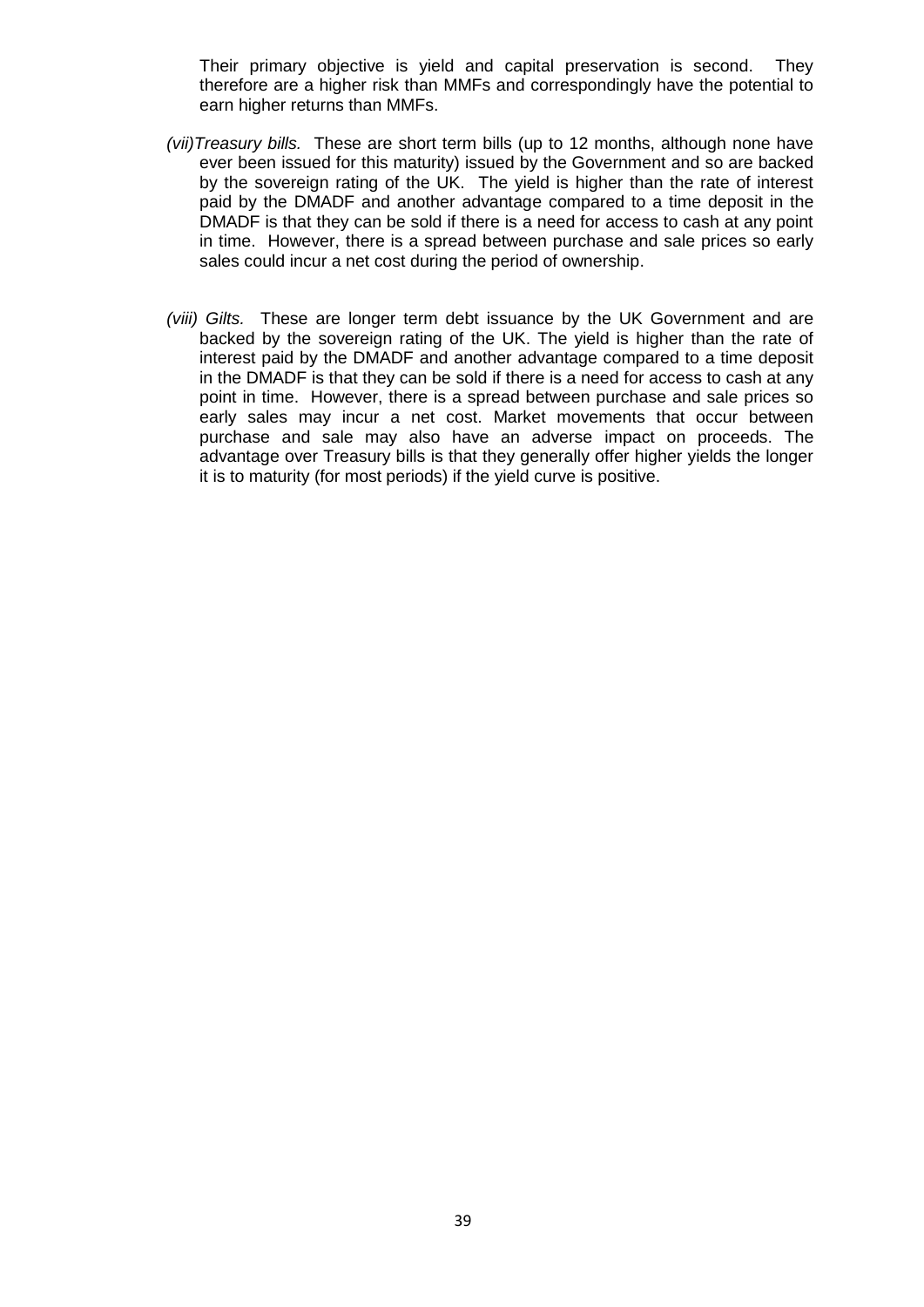A.6 Table 3 lists the permitted investments of a non-cash nature available for use by the Council:

| <b>Permitted</b><br><b>investments</b><br>table 3:<br>instruments of a<br>non-cash nature                               | treasury<br>risks                                                                                                                                                                            | mitigating<br>controls                                                                                                                                                                                                                                                                                                                                                                                                                                                                                                                                                                        | maximum share<br>of total<br>investments                                                                     |
|-------------------------------------------------------------------------------------------------------------------------|----------------------------------------------------------------------------------------------------------------------------------------------------------------------------------------------|-----------------------------------------------------------------------------------------------------------------------------------------------------------------------------------------------------------------------------------------------------------------------------------------------------------------------------------------------------------------------------------------------------------------------------------------------------------------------------------------------------------------------------------------------------------------------------------------------|--------------------------------------------------------------------------------------------------------------|
| Share holdings, unit<br>holdings and bond<br>holdings, including<br>those in a local<br>authority-owned<br>company      | Service<br>investments<br>which may exhibit<br>market risk; likely<br>to be highly<br>illiquid                                                                                               | Each equity investment requires<br>Member approval and each<br>application will be supported by<br>the service rationale behind the<br>investment and the likelihood of<br>loss                                                                                                                                                                                                                                                                                                                                                                                                               | Policy driven,<br>managing all<br>associated risks;<br>authorised limit<br>and operational<br>boundary apply |
| Loans to a local<br>authority-owned<br>company or other<br>entity formed by a<br>local authority to<br>deliver services | Service<br>investments<br>either at market<br>rates of interest<br>or below (soft<br>loans); may<br>exhibit credit risk;<br>likely to be highly<br>illiquid                                  | Each loan to a local authority<br>company requires Member<br>approval and each application will<br>be supported by the service<br>rationale behind the loan and the<br>likelihood of full or partial default                                                                                                                                                                                                                                                                                                                                                                                  | Policy driven,<br>managing all<br>associated risks;<br>authorised limit<br>and operational<br>boundary apply |
| Loans made to third<br>parties, including soft<br>loans (for example,<br>employee loans)                                | Service<br>investments<br>either at market<br>rates of interest<br>or below (soft<br>loans); may<br>exhibit credit risk;<br>likely to be highly<br>illiquid                                  | Each third party loan (or tranche of<br>loans) requires Member approval<br>and each application will be<br>supported by the service rationale<br>behind the loan and the likelihood<br>of full or partial default                                                                                                                                                                                                                                                                                                                                                                             | Policy driven,<br>managing all<br>associated risks;<br>authorised limit<br>and operational<br>boundary apply |
| Investment property                                                                                                     | Non-service<br>properties which<br>are being held<br>pending disposal<br>or for a longer-<br>term rental<br>income stream;<br>these are highly<br>illiquid assets with<br>high risk to value | Property holding will be revalued<br>regularly and reported at<br>appropriate periodic intervals for a<br>property investment portfolio in<br>respect of rental levels; in terms of<br>surplus assets held for disposal,<br>the Council has an active surplus<br>property disposal strategy which<br>ensures a coordinated and<br>managed approach is adopted to<br>the disposal of such sites in a way<br>which is reflective of current and<br>future anticipated market<br>conditions, seeks to maximise<br>market interest in site disposals<br>and secures best value for the<br>Council | Policy driven,<br>managing all<br>associated risks;<br>authorised limit<br>and operational<br>boundary apply |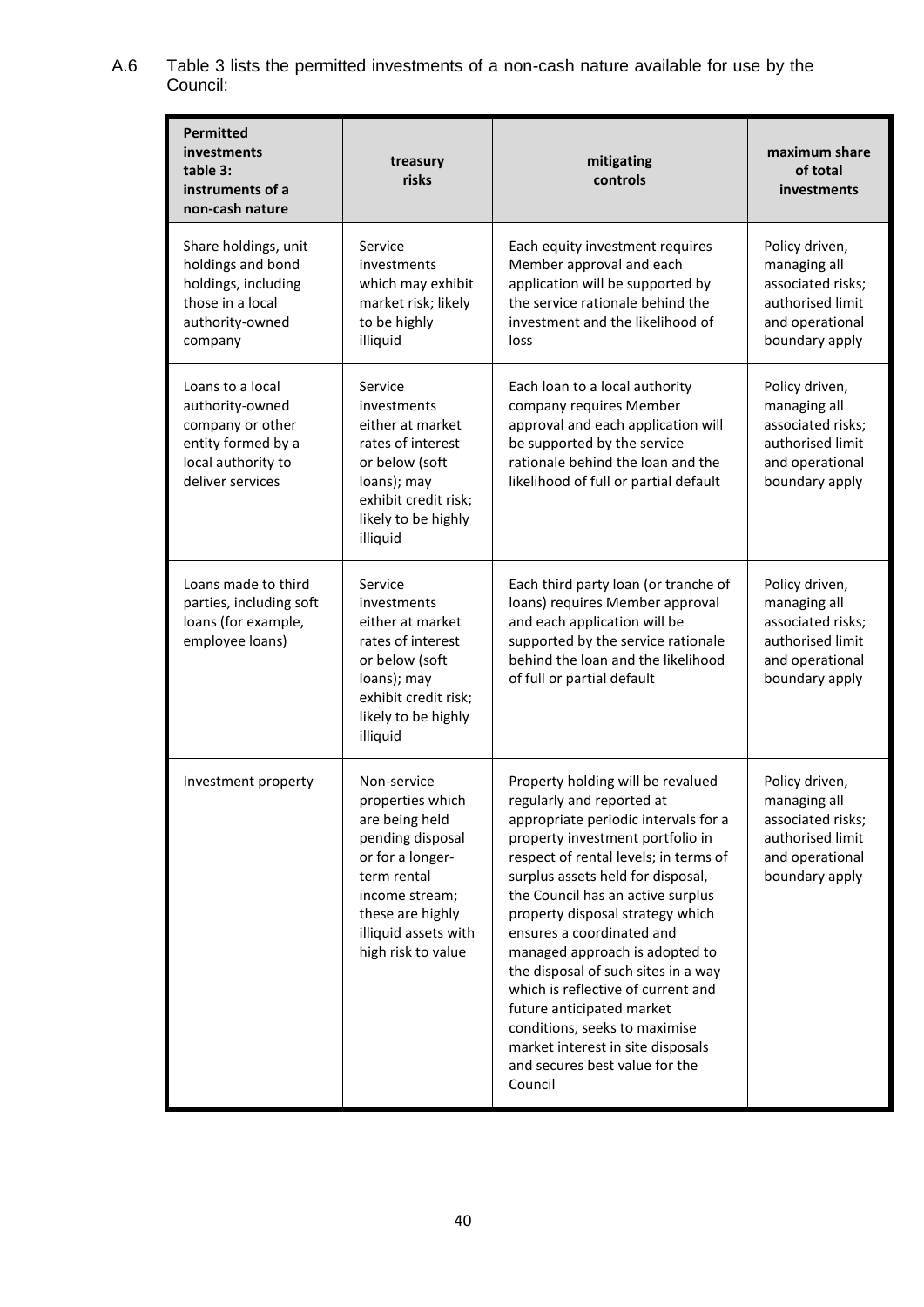# **Implications of the Report**

**Financial** – the report proposes a £216.817 million investment programme over the period 2017/18 to 2019/20.

**HR & Organisational Development** - The Capital Investment Plan contains a range of proposals which will continue to drive forward the modernisation and development of the organisation through delivering joined up services, improved customer responsiveness, providing one stop access and delivering higher quality and more efficient services.

#### **Community Planning**

**Children and Young People** – The Capital Investment Programme contains a range of proposals that will support the development of education throughout Renfrewshire.

**Community Care, Health & Well-being** - The Capital Investment Plan contains a range of proposals that will support the Council in taking forward its key objective of improving the health of the people of Renfrewshire.

#### **Empowering our Communities** – None

**Greener** - The Capital Investment Plan contains a range of proposals that support the Council in advancing environmentally sustainable improvements.

**Jobs and the Economy** - the capital investment programme represents a significant level of construction and investment activity within the Renfrewshire area which will support ongoing economic activity.

**Safer and Stronger** - The Capital Investment Plan contains a range of proposals that directly contribute to the objective of making Renfrewshire a safer place to live, work and visit.

#### **Legal** *- none*

**Property/Assets** – the investment projects outlined in the report will improve the Council's property and wider asset portfolio.

**Information Technology** - the investment projects outlined will improve the Council's ICT infrastructure and systems to support the better delivery of services to our customers.

**Equality & Human Rights** - The Recommendations contained within this report have been assessed in relation to their impact on equalities and human rights. No negative impacts on equality groups or potential for infringement of individuals' human rights have been identified arising from the recommendations contained in the report. If required following implementation, the actual impact of the recommendations and the mitigating actions will be reviewed and monitored, and the results of the assessment will be published on the Council's website.

**Health & Safety** – the property lifecycle maintenance programme will improve health and safety standards across public buildings.

#### **Procurement** - none

**Risk** – the proposals outlined in the report assist in managing key financial risks for the Council including ensuring future investment and borrowing levels are financially sustainable over the long term.